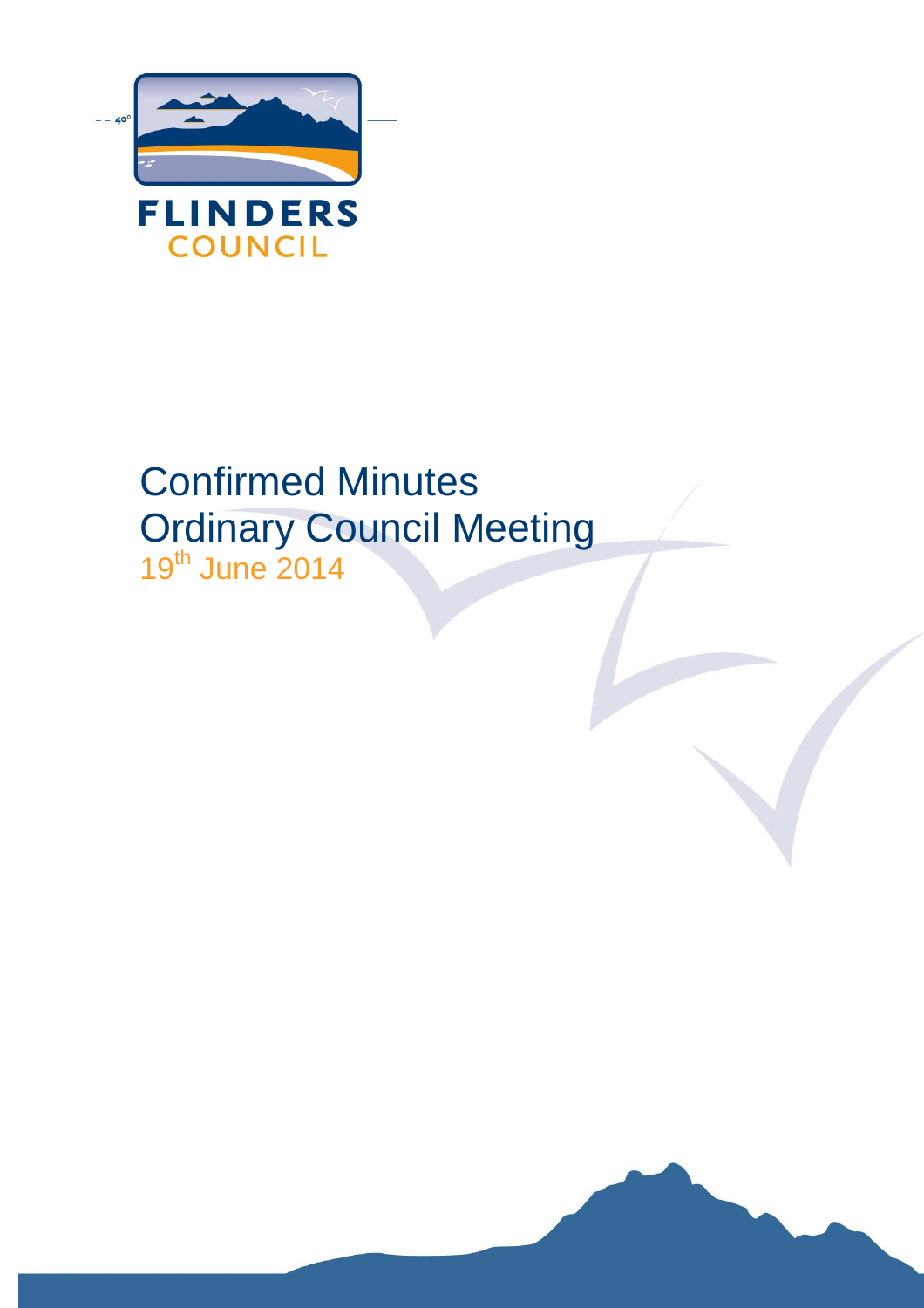## FLINDERS COUNCIL ORDINARY MEETING

### UNCONFIRMED MINUTES

| <b>DATE:</b>       | Thursday 19 <sup>th</sup> June 2014              |
|--------------------|--------------------------------------------------|
| <b>VENUE:</b>      | Flinders Art and Entertainment Centre, Whitemark |
| <b>COMMENCING:</b> | $1.15 \,\mathrm{pm}$                             |

### PRESENT

Mayor Carol Cox Cr Marc Cobham Cr Mary-Anne Roberts Cr Gerald Willis Cr Ronald Wise

### **APOLOGIES**

Cr Peter Rhodes Deputy Mayor David Williams

## STAFF IN ATTENDANCE

| Jana Harper      | - Community Development Coordinator | $(1.15pm - 1.49pm)$                 |
|------------------|-------------------------------------|-------------------------------------|
| Raoul Harper     | - General Manager                   | $(1.15pm - 2.37pm)$                 |
| Sophie Pitchford | - Corporate Services Coordinator    | $(1.15pm - 2.37pm)$                 |
| Jacci Viney      | - Development Services Coordinator  | $(1.15pm - 1.39pm)$                 |
| Vicki Warden     | - Executive Officer                 | $(1.15 \text{pm} - 2.37 \text{pm})$ |

## CONFIRMATION OF MINUTES

812.06.2014 Moved: Cr M Cobham Seconded: Cr M Roberts That the Minutes from the Ordinary Council Meeting and the Closed Council Meeting held on the  $15^{th}$  May 2014 be confirmed.

## CARRIED (4-1)

For: Mayor Carol Cox, Cr Marc Cobham, Cr Mary-Anne Roberts and Cr Ronald Wise.

Against: Cr Gerald Willis (Abstained)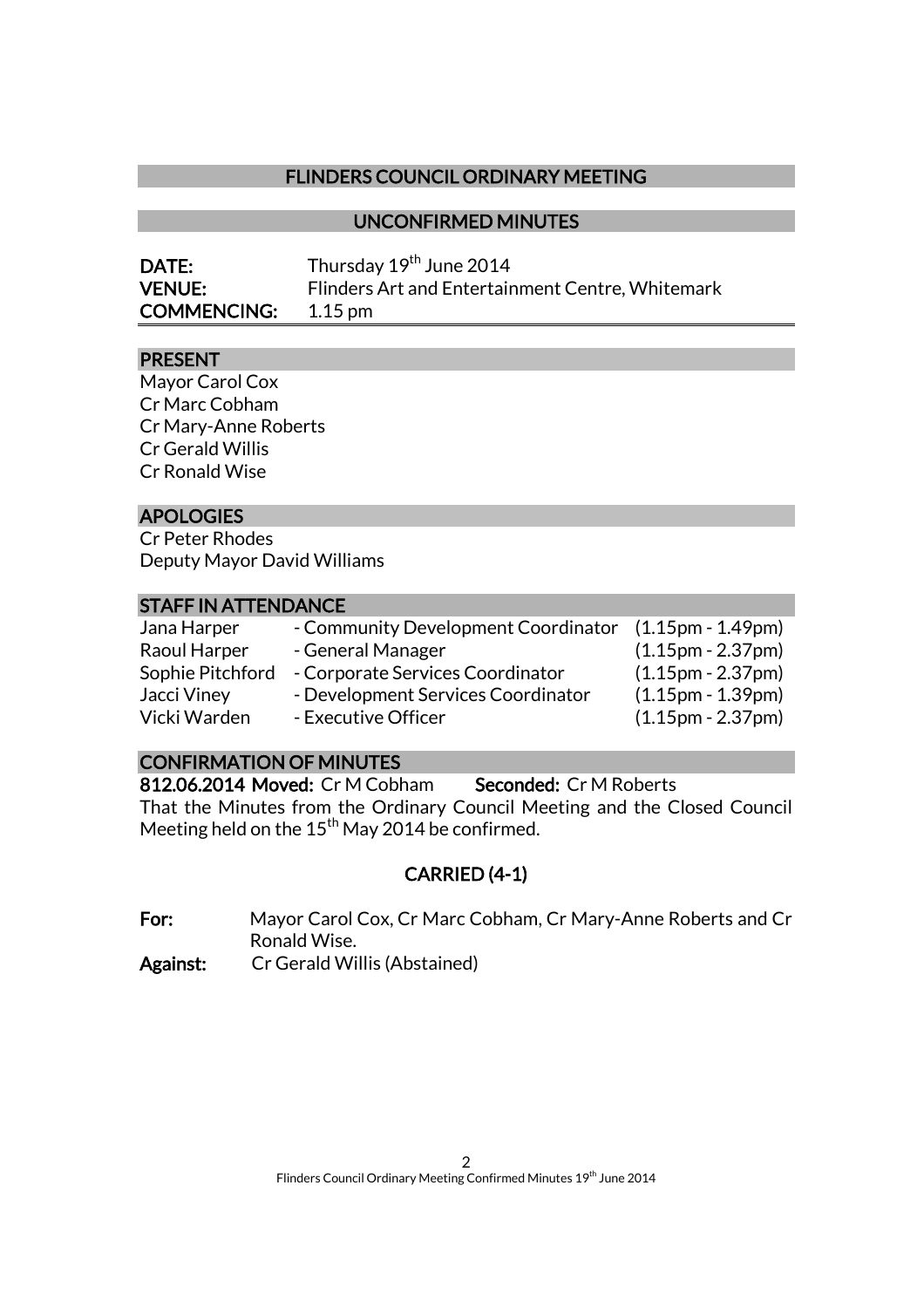## PUBLIC QUESTION TIME

Question 1: Cr Gerald Willis on behalf of Peter Robinson

Mr Peter Robinson expressed concern about the slippery road surface on the Coast Road and near the Samphire Bridge and on Pot Boil Road and asked if anything could be done to fix this matter.

### Mayor's Response:

The question was taken on notice.

### LATE AGENDA ITEMS

Nil

## DECLARATION OF PECUNIARY INTEREST

Nil

#### LEAVE OF ABSENCE

Nil

## **PETITIONS**

Nil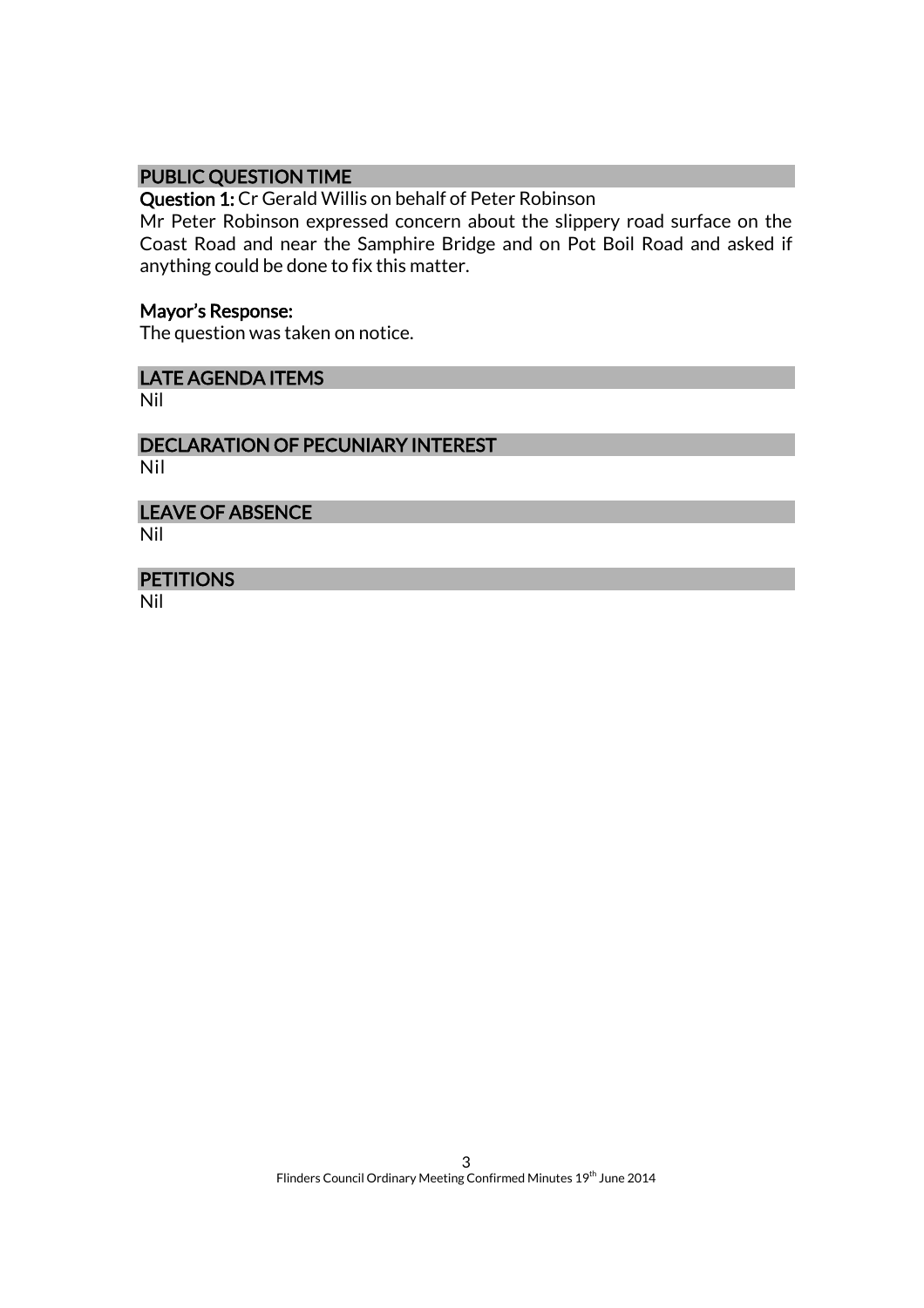## WORKSHOPS & INFORMATION FORUMS

## Council Workshop held on 19<sup>th</sup> May 2014

Council held a workshop to deliberate on the 2014-15 Budget with presentations from the following departments:

- Item 1 Works and Services Department Presentation
- Item 2 Airport Department Presentation
- Item 3 Development Services Presentation
- Item 4 Community Development Presentation
- Item 5 Corporate Services Presentation
- Item 6 Governance Presentation

## Councillors Present:

Mayor Carol Cox, Deputy Mayor David Williams, Cr Marc Cobham, Cr Mary-Anne Roberts and Cr Gerald Willis.

## Apologies:

Cr Peter Rhodes and Cr Ronald Wise.

## Staff:

| <b>Brian Barnewall</b> | (Works & Services Manager) (Item 1 only)          |
|------------------------|---------------------------------------------------|
| <b>Jeff Grace</b>      | (Airport Manager) (Item 2 only)                   |
| Jana Harper            | (Community Development Coordinator) (Item 4 only) |
| Raoul Harper           | (General Manager)                                 |
| Sophie Pitchford       | (Corporate Services Coordinator)                  |
| Jacci Viney            | (Development Services Coordinator) (Item 3 only)  |

## Council Workshop held on 21<sup>st</sup> May 2014

Council held a workshop to deliberate on the 2014-15 Budget.

## Councillors Present:

Mayor Carol Cox, Deputy Mayor David Williams, Cr Marc Cobham, Cr Mary-Anne Roberts and Cr Gerald Willis.

## Apologies:

Cr Peter Rhodes and Cr Ronald Wise.

## Staff:

Raoul Harper (General Manager) Sophie Pitchford (Corporate Services Coordinator)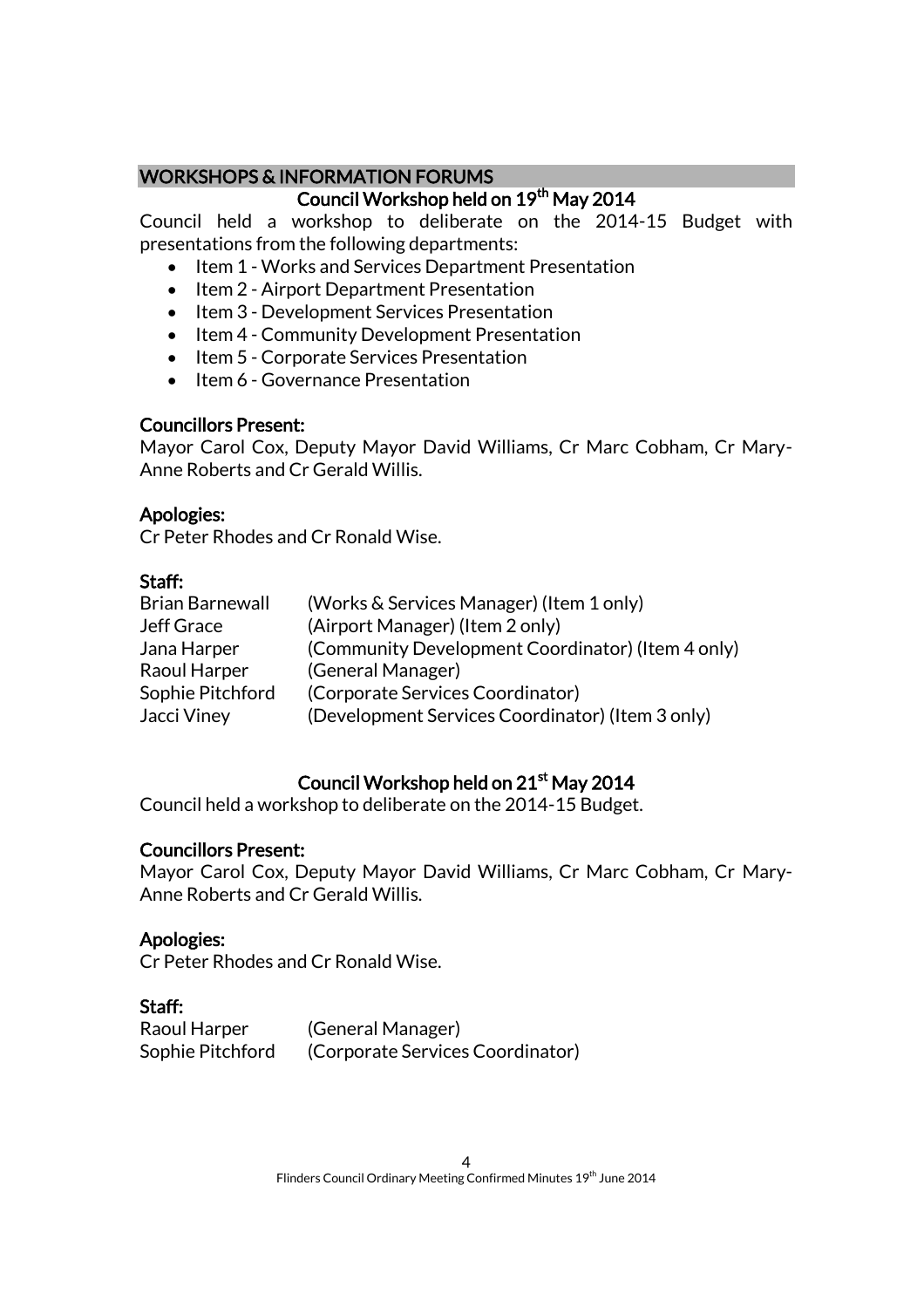## Council Workshop held on 22<sup>nd</sup> May 2014

Council held a workshop to deliberate on the 2014-15 Budget.

### Councillors Present:

Mayor Carol Cox, Deputy Mayor David Williams, Cr Marc Cobham, Cr Mary-Anne Roberts and Cr Gerald Willis.

### Apologies:

Cr Peter Rhodes and Cr Ronald Wise.

### Staff:

Raoul Harper (General Manager) Sophie Pitchford (Corporate Services Coordinator)

As workshops and information sessions are for information and discussion purposes only, no decisions are made or foreshadowed at these proceedings.

### **DECISION**

813.06.2014 Moved: Cr G Willis Seconded: Cr R Wise That the Council Workshops held on the  $19^{th}$ ,  $21^{st}$  and  $22^{nd}$  May 2014 are noted.

## CARRIED UNANIMOUSLY (5-0)

For: Mayor Carol Cox, Cr Marc Cobham, Cr Mary-Anne Roberts, Cr Gerald Willis and Cr Ronald Wise.

### PUBLIC MEETINGS

Nil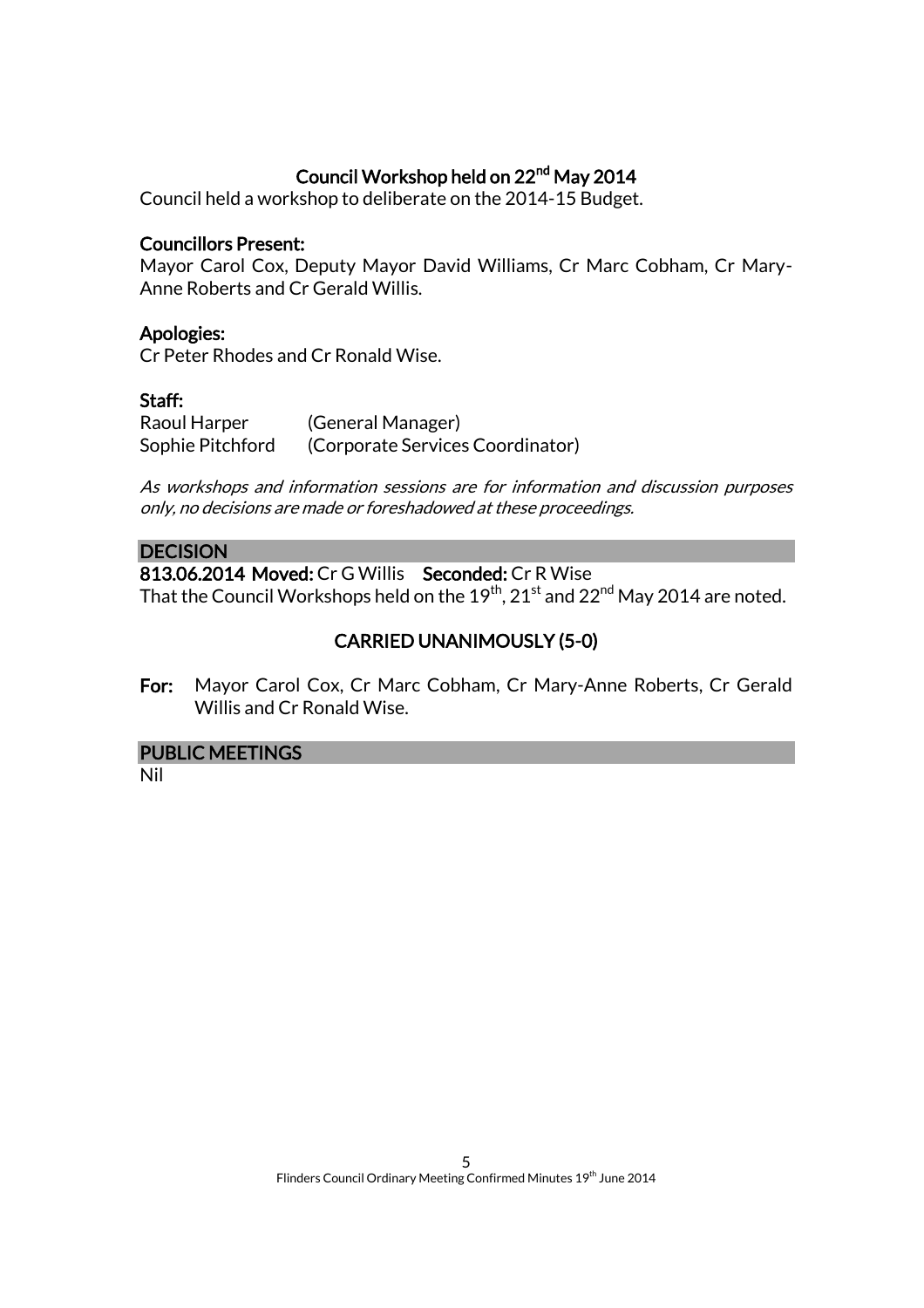## COUNCILLORS' QUESTIONS ON NOTICE

### Question 1 from Cr Gerald Willis File No: ROA/0301

### Lady Barron Footpaths

On behalf of many residents of Lady Barron I ask why construction of a footpath continues along Barr Street, which is sparsely populated and for which there is little demand for a footpath, and not constructed in an area such as east along Franklin Parade from the intersection of Franklin Parade and Henwood Street where there is a large number of residents?

### Response from the Works and Services Manager:

Barr St already had approximately 160 metres of footpath constructed before this financial year. Continuation of the Barr St footpath for a distance of approximately 310 metres to Main St will provide access to 11 nearby houses in Barr, Main & West Streets, the Lady Barron Hall and the Flinders Island Aboriginal Association Inc. offices. This work will take two years based on our current work program. This footpath can also be connected to other streets in the future.

To install a footpath along Franklin Parade would provide access to 15 houses over a distance of approximately 750 metres, would take 4 - 5 years on our current work program and would not be able to be connected to any other streets.

### Question 2 from Cr Gerald Willis File No: COM/0600

### Mobile Telephone Coverage

As a follow up to a question asked by Councillor Cobham at the May meeting of the Council (File No: COM/0500) I refer to the Federal Government's commitment to provide \$100 million in subsidies to telecommunications to improve mobile service coverage in regional Australia (ABC Tasmanian Country Hour 29<sup>th</sup> May 2014) and ask what steps the Council will be taking to ensure that the case for improvements to mobile service coverage in this community is adequately presented to the Federal Government?

### Response from General Manager:

The Federal Government's Mobile Black Spot Programme is essentially divided into two parts - the \$80 million component which will be focused solely on telecommunication providers identifying potential new base stations in existing blackspot areas (likely to be those locations which are almost but not quite viable from a commercial perspective) and the \$20 million component of the program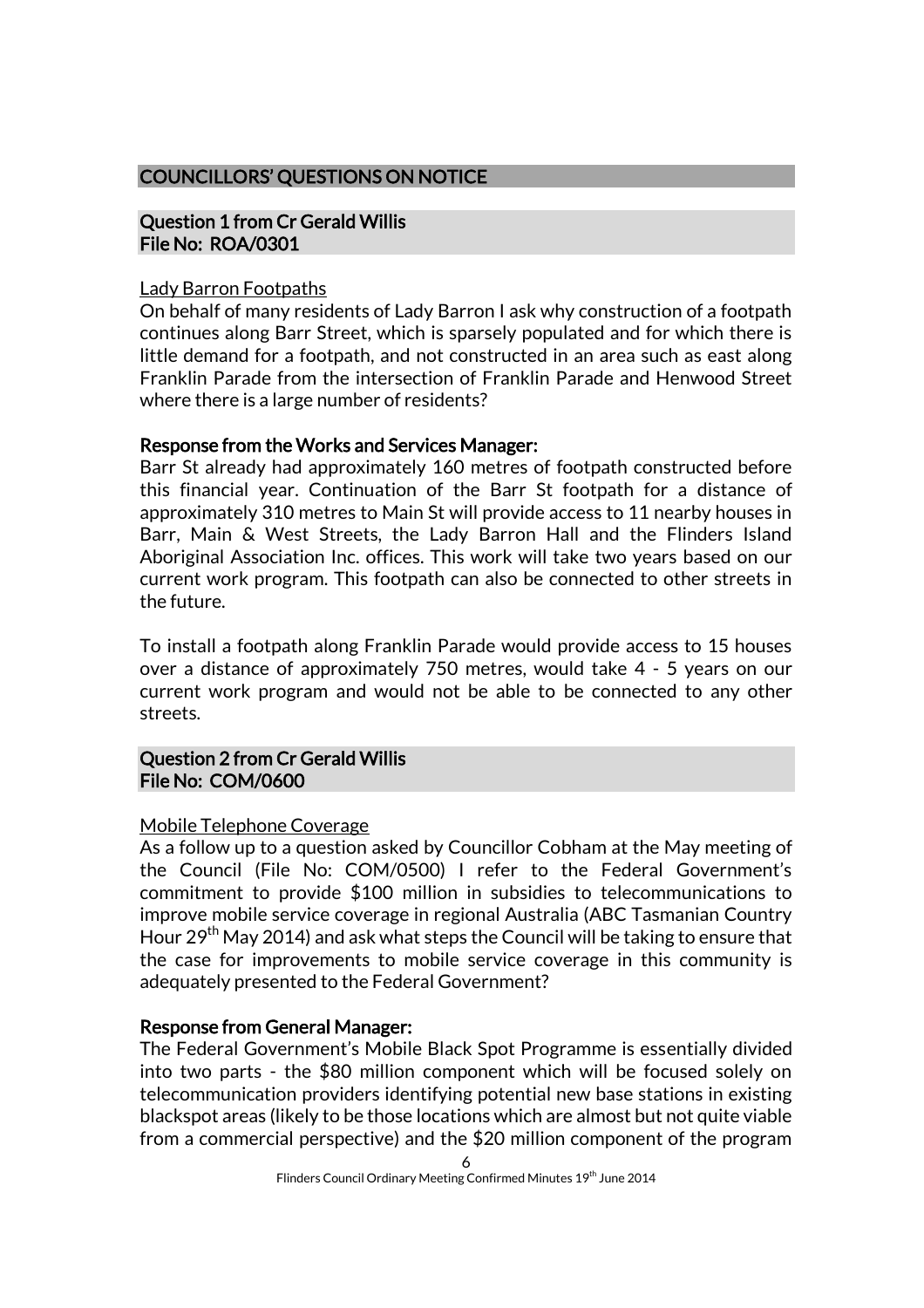which aims to improve mobile phone services in small communities which currently experience problems, especially when populations increase during peak seasonal periods. It aims to support the establishment of base stations in areas that are not captured in the first component of the programme and called for Expressions of Interest from local government for base station locations. The programme also called for co-contributions in the form of cash or in-kind from Councils (provision of site, access road etc.) with any final application made for grant support to be from the existing service provider – in our case Telstra.

During a series of teleconferences with the Federal Government Department they encouraged Councils to start talking to telecommunication providers about potential locations in their municipalities. To that end, staff and the General Manager tried for some months to engage with Telstra, with limited success. This was apparently the case for many small Councils in Tasmania who have shared our frustration in the lack of interest the provider has shown in the programme and our circumstances. Despite this, staff have maintained contact with the Federal Department and the Local Government Association of Tasmania has submitted a sectorial response to the programme on behalf of all Tasmanian Councils. This response can be found at http://www.communications.gov.au/\_data/assets/pdf\_file/0017/226133/Local Government Association of Tasmania -Submission to MCP discussion paper Redacted.pdf .

It should be noted that Council has actively lobbied Telstra from many years about the existing poor standard of telecommunications infrastructure on the islands. While all islanders know anecdotally where issues exist, no all of island(s) plan exists which highlights each specific issue, be that telephone, mobile, radio, TV or internet. When lobbying for improvements or upgraded services, the lack of a current and detailed assessment of problem areas combined with no agreed plan to resolve them makes lobbying for improvements very difficult. The key question to be asked is whether funding such a study and plan is a role of Council? If Councillors feel that it is then consideration should be given to what scope a project of this nature would have and who would fund it?

In light of the lack of interest shown by Telstra in relation to this program and its potential for the islands, combined with our ongoing issues with all forms of telecommunications, a letter was sent to the Telstra CEO on the 29<sup>th</sup> May 2014 expressing our desire to engage with Telstra to work towards resolution of the problems that are evident. No response has been received to date.

With \$20 million available in the small communities section and the grant fund clearly favouring those communities that can demonstrate a cost /benefit to the maximum number of people, our sparsely populated islands would have difficulty in meeting the parameters of the fund to receive support. This, combined with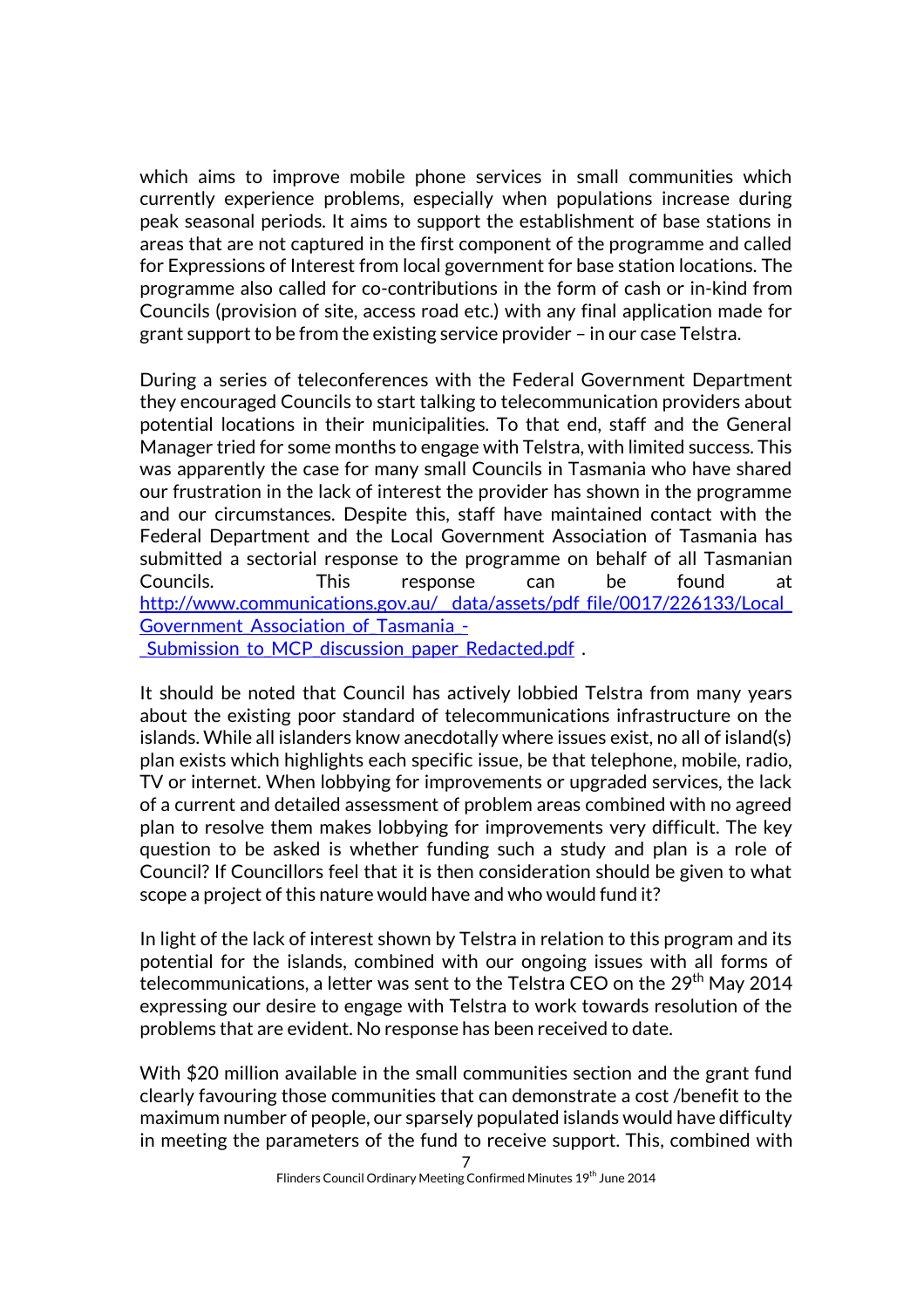Telstra's distinct lack of support or interest, makes success in receiving funding extremely unlikely.

Council staff continue to engage with the Federal Department and the General Manager met with the State Government Minister IT Advisor on Friday the 12<sup>th</sup> of June to discuss the program and the issues that are evident on the island.

### **DECISION**

814.06.2014 Moved: Cr G Willis Seconded: Cr M Cobham That the questions and answers provided are noted.

### CARRIED UNANIMOUSLY (5-0)

For: Mayor Carol Cox, Cr Marc Cobham, Cr Mary-Anne Roberts, Cr Gerald Willis and Cr Ronald Wise.

### COUNCILLORS' QUESTIONS WITHOUT NOTICE Nil

PUBLICATIONS/REPORTS TABLED FOR COUNCIL INFORMATION Nil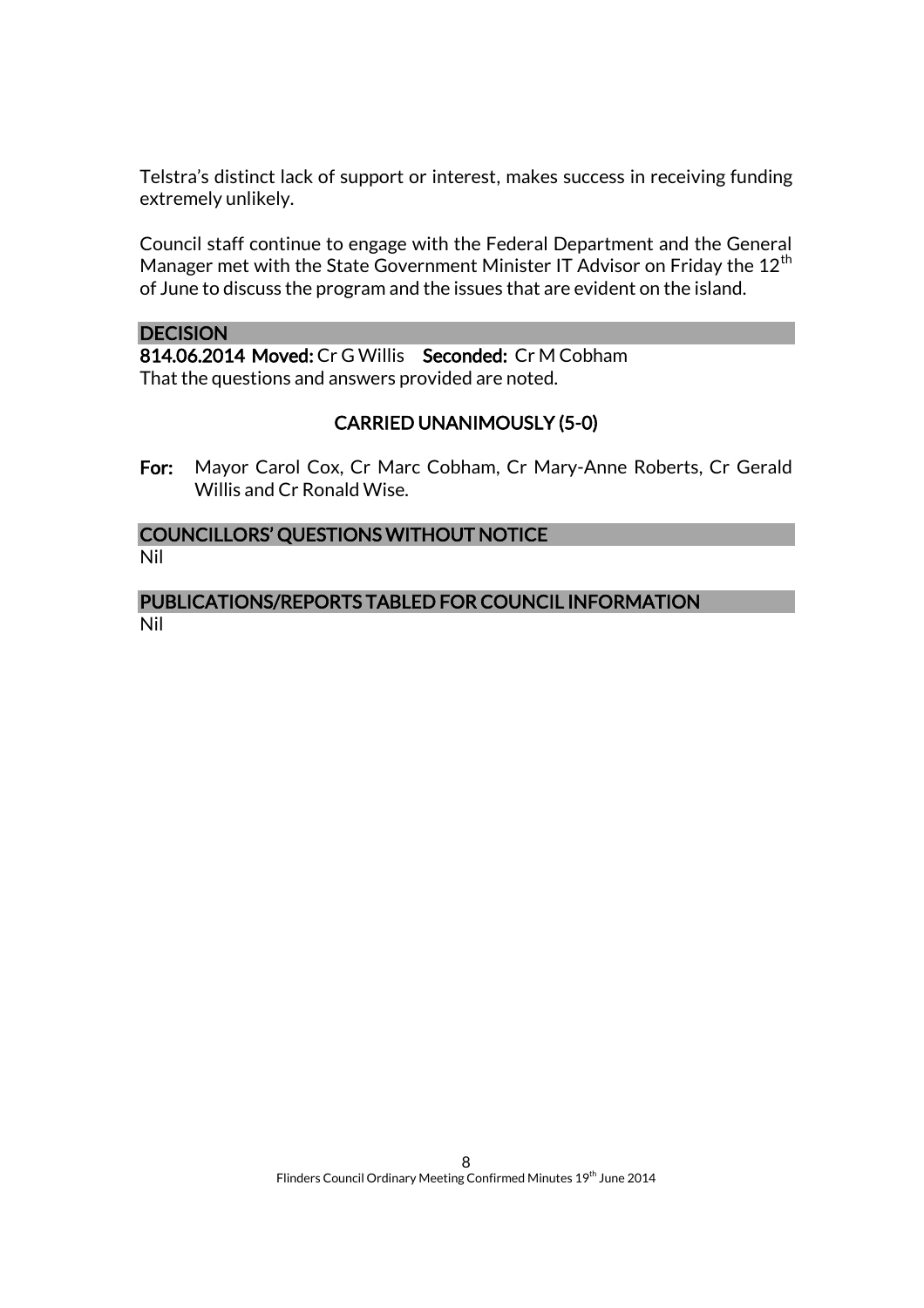### REPORTS TO BE RECEIVED

### Furneaux Group Aviation Special Committee

File No: COM/0104 Annexure 1: Furneaux Group Aviation Special Committee Unconfirmed Minutes 15<sup>th</sup> May 2014

### OFFICER'S REPORT (Raoul Harper, General Manager):

The unconfirmed minutes of the Furneaux Group Aviation Special Committee held on Thursday  $15<sup>th</sup>$  May 2014 have been provided for consideration. The minutes outline what the committee has been working on to date and can now be received by Council.

### OFFICER'S RECOMMENDATION

That the unconfirmed minutes of the Furneaux Group Aviation Special Committee meeting held on Thursday  $15<sup>th</sup>$  May 2014 be noted.

### DECISION:

815.06.2014 Moved: Cr M Cobham Seconded: Cr M Roberts That the unconfirmed minutes of the Furneaux Group Aviation Special Committee meeting held on Thursday 15<sup>th</sup> May 2014 be noted.

## CARRIED UNANIMOUSLY (5-0)

For: Mayor Carol Cox, Cr Marc Cobham, Cr Mary-Anne Roberts, Cr Gerald Willis and Cr Ronald Wise.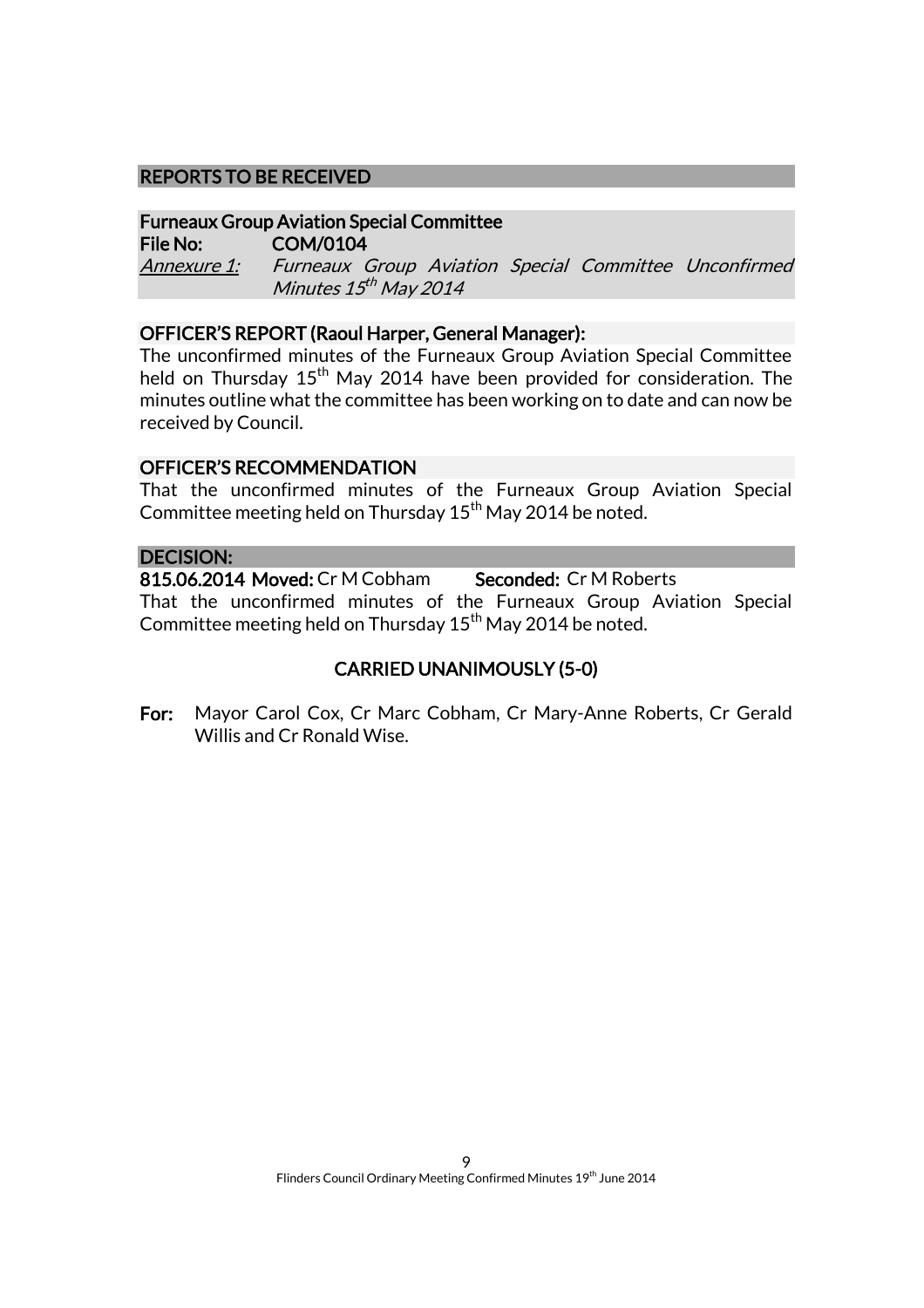## Flinders Island State Emergency Service

File No: CSV/0400 <u>Annexure 2:</u> Flinders Island State Emergency Service Annual Report (1<sup>st</sup> April 2013 – 31<sup>st</sup> March 2014) Annexure 3: State Emergency Service Auditor's Report 2014

### OFFICER'S REPORT (Raoul Harper, General Manager):

The Flinders Island State Emergency Service Annual Report ( $1<sup>st</sup>$  April 2013 – 31 $<sup>st</sup>$ </sup> March 2014) and Auditor's Report have been provided for consideration. The report outlines the group's achievement over the 12 month period and can now be received by Council.

### OFFICER'S RECOMMENDATION

That the meeting resolves that the Flinders Island State Emergency Service Annual Report ( $1<sup>st</sup>$  April 2013 –  $31<sup>st</sup>$  March 2014) and Auditor's Report be received and noted.

## DECISION:

816.06.2014 Moved: Cr M Roberts Seconded: Cr R Wise That the meeting resolves that the Flinders Island State Emergency Service Annual Report  $(1^{\text{st}}$  April 2013 -  $31^{\text{st}}$  March 2014) and Auditor's Report be received and noted.

## CARRIED UNANIMOUSLY (5-0)

For: Mayor Carol Cox, Cr Marc Cobham, Cr Mary-Anne Roberts, Cr Gerald Willis and Cr Ronald Wise.

Note: Mayor Carol Cox commended the Flinders Island State Emergency Service on the excellent work they do on behalf of the community and will be writing to them to express Council's appreciation.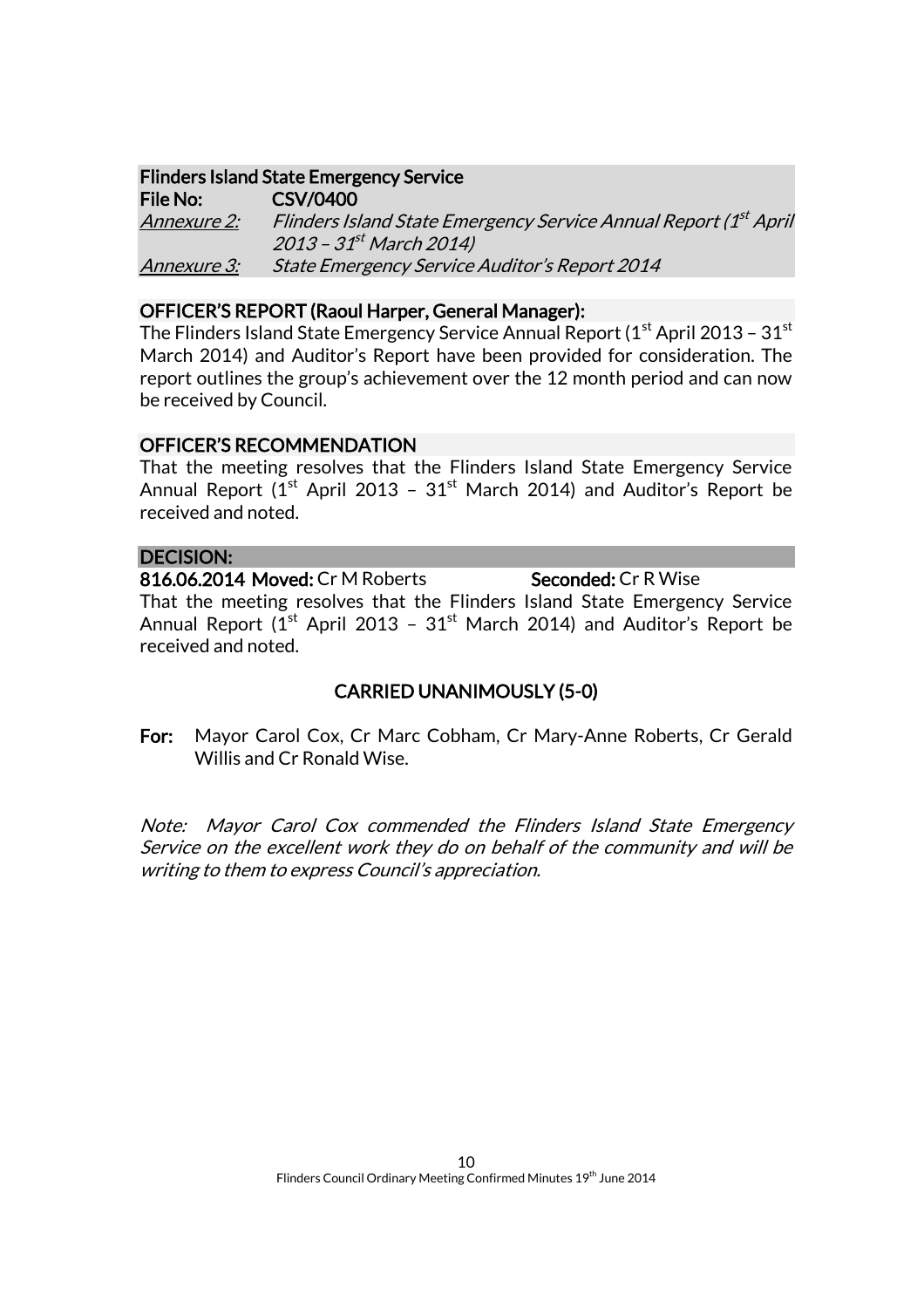## COUNCILLORS' REPORTS

## Report from Mayor Carol Cox – King Island Renewable Energy Integration Project visit, 23rd May 2014

File No: CSV/1400

Annexure 4: Report on King Island Renewable Energy Integration Project

### OFFICER'S RECOMMENDATION:

That the report prepared by Mayor Carol Cox on the 23<sup>rd</sup> May 2014 visit to the King Island Renewable Energy Integration Project be received.

### DECISION:

817.06.2014 Moved: Cr M Cobham Seconded: Cr M Roberts

That the report prepared by Mayor Carol Cox on the  $23<sup>rd</sup>$  May 2014 visit to the King Island Renewable Energy Integration Project be received.

### CARRIED UNANIMOUSLY (5-0)

For: Mayor Carol Cox, Cr Marc Cobham, Cr Mary-Anne Roberts, Cr Gerald Willis and Cr Ronald Wise.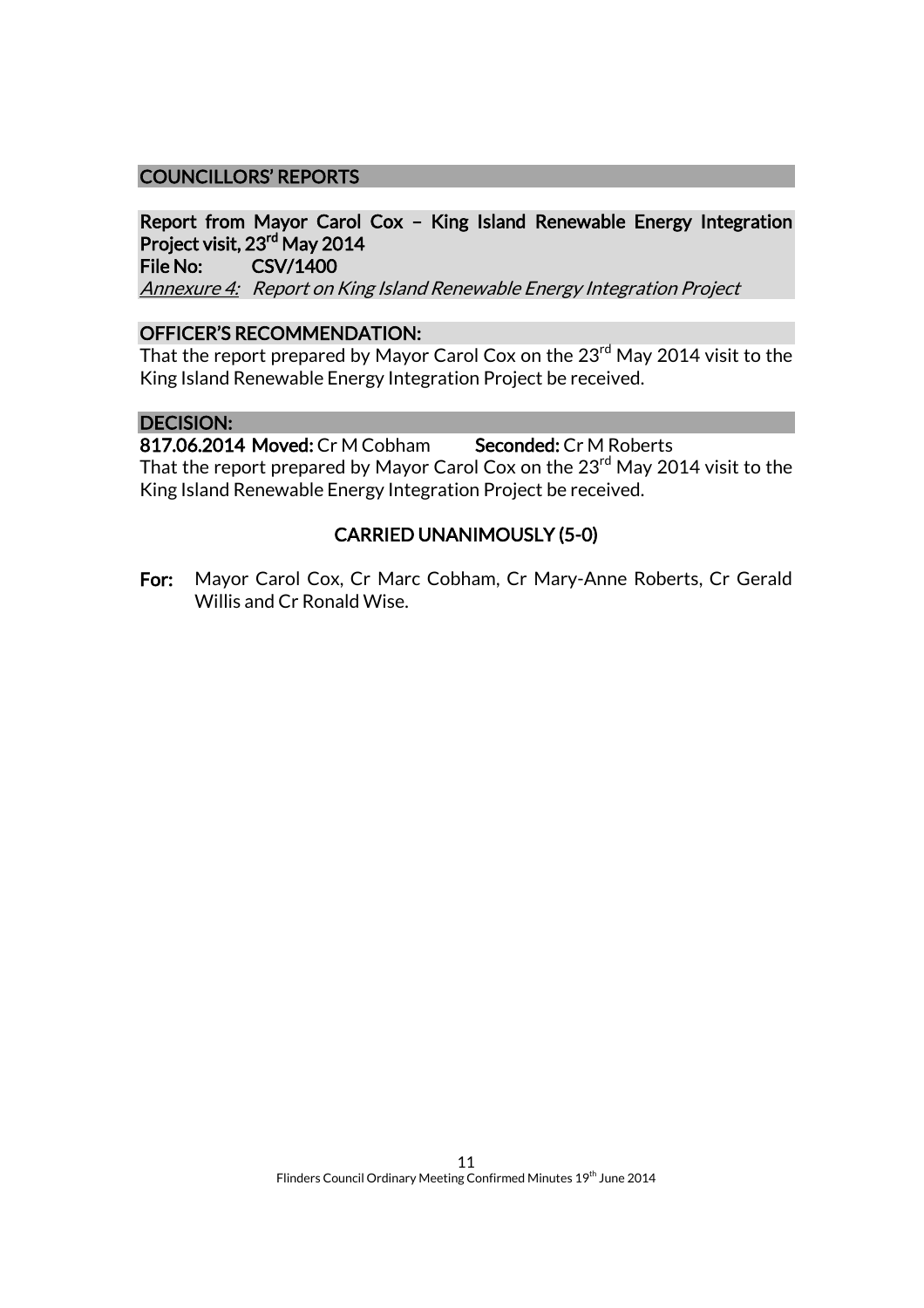### MAYOR'S REPORT:

| <b>ACTION</b>            | <b>Information</b> |
|--------------------------|--------------------|
| <b>PROPONENT</b>         | Mayor C Cox        |
| <b>FILE REFERENCE</b>    | COU/0600           |
| <b>ASSOCIATED PAPERS</b> | Nil                |

### REPORT:

### APPOINTMENTS:

| 12/05/14 | Meeting with Golf Course interests - initial visit to island<br>12/5/14 |  |
|----------|-------------------------------------------------------------------------|--|
| 13/05/14 | <b>TasWater General Meeting (Telephone)</b>                             |  |
| 14/05/14 | Meeting with Hans van Pelt (Telephone)                                  |  |
| 15/05/14 | <b>Furneaux Group Aviation Committee Meeting</b>                        |  |
| 15/05/14 | <b>Council Meeting</b>                                                  |  |
| 19/05/14 | 1 <sup>st</sup> Budget Meeting                                          |  |
| 21/05/14 | 2 <sup>nd</sup> Budget Meeting                                          |  |
| 22/05/14 | Northern Tasmania<br>Development<br>(NTD)<br>Local                      |  |
|          | Government Committee Meeting (Telephone)                                |  |
| 22/05/14 | 3 <sup>rd</sup> Budget Meeting                                          |  |
| 23/05/14 | Hydro Tasmania trip to King Island for Councillors and                  |  |
|          | community members                                                       |  |
| 30/05/14 | NTD Special Meeting (Telephone)                                         |  |
| 02/06/14 | Start of Royal Flying Doctor Service (RFDS) Outback Car                 |  |
|          | <b>Trek 2014</b>                                                        |  |

## King Island Trip

Report submitted separately.

### **TasWater**

The unconfirmed minutes of the General Meeting have been circulated to Councillors. The quarterly report to owner's representatives has also been circulated.

## Northern Tasmania Development (NTD)

Launceston City Council has postponed consideration of an Agenda Item at its 26<sup>th</sup> May meeting that proposes a cut in the contribution it makes to NTD. The item has been postponed to allow NTD to discuss the issues raised. NTD is the regional body of the eight northern Councils that promotes regional projects related to Local Government.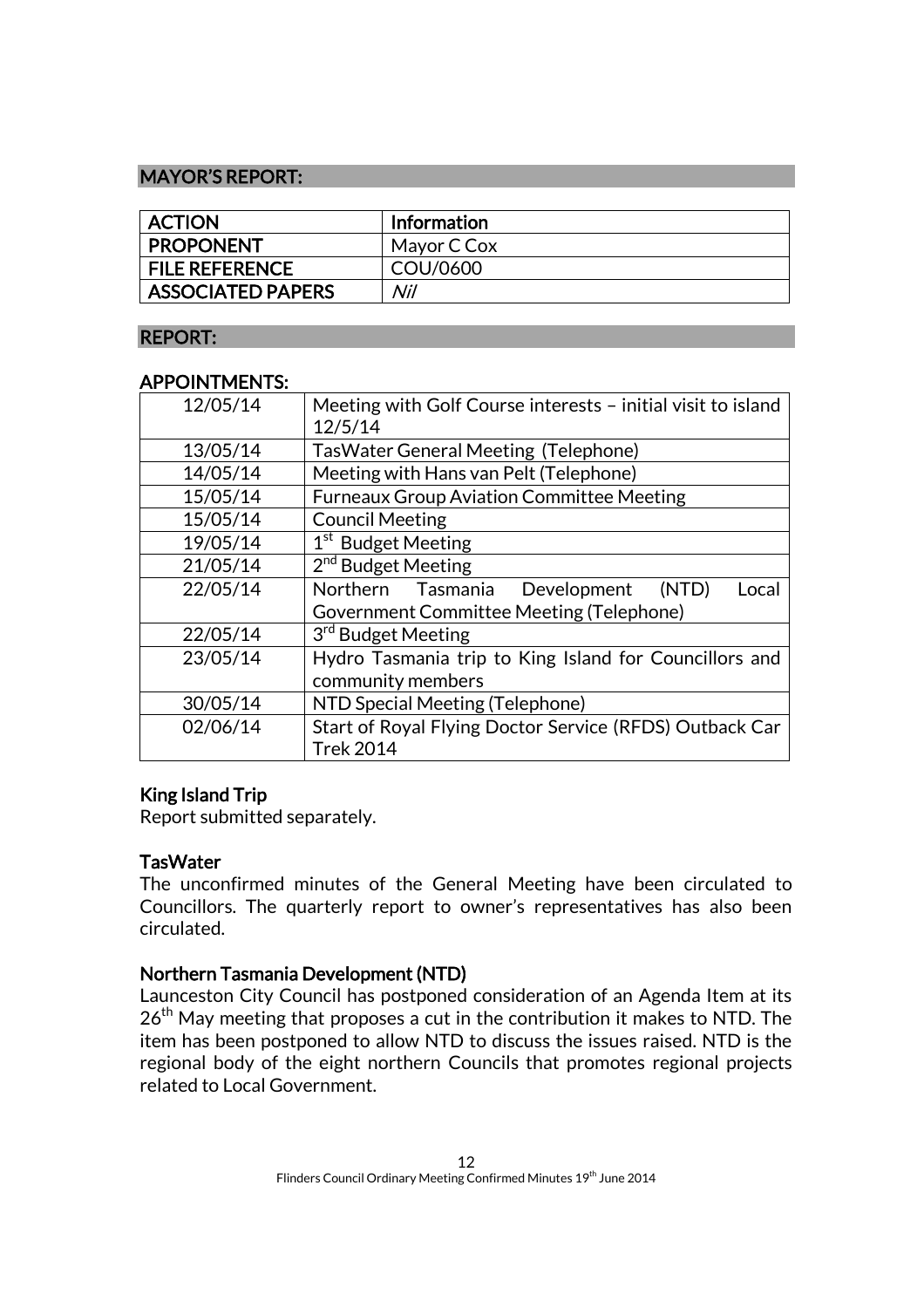## Tourism

The meeting with Hans van Pelt, the Director of Aviation & Access at Tourism Tasmania was refreshing. Hans has an extremely strong background in regional aviation and is developing ideas to increase/sustain usage of regional aviation into and within the State.

## Royal Flying Doctor Service (RFDS) Outback Car Trek

By coincidence I was in Alice Springs the day this race started. There was a line up of at least 100 cars, pre 1978 2WD models, with drivers all keen to start the trek across to Broome and then to Margaret River, starting with the Tanami Track. Local David Bailey Snr was one of those drivers. The event is an annual fundraiser for the RFDS with participants paying their own expenses to participate. David had handed in \$15,000 to the RFDS fund that was raised on Flinders.

| <b>DATE</b> | <b>WHO</b>                                                                                           | <b>SUBJECT</b>                                                              |
|-------------|------------------------------------------------------------------------------------------------------|-----------------------------------------------------------------------------|
| 05/05/14    | Adrienne Picone,<br><b>Volunteering Tasmania</b>                                                     | <b>National Volunteering Week</b><br>Celebrations                           |
| 07/05/14    | Steve Whiteley, CEO,<br>Forestry Tasmania                                                            | <b>High Conservation Values</b><br>Assessment & Management Plan             |
| 09/05/14    | John O'Dell, Department of<br>Primary Industries, Parks,<br><b>Water and Environment</b><br>(DPIPWE) | Use of collected effluent from<br>Lady Barron stockyards                    |
| 12/05/14    | Craig Isherwood, Citizens<br><b>Electoral Council of</b><br>Australia                                | Glass-Steagall Now! Campaign<br>update and report                           |
| 12/05/14    | Hon Peter Underwood,<br>Governor of Tasmania                                                         | Invitation to attend Queen's<br>Birthday Reception 5/6/14<br>(apology sent) |
| 19/05/14    | Melanie Brown, Local<br><b>Government Association</b><br>Tasmania (LGAT)                             | <b>LGAT Extranet</b>                                                        |
| 20/05/14    | Leonie Dickson                                                                                       | Complaint regarding funeral<br>procedures                                   |
| 20/05/14    | Scouts Australia Tasmanian<br><b>Branch</b>                                                          | Invite to attend their Annual<br><b>General Meeting</b>                     |
| 21/05/14    | Miles Hampton, Chairman,<br><b>TasWater</b>                                                          | Proposal to hold regional<br>quarterly briefing meetings                    |

### CORRESPONDENCE IN: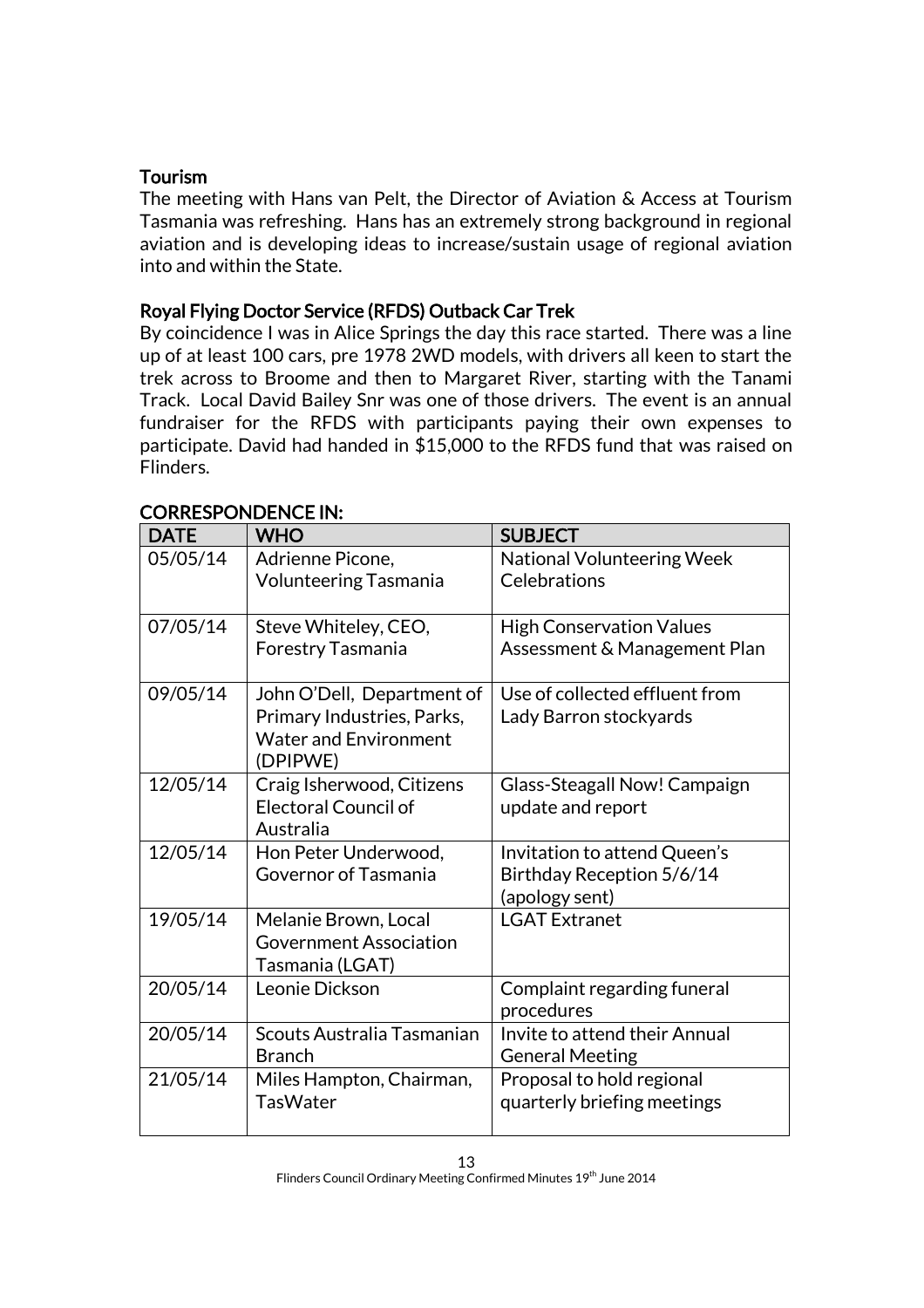| 21/05/14 | Martin Gill, Director<br><b>Development Services</b><br><b>Meander Valley</b>                              | Apology from Meander Valley<br>regarding error made on<br>Development Application Agenda<br>Item           |
|----------|------------------------------------------------------------------------------------------------------------|------------------------------------------------------------------------------------------------------------|
| 23/05/14 | Felicity-ann Lewis,<br><b>Australian Local</b><br><b>Government Association</b><br>(ALGA)                  | ALGA's call to restore Financial<br><b>Assistance Grants</b>                                               |
| 26/05/14 | <b>Restaurant and Catering</b><br>Industry                                                                 | <b>Restaurant and Catering</b><br>Australia's Food Truck Guidelines                                        |
| 26/05/14 | Kathy Connolly, University<br>of Tasmania                                                                  | Invitation to University of<br>Tasmania Faculty of Education<br>Year in Review Breakfast (apology<br>sent) |
| 28/05/14 | Katrina Gallo                                                                                              | <b>Tasmanian Community</b><br><b>Achievement Awards</b>                                                    |
| 28/05/14 | Belinda Brock, University of<br>Tasmania                                                                   | Inaugural Chancellor Lecture -<br>12/6/14                                                                  |
| 02/06/14 | Michael Ferguson MP,<br><b>Member for Bass</b>                                                             | Response from Hon Peter<br>Gutwein re implications of<br><b>Ministerial Orders</b>                         |
| 03/06/14 | Pammy Kokoras, PR Edge                                                                                     | Call for nominations for cover of<br>telephone book                                                        |
| 04/06/14 | <b>TasWater</b>                                                                                            | Minutes of TasWater General<br>Meeting 13/5/14                                                             |
| 06/06/14 | Shirley Grace, Australian<br>Government Department of<br>Employment                                        | Launch of the Youth X-Factor<br>Project 30/6/14 (apology sent)                                             |
| 10/06/14 | Hon Warren Truss MP,<br><b>Deputy Prime Minister</b>                                                       | The effect of the 2014 Federal<br><b>Budget on Local Government</b>                                        |
| 10/06/14 | Peter Gutwein MP,<br>Minister for Planning and<br><b>Local Government</b>                                  | Planning Reform and the Draft<br><b>Flinders Interim Planning Scheme</b>                                   |
| 10/06/14 | Dr Gary Dolman, Head of<br>Bureau of Infrastructure,<br><b>Transport and Regional</b><br>Economics (BITRE) | Release of the BITRE's Evolution<br>of Australian Towns report                                             |
| 11/06/14 | Northern Tasmania<br>Development (NTD)                                                                     | <b>Confirmed Minutes of NTD</b><br>Mayor's Meeting, 30th May 2014                                          |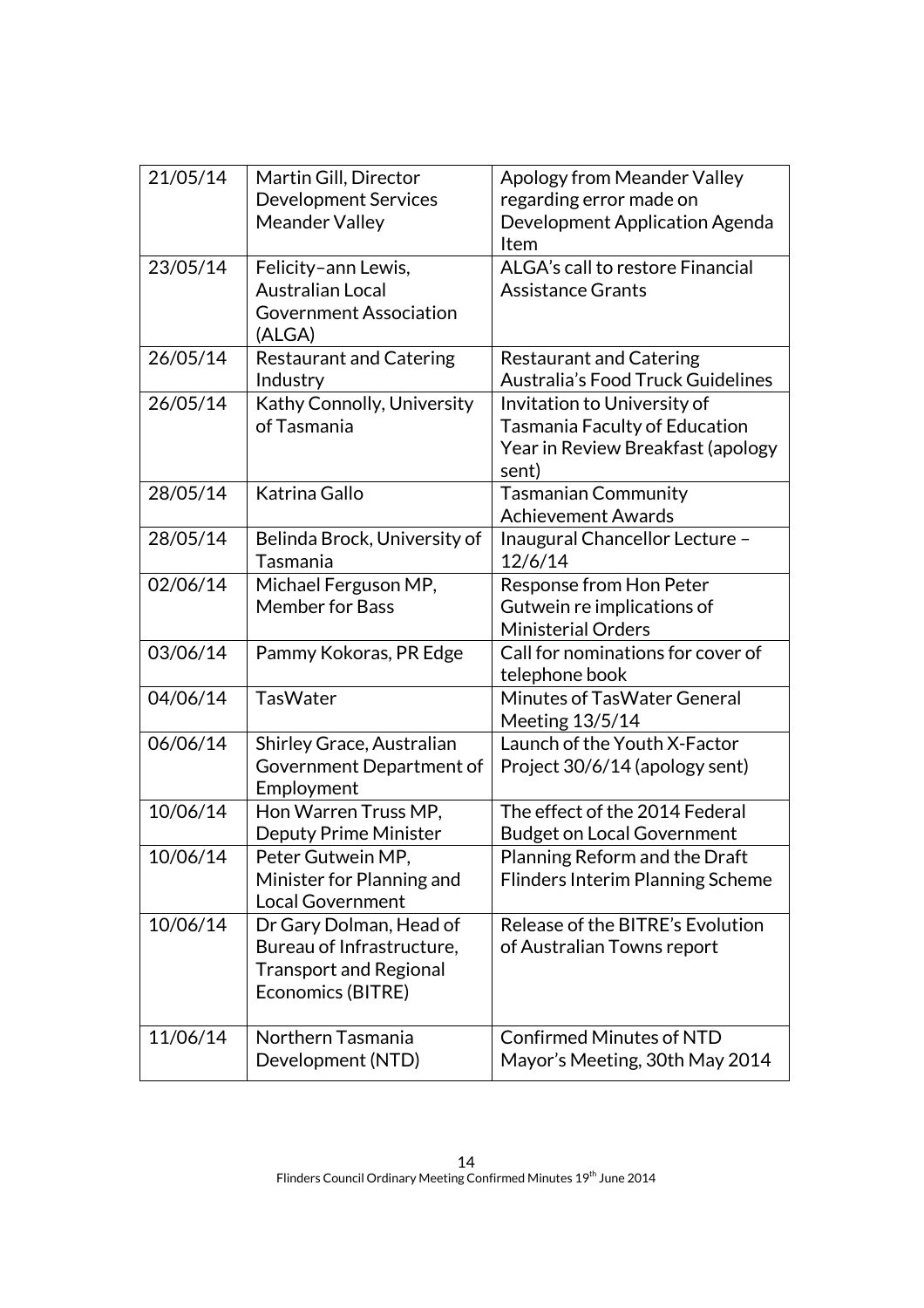## CORRESPONDENCE OUT:

| <b>DATE</b> | <b>WHO</b>             | <b>SUBJECT</b>                             |
|-------------|------------------------|--------------------------------------------|
| 16/05/14    | Helen Haines,          | Inability to attend morning tea with       |
|             | Anglican Church        | <b>Archdeacon Alan Nichols</b>             |
| 19/05/14    | Councillors            | Water quality of popular beaches on        |
|             |                        | <b>Flinders</b>                            |
| 19/05/14    | Raoul Harper,          | <b>Complaint regarding Consultant Town</b> |
|             | <b>General Manager</b> | Planner error on Development               |
|             |                        | Application Agenda Item                    |
| 04/06/14    | Leonie Dickson         | Response regarding funeral                 |
|             |                        | procedures                                 |
| 11/06/14    | Alan & Liz Robinson    | Five Mile Road name change proposal        |
| 11/06/14    | Dr Richard & Mrs       | Killiecrankie Bluff naming proposal        |
|             | Barbara Ham            |                                            |

### VOTING REQUIREMENTS:

Simple Majority

### RECOMMENDATION:

That the Mayor's report be received and accepted.

### DECISION:

818.06.2014 Moved: Cr G Willis Seconded: Cr R Wise That the Mayor's report be received and accepted.

## CARRIED UNANIMOUSLY (5-0)

For: Mayor Carol Cox, Cr Marc Cobham, Cr Mary-Anne Roberts, Cr Gerald Willis and Cr Ronald Wise.

## 819.06.2014 Moved: Cr R Wise Seconded: Cr M Cobham

That Cr Gerald Willis shall take the Chair if the Mayor vacates it.

## CARRIED UNANIMOUSLY (5-0)

For: Mayor Carol Cox, Cr Marc Cobham, Cr Mary-Anne Roberts, Cr Gerald Willis and Cr Ronald Wise.

Mayor Carol Cox passed the Chair to Cr Gerald Willis at 1.25pm.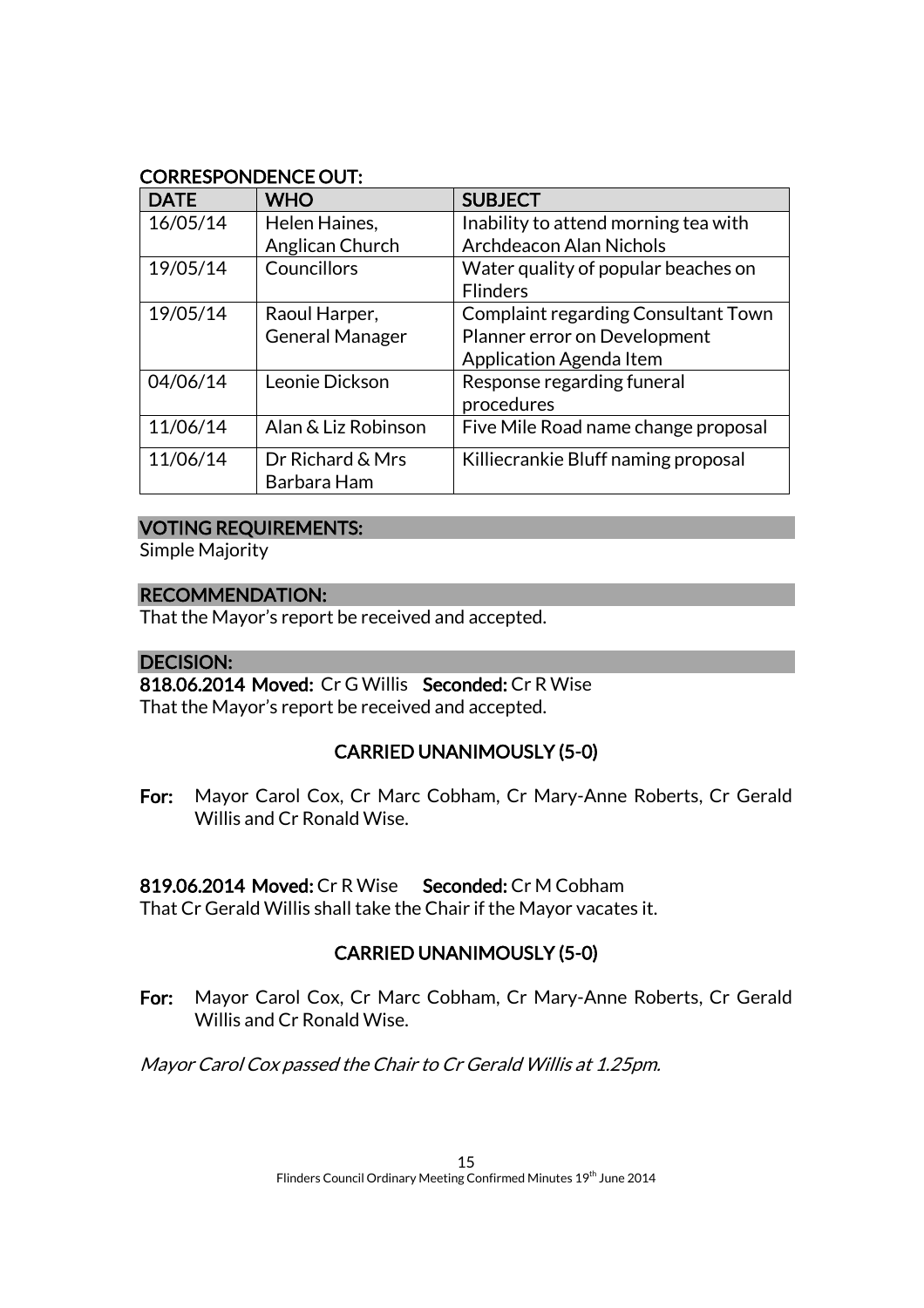## A. NOTICE OF MOTIONS

### Item A1: Notice of Motion from Mayor Carol Cox - Cox – Lady Barron Waste Transfer Station

| <b>ACTION</b>            | <b>Decision</b>               |
|--------------------------|-------------------------------|
| <b>PROPONENT</b>         | Mayor Carol Cox               |
| <b>OFFICER</b>           | Raoul Harper, General Manager |
| <b>FILE REFERENCE</b>    | <b>WAS/0105</b>               |
| <b>ASSOCIATED PAPERS</b> | Nil                           |

## NOTICE OF MOTION:

That Council investigate the feasibility of locating the Lady Barron Waste Transfer Station and Green Waste Site off the Lady Barron Main Road at the Council owned property where the bike track is currently situated.

### COUNCILLOR'S REPORT:

During recent budget discussions the Works and Services Manager indicated that the proposed amendment to the Lady Barron Waste Management service was to site the transfer station at the current site on Pot Boil Road. However, locating the transfer station on the Whitemark side of Lady Barron has the following advantages:

- 1. Less wear and tear on Pot Boil Road as depositors of waste do not have to travel through the Lady Barron township
- 2. Less distance for trucks to travel to pick up waste transfer bins leading to less cost due to wear and tear on trucks and reduction in driving time.
- 3. Residents to the north west of Lady Barron would not need to travel through the town to deposit household waste. Under the current proposal, residents in this area would need to travel either through the towns of Lady Barron or Whitemark to access a waste disposal site.

Council owns sufficient land to establish a waste transfer station on the site proposed. The lot known locally as the 'Bike Track' is little used. The site is adjacent to the town water supply however this proposal is for a waste transfer site and if designed and operated to a high standard no leachate would emanate from the transfer station or pose a risk to public health.

The siting of waste transfer stations needs to be user friendly to encourage use, and at a time when fuel prices are rising, this means keeping the sites as close to the main traffic routes as possible.

#### PREVIOUS COUNCIL CONSIDERATION: Nil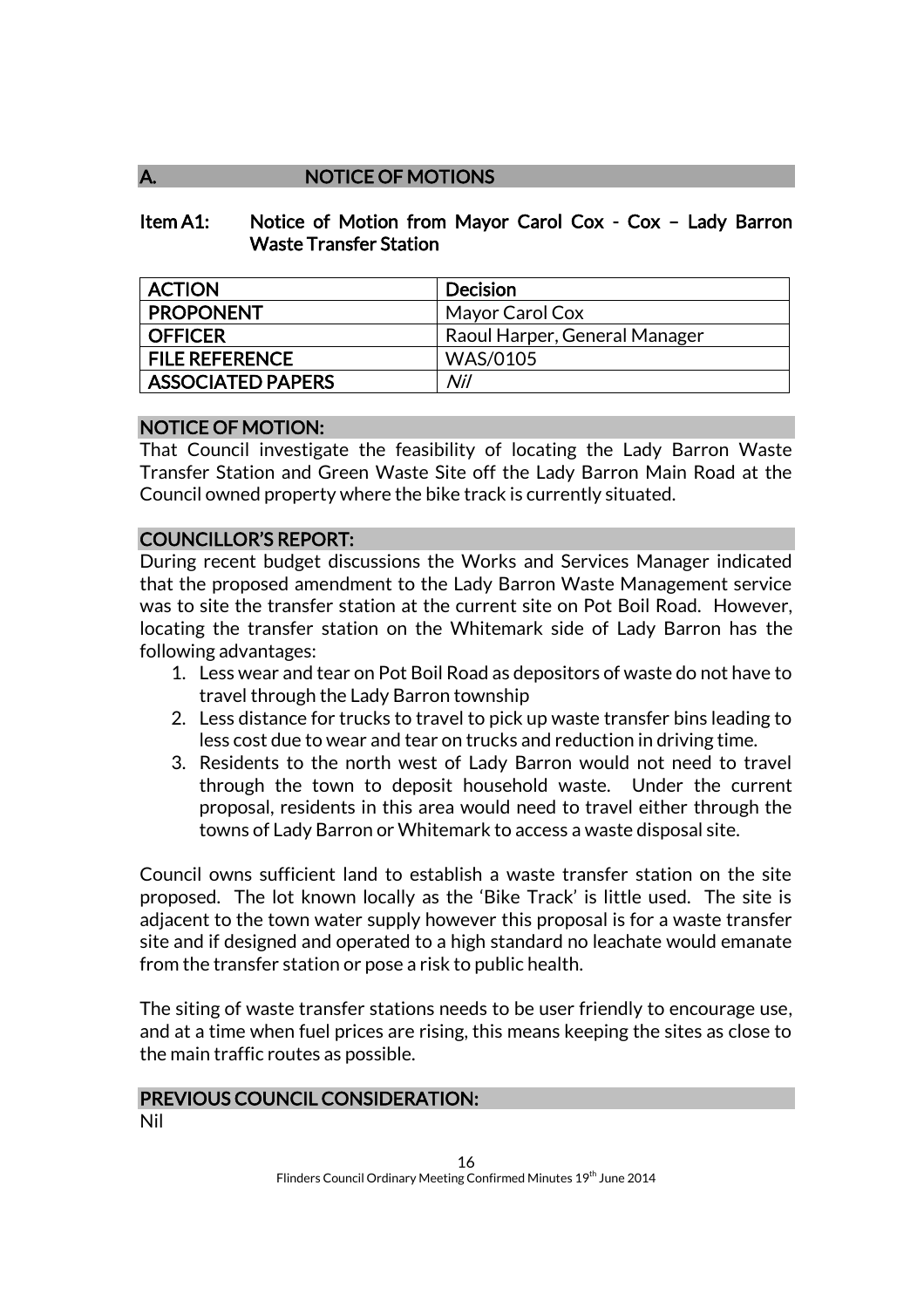### OFFICER'S REPORT:

The Notice of Motion calls for Council to investigate the feasibility of locating the Lady Barron Waste Transfer Station and Green Waste Site off the Lady Barron Main Road at the Council owned property, the bike track.

During discussions around the development of a compliant waste management system for the Island, Council has agreed that the current Lady Barron Site must be closed. To that end a waste transfer station will be established to support waste management services in the south of the Island. The current site has been highlighted for the establishment of the transfer station primarily based around historic use and the desire to minimise inconvenience to residents. The Motion at hand puts forward an alternative site for investigation that would be closer to Lady Barron allowing most residents less travel time to deposit their rubbish. The proposed site would also minimise Council staff and equipment travel time and could well lead to efficiencies in the cost of service delivery.

The site in question is 56.97 hectares which has an established, though little used, bike track situated on it. The site is also adjacent to the lot where the town's water supply is pumped from a bore field and distributed to the town. This is the key area of risk associated with the proposal. Detailed investigations and design work would be required before a formal proposal to site the transfer station in this area could be considered more formally by Council. That said, initial investigations would suggest that bunding of the transfer station and a level of restriction on what waste types can be deposited, would be sufficient to mitigate any risk.

A further matter for consideration is the value of the bike track to the community. From a Council perspective the facility is high risk, has little if any safety controls in place, is rarely inspected and is little used. Council has no budget in place for its ongoing maintenance and a safety inspection has not been carried out on the site for some years. It was not considered as part of the Community Facilities Audit and no feedback on its value was forthcoming as part of community consultation on community facilities.

A transfer station that includes an area for green waste disposal would require no more than 2 hectares. The site could easily accommodate both the bike track and the transfer station but the question should be asked as to whether the bike track has any ongoing value and whether the earthworks and soil associated with the current bike track could be strategically reused to establish a new waste transfer station.

The motion to investigate the site further is supported.

### STATUTORY REQUIREMENTS:

Local Government Act 1993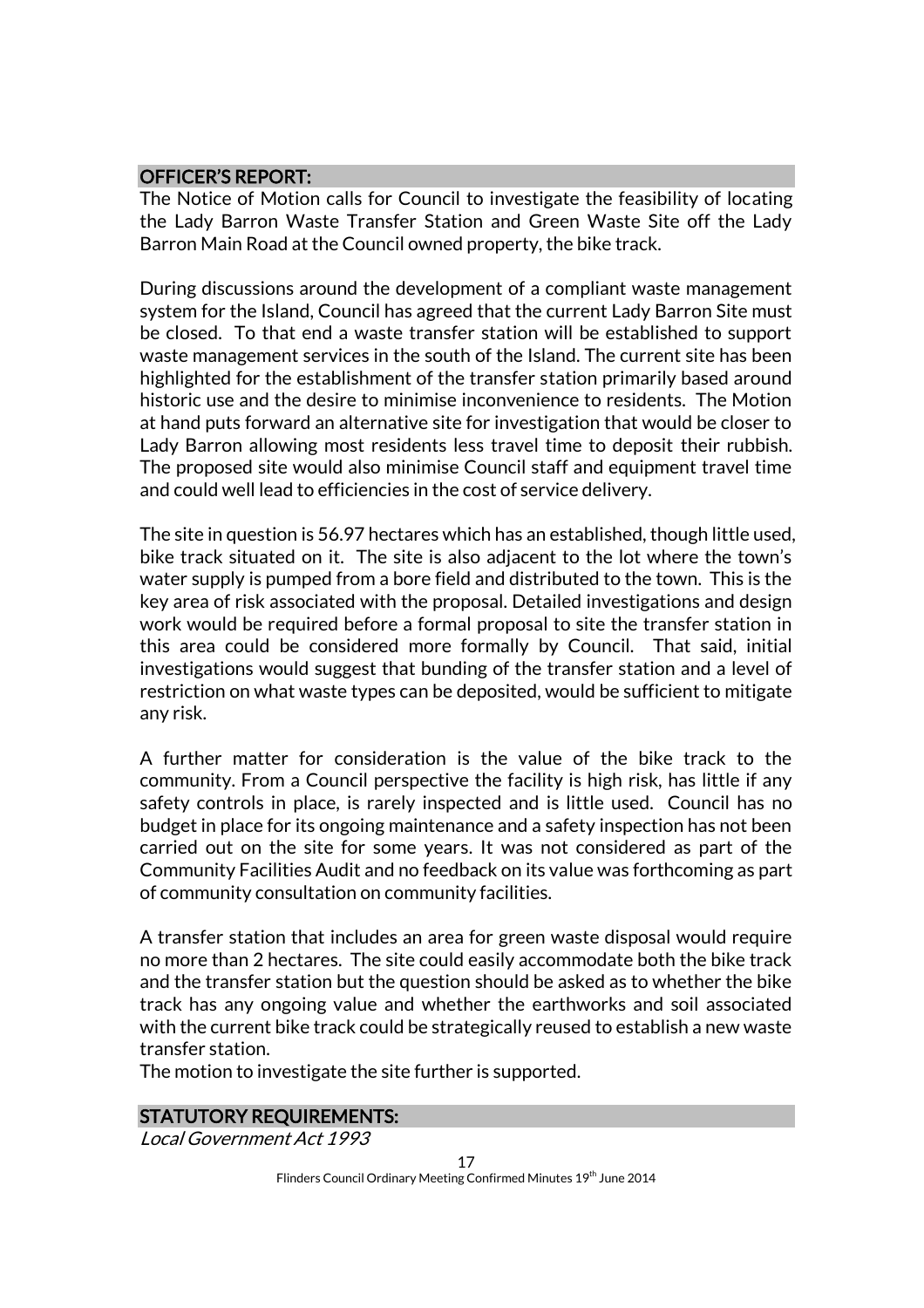## POLICY/STRATEGIC IMPLICATIONS:

1.0 Environment and Natural Asset Management - An environment that maintains its diversity, uniqueness and attractiveness while supporting sustainable production and lifestyle.

- 1.1 Promote environmentally sustainable practice.
	- 1.1.5 Transition to sustainable Solid Waste Management Systems.

## BUDGET AND FINANCIAL IMPLICATIONS:

Council has purchased the transfer station bins for Lady Barron and an allocation of funds to rehabilitate the current site at Lady Barron and establish a new transfer station has formed part of the 2014/2015 budget deliberations. The motion to investigate an alternate site will not expose Council to significant additional costs.

### RISK/LIABILITY:

Low

## VOTING REQUIREMENTS:

Simple Majority

### OFFICER'S RECOMMENDATION:

That the Council Works and Services Manager and the Environmental Health Officer investigate the feasibility of locating the Lady Barron Waste Transfer Station and Green Waste Site off the Lady Barron Main Road at the Council owned property where the bike track is currently situated and report back to Council at its July 2014 Ordinary Meeting with a detailed assessment of the feasibility of establishing (or not) the transfer station on the site proposed.

### DECISION:

## 820.06.2014 Moved: Mayor C Cox Seconded: Cr R Wise

That the Council Works and Services Manager and the Environmental Health Officer investigate the feasibility of locating the Lady Barron Waste Transfer Station and Green Waste Site off the Lady Barron Main Road at the Council owned property where the bike track is currently situated and report back to Council at its July 2014 Ordinary Meeting with a detailed assessment of the feasibility of establishing (or not) the transfer station on the site proposed.

## CARRIED UNANIMOUSLY (5-0)

For: Mayor Carol Cox, Cr Marc Cobham, Cr Mary-Anne Roberts, Cr Gerald Willis and Cr Ronald Wise.

Cr Gerald Willis passed the Chair to Mayor Carol Cox at 1.29pm.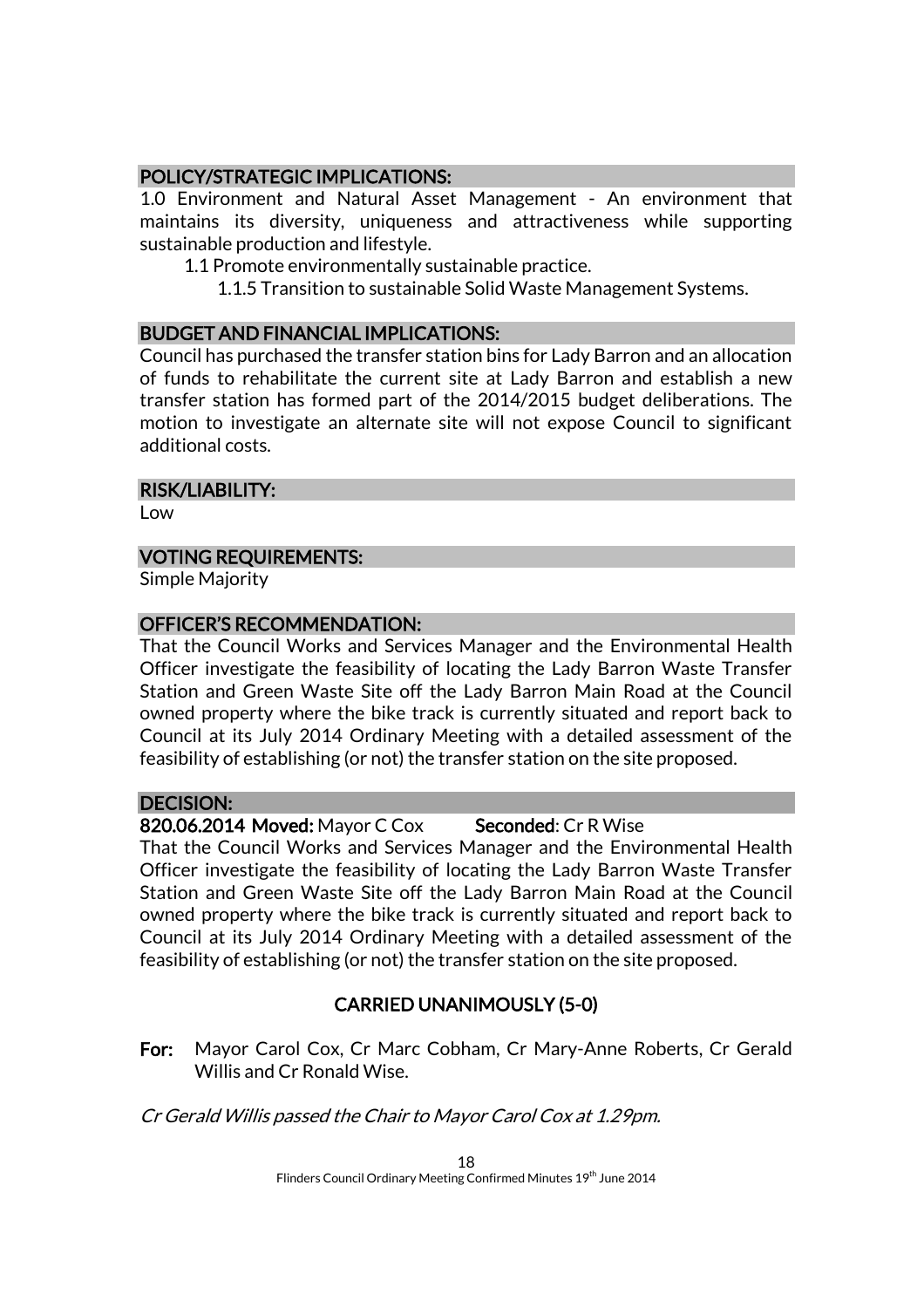| ltem A2: | Notice of Motion from Cr Gerald Willis - Support of Quarantine |
|----------|----------------------------------------------------------------|
|          | Officer                                                        |

| <b>ACTION</b>            | <b>Decision</b>                 |
|--------------------------|---------------------------------|
| <b>PROPONENT</b>         | <b>Councillor Gerald Willis</b> |
| <b>OFFICER</b>           | Raoul Harper, General Manager   |
| <b>FILE REFERENCE</b>    | ENV/1100                        |
| <b>ASSOCIATED PAPERS</b> | Nil                             |

## NOTICE OF MOTION:

That this Council, recognising that Flinders Island is a gateway to Tasmania and has a responsibility to maintain quarantine standards, endorses the actions of the local Quarantine Officer from Department of Primary Industry, Parks, Water and Environment (DPIPWE) in alerting visitors and residents arriving by private aircraft of their responsibilities to ensure they do not carry fresh fruit and vegetables into the Furneaux Group which has not been subject to quarantine scrutiny (Island News  $28<sup>th</sup>$  March) and puts at risk the horticulture of the entire state of Tasmania and furthermore the Council offers to provide support, in particular by alerts in the Mayor's column in the Island News, letters to pilots known to fly to Flinders Island, an advertisement in the Airline Owners and Pilots Association of Australia (AOPA) magazine or formally via a NOTAM (Notice to Airmen), to DPIPWE to assist in this endeavour.

### COUNCILLOR'S REPORT:

The subject of the risk that fruit and vegetables, which have avoided scrutiny by quarantine authorities, brought into the Furneaux Group, and hence into the state of Tasmania, poses to the Tasmanian horticulture industry has long been an issue for Flinders Island. There is a bio-security risk directly to the community. However, there is a further concern that if the Furneaux Group does not provide a sufficient barrier to the introduction of banned plants and animals then a facility might be required to be placed on mainland Tasmania to protect against the introduction of banned species from the Furneaux Group.

There are diseases which are not in this state which are on the Australian mainland and which we do not want to establish here. And there are risks from new species happening continually. For example, the latest edition of "Tasmanian Country" warns of the new threat of Bathurst burr being introduced into Tasmania.

It is understood that fruit and vegetables have been imported to the community by visitors and community members using private aeroplanes to land at the many private airstrips in the islands.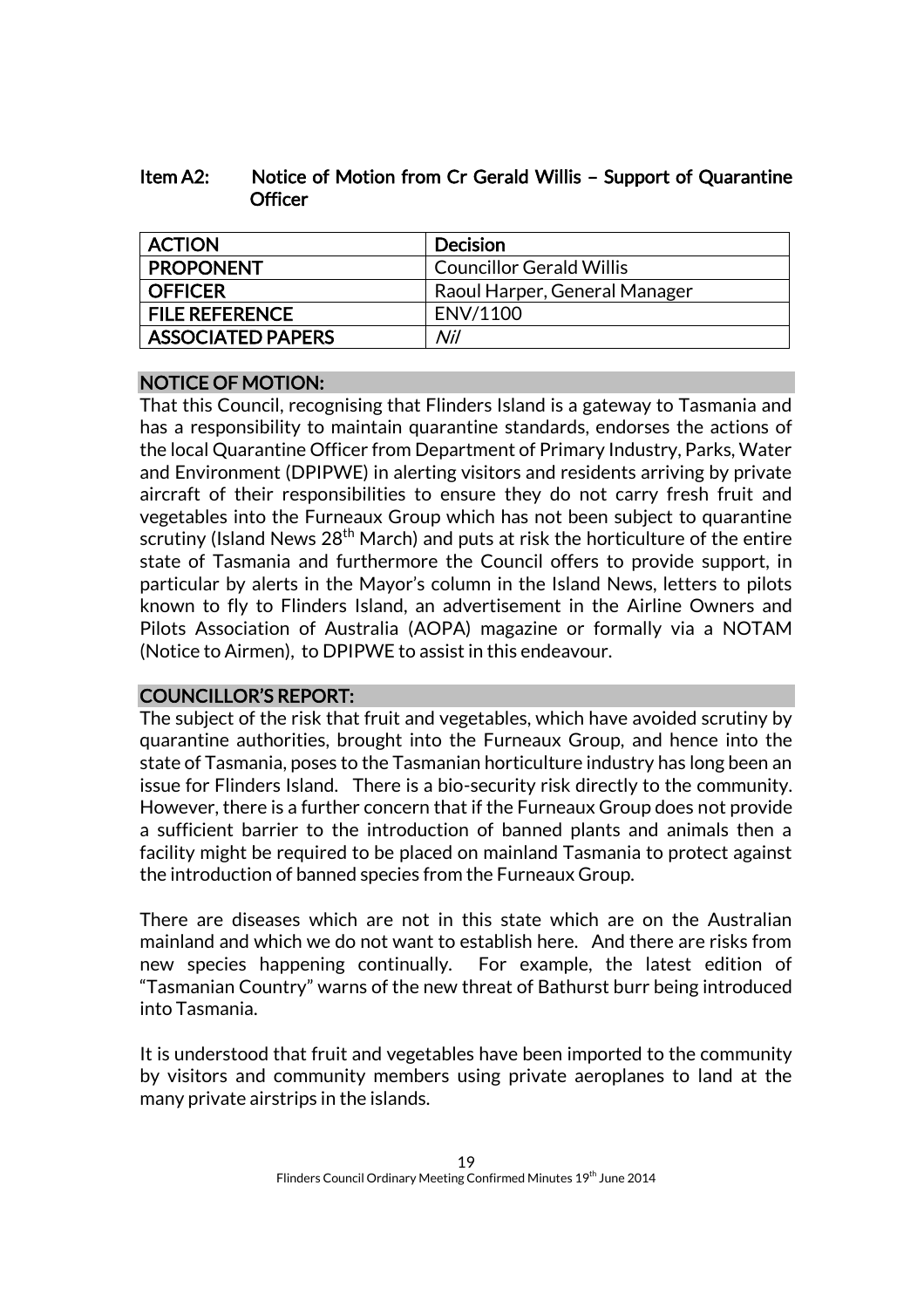That the Flinders Council has not addressed the matter previously does not mean it should continue to do nothing. After all, the objective of the council is to look after the interests of the community.

The public announcement promulgated by the local Quarantine Officer should be considered as a starting point in developing community awareness and subsequently a campaign to eliminate these imports.

The support envisaged which the council could provide includes inserting reminders in the Island News making residents and visitors aware of the risks that the importation of fruit and vegetables not subject to quarantine scrutiny can cause. Consideration should be given to issuing notices to absentee landowners. In any event, it is illegal to introduce such items into Tasmania and the council should make that fact known.

### PREVIOUS COUNCIL CONSIDERATION:

Nil

### OFFICER'S REPORTS:

Tasmania has some of the world's most stringent quarantine regulations. Strict quarantine requirements are in place to protect the State's environment and primary industries from introduced pests and diseases - from both overseas and the Australian mainland. These regulations are managed, implemented and funded by the State Government primarily under the Plant Quarantine Act 1997.

Flinders Island has a government funded Quarantine Officer. This officer has specific and substantial enforcement powers under the Act and is actively supported and managed by the Department of Primary Industries, Parks, Water and Environment. Councils traditionally have played no role nor has funding been provided by the State to undertake any functions relating to quarantine.

The notice of motion calls for Council to endorse the actions of the locally based Quarantine Officer in alerting visitors and residents arriving by private plane (and/or presumably charter aircraft) of their responsibilities to not import fresh fruit and vegetables from the mainland that have not been through the required quarantine process. As the Quarantine Officer should be undertaking such tasks as part of their work, Council's endorsement would do little more than simply support the legislated functions of the Officer in question.

The Department of Primary Industries, Parks, Water and Environment provide funding to support biosecurity functions and actions by the local Quarantine Officer. Presumably this funding is based upon providing a service that attempts to mitigate the most serious areas of risk to the island's biosecurity. If private aircraft are seen as a significant area of risk then the Officer should be alerting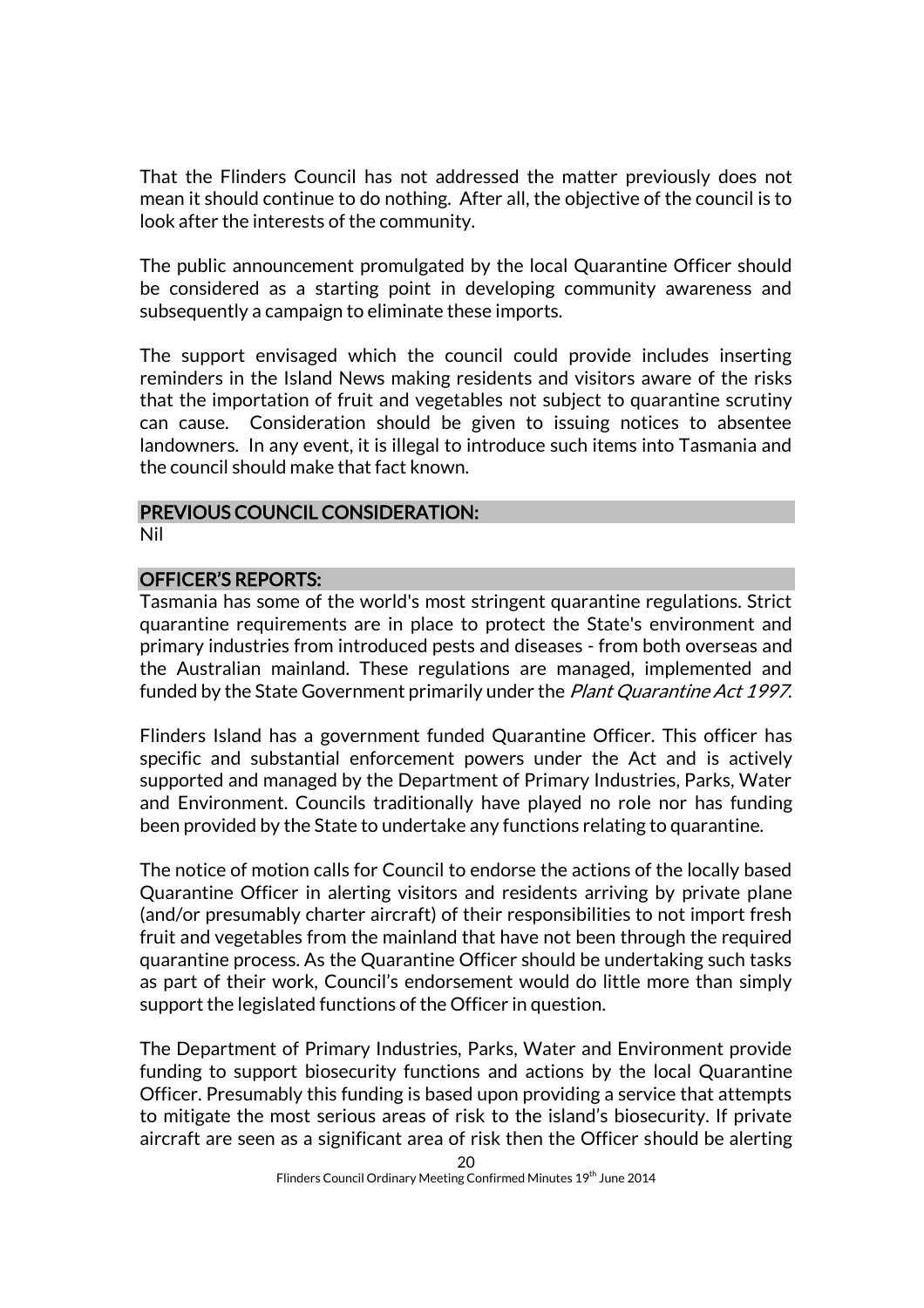the Department of such and any work plans that are in place at an operational level revised to support more specific actions to mitigate the risk. Ultimately this is an operational matter for the Department and the locally based Officer. If Council collectively has evidence to suggest that private aircraft are now a significant area of risk, the appropriate course of action would be to alert the Department of such and request either a reallocation of staff time and resources to mitigate it or alternatively request more funding to allow for expanded inspections.

The local Quarantine Officer notified the community of biosecurity concerns stemming from private planes in the March edition of Island News. If Council takes the threat seriously an appropriate response would be to request the Officer brief Council about his concerns and what current operational or funding barriers are in place that stymies his ability to mitigate the issue.

Once Council is aware of the facts, an appropriate response to the risk and subsequently to the Department can be considered.

## STATUTORY REQUIREMENTS:

State:

- Plant Quarantine Act 1997
- Animal Health Act 1995
- Seeds Amendment Act 2003
- Weed Management Act 1999
- Inland Fisheries Act 1995
- Animal Welfare Act 1993
- Agricultural and Veterinary Chemicals Act 1994
- Genetically Modified Organisms Control Act 2004
- Nature Conservation Act 2002

## Commonwealth:

- Quarantine Act 1997
- Export Control Act 1982
- Imported Foods Control Act 1992

## POLICY/STRATEGIC IMPLICATIONS:

1.0 Environment and Natural Asset Management - An environment that maintains its diversity, uniqueness and attractiveness while supporting sustainable production and lifestyle.

- 1.1 Promote environmentally sustainable practice.
	- 1.1.1 Community education and communication.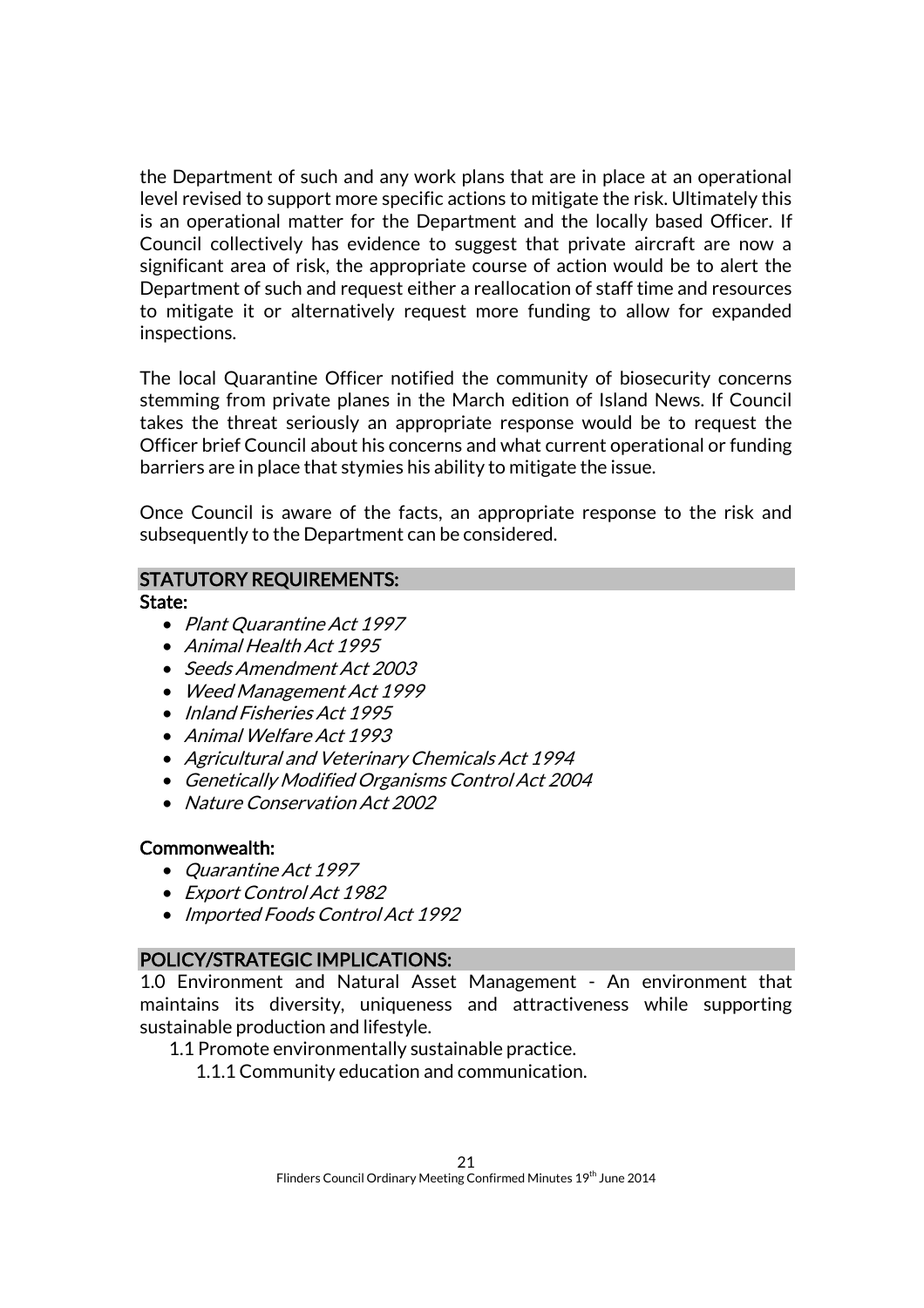## BUDGET AND FINANCIAL IMPLICATIONS:

Council does not have a legislated responsibility in relation to the biosecurity risk of imported vegetables and any expansion of staff time and effort in this area would have budgetary implications, though the directive outlined in the notice of motion would have a minimal impact.

### RISK/LIABILITY:

Low

## VOTING REQUIREMENTS:

Simple Majority

### OFFICER'S RECOMMENDATION:

That Council request the locally based Quarantine Officer brief Council at a workshop as to what evidence exists that private planes are compromising the biosecurity of the islands, what operational restrictions mitigate the Officer's ability to manage the risk and what ( if any) action Council can take to assist into the future.

## DECISION:

821.06.2014 Moved: Cr G Willis Seconded: Cr R Wise

That Council request the locally based Quarantine Officer brief Council at a workshop as to what evidence exists that private planes are compromising the biosecurity of the islands, what operational restrictions mitigate the Officer's ability to manage the risk and what ( if any) action Council can take to assist into the future.

Mayor Carol Cox passed the Chair to Cr Gerald Willis at 1.34pm.

## AMENDMENT

822.06.2014 Moved: Mayor C Cox Seconded: Cr M Cobham

That Council request the locally based Quarantine Officer brief Council at a workshop as to what evidence exists that private planes are compromising the biosecurity of the islands, what operational restrictions mitigate the Officer's ability to manage the risk and what ( if any) action Council could consider to assist into the future.

## CARRIED UNANIMOUSLY (5-0)

For: Mayor Carol Cox, Cr Marc Cobham, Cr Mary-Anne Roberts, Cr Gerald Willis and Cr Ronald Wise.

Cr Gerald Willis passed the Chair back to Mayor Carol Cox at 1.36pm.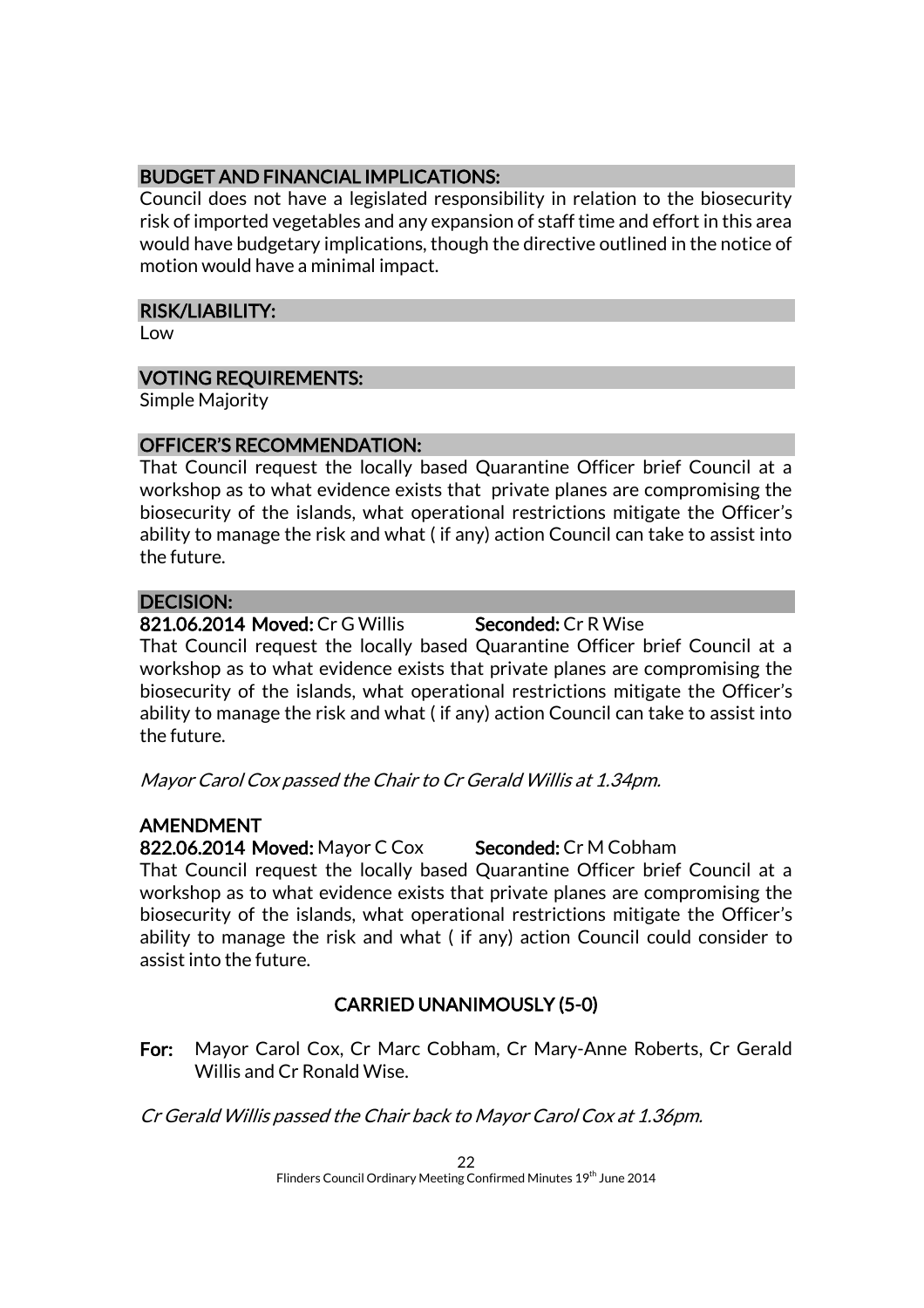### SUBSTANTIVE MOTION

That Council request the locally based Quarantine Officer brief Council at a workshop as to what evidence exists that private planes are compromising the biosecurity of the islands, what operational restrictions mitigate the Officer's ability to manage the risk and what ( if any) action Council could consider to assist into the future.

### CARRIED UNANIMOUSLY (5-0)

For: Mayor Carol Cox, Cr Marc Cobham, Cr Mary-Anne Roberts, Cr Gerald Willis and Cr Ronald Wise.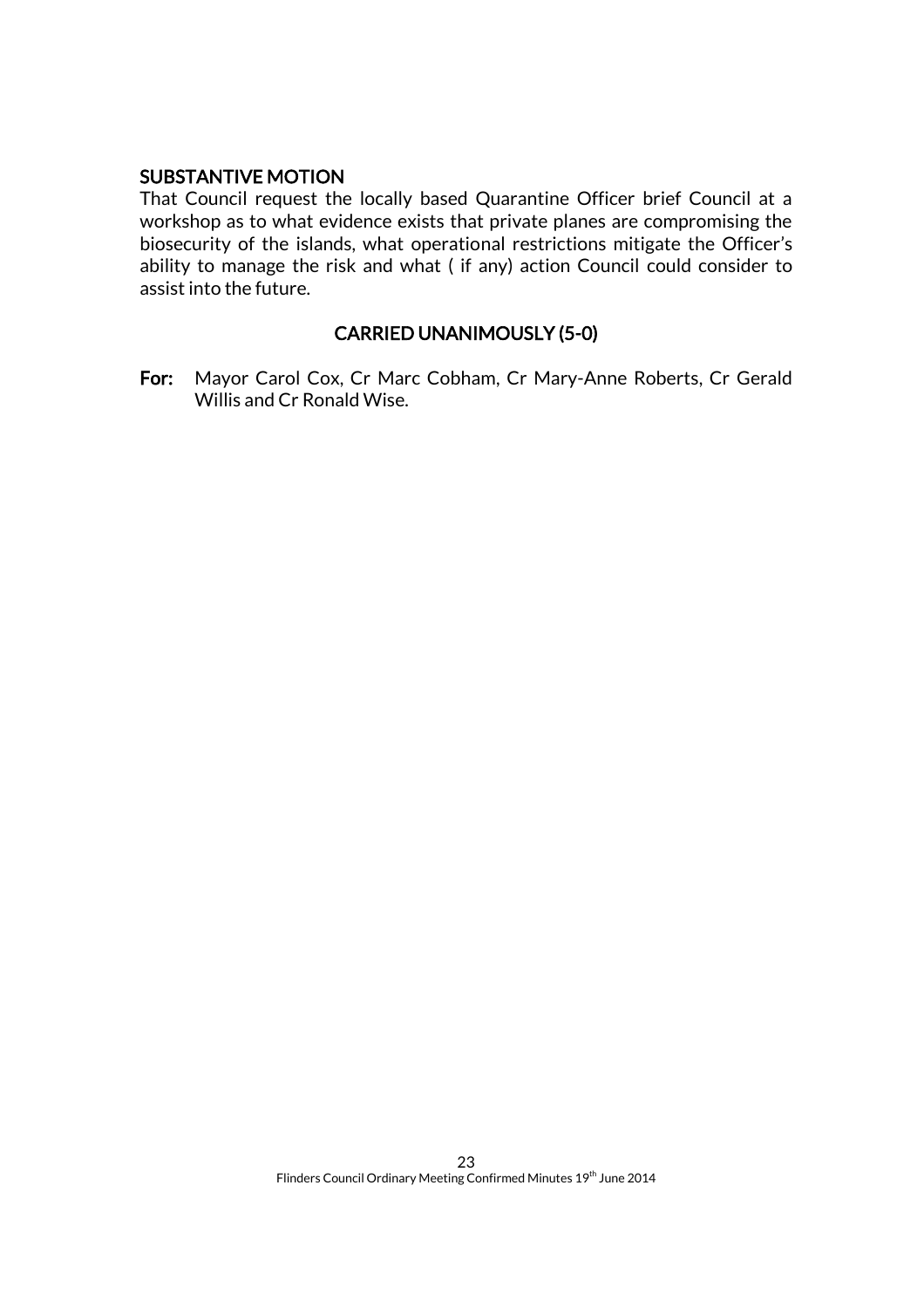## B. ENVIRONMENTAL HEALTH

### Item B1: Draft Drinking Water Quality Guidelines

| <b>ACTION</b>         | <b>Decision</b>                           |
|-----------------------|-------------------------------------------|
| <b>PROPONENT</b>      | <b>Council Officer</b>                    |
| <b>OFFICER</b>        | Jacci Viney, Environmental Health Officer |
| <b>FILE REFERENCE</b> | ENH/0700                                  |
| <b>ASSOCIATED</b>     | Annexure 5: DRAFT Drinking Water          |
| <b>PAPERS</b>         | <b>Quality Guidelines</b>                 |
|                       | Annexure 6: Letter to Stakeholders        |
|                       | Annexure 7: DRAFT Changes to Public       |
|                       | <b>Health Act</b>                         |

### INTRODUCTION:

Part 6 of the *Public Health Act 1997* relates to the management of drinking water by suppliers of water and requires them to manage that supply in a manner that will not pose a threat to public health.

There are Drinking Water Quality Guidelines currently in place which were issued in November 2005. These guidelines have been revised and have been circulated to stakeholders for comment by 20<sup>th</sup> June 2014.

### PREVIOUS COUNCIL CONSIDERATION:

Nil

### OFFICER'S REPORT:

The November 2005 version of the Drinking Water Quality guidelines required all private suppliers of water to be registered with Council. This means that all water carters, food businesses and holiday accommodation should be registered. To date Flinders Council staff have seen no specific risk or need to require such stringent and costly regulation to be actively enforced.

After some pressure from the State Government (Population Health Services) for the regulation and reporting of private water registration to be implemented, Flinders Council officer's campaigned to ensure that public health issues, such as this, that posed a major cost impost on small councils such as Flinders and our community, be risk assessed, rather than 'blanket' regulated.

The new Draft Tasmanian Drinking Water Quality Guidelines do not have the requirement for each holiday accommodation business to be registered. Council's Environmental Health Officer (EHO) may liaise individually with owners of each business to ensure safe drinking water standards are met,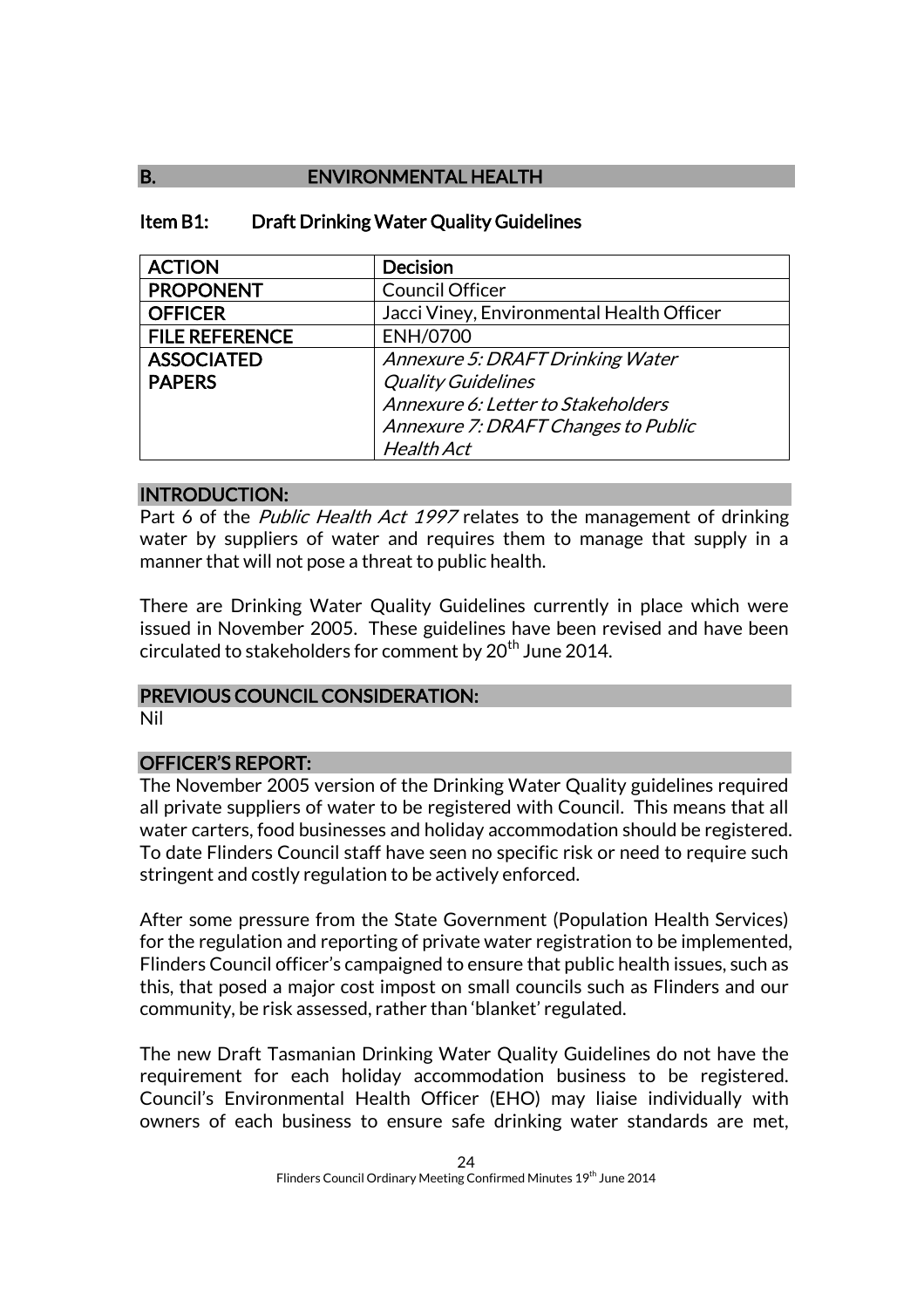address any issues that may arise and utilise the Island News and other communication tools to provide information to those groups/operators.

Under the new guidelines Cape Barren Island will be treated as a Private Water Scheme as they supply multiple premises and are not under the management or control of a *regulated entity*. Although Cape Barren Island Aboriginal Association Inc. (CBIAAI), as the owner of the scheme, must register with Council, there is no requirement for them to upgrade their supply. Council may liaise with the owner of the scheme to ascertain at what level they plan to supply the water. They may wish to continue with the Boil Water Alert currently in place. Council's EHO can provide advice and assistance to them to enable them to become compliant with the proposed guidelines.

Water Carriers have always been required to be registered with Council. Currently a water carrier license would expire after 3 years, whilst it will become an annual requirement under the new guidelines. Carriers will be required to notify the recipients of the supplied water of the quality of that water and if it is fit to drink or not and keep a log book of such.

Regarding food businesses, advice from Population Health is that a separate registration for water supply is no longer required and water conditions may be included within the Food Registration advice. Council's EHO currently assesses water supply along with food safety inspections, therefore no affect is noted.

Councillors were requested to comment on the draft guidelines and a number of matters were raised. The background for each of the recommendations is as follows:

- In light of the recent dealings with TasWater (the Regulated Entity) surrounding the Whitemark water issues, it became evident that the notification and communication with the Community could be greatly improved;
- Population Health has provided verbal advice to Council's EHO that holiday accommodation is exempt from registration within the draft guidelines. This point is not well defined within the guidelines and could be more explicitly stated.
- If holiday accommodation uses were to pose a threat to public health via the water supply, there is no mechanism for Council's EHO to require adjustments, improvements or installations to be made to mitigate any issues; and
- The managers of private water supplies are at liberty to stipulate the level of water they wish to provide. Council's EHO should be able to support this request and have the ability to ensure measures are taken to indemnify the community served by the supplier or scheme.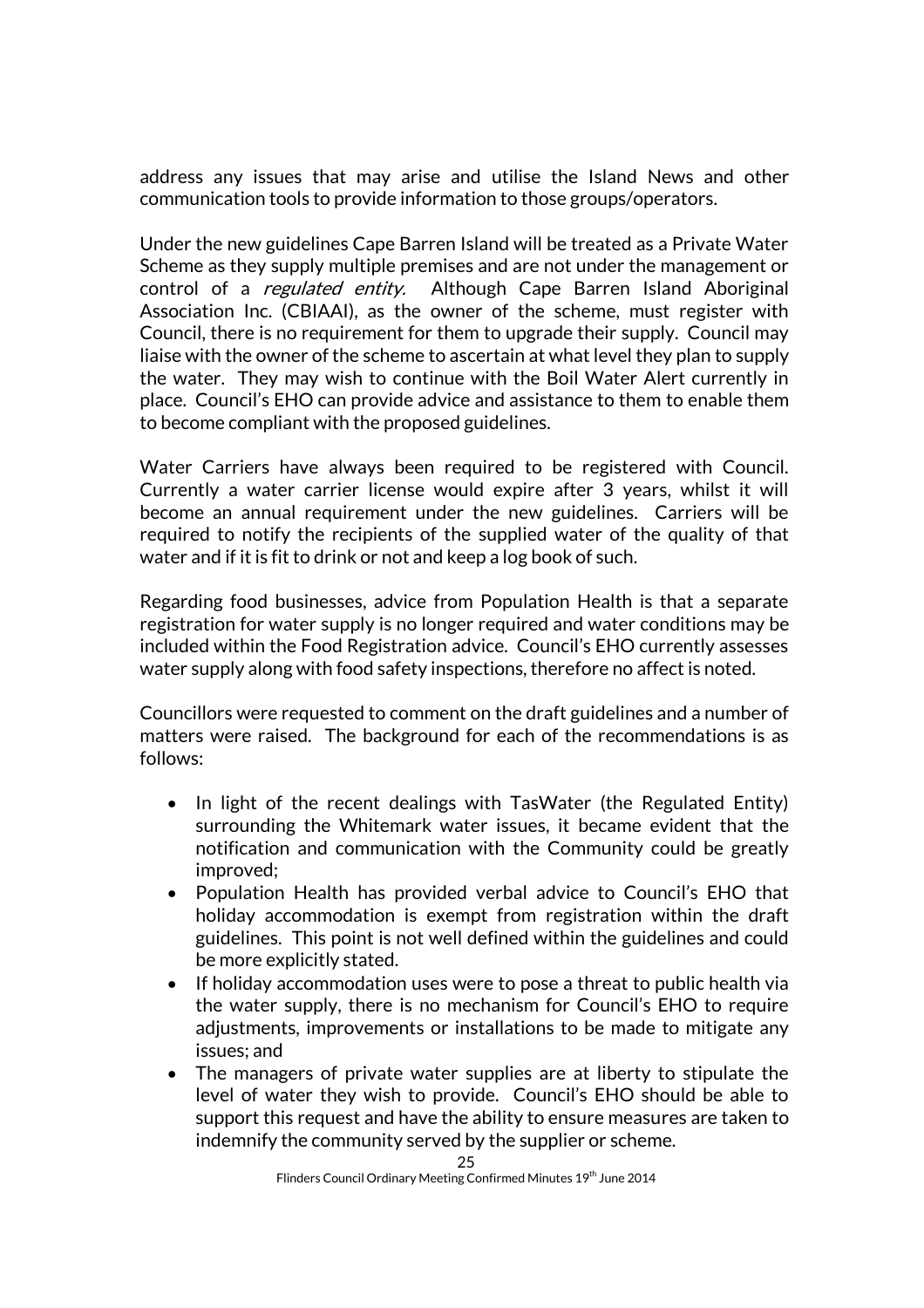## STATUTORY REQUIREMENT:

Public Health Act 1997

## POLICY/STRATEGIC IMPLICATIONS:

4.0 Community Safety, Engagement and Enterprise - Through positive Council-Community partnerships, enhance people's security, inclusion and well-being.

4.1 Provide professional environmental and public health services.

4.1.1 Provide a program of structured inspection, compliance management, education and immunisation.

## BUDGET AND FINANCIAL IMPLICATIONS:

As the requirement for annual inspections should not increase (food inspections already contain a water inspection), the financial impact is minimal. Inspections of Cape Barren Island water supply can also be done whilst attending to other business.

### RISK/LIABILITY:

The risk to Council is minimal as these guidelines are provided from the State Health Department. The risk to Public Health on Flinders Island is to be managed by Council and there is no perceived impact.

## VOTING REQUIREMENTS:

Simple Majority

## OFFICER'S RECOMMENDATION:

That the Draft Tasmanian Drinking Water Quality Guidelines be acknowledged and the following comments, in response to the draft guidelines, are made:

- 1. That the process surrounding 'notification of a threat to public health' and 'warnings and information' from Regulated Entities is improved and the affected communities are readily notified and continually updated;
- 2. Define in the Guidelines that 'holiday accommodation' uses are exempt; and
- 3. Provide a platform for Councils to register or address "exempt" uses, where those uses become potential threats to public health; and
- 4. Provide for Environmental Health Officers to exercise their professional judgment when dealing with private water supplies and requirements to ensure water quality is fit for use.

## DECISION:

## 823.06.2014 Moved: Cr G Willis Seconded: Cr M Cobham

That the Draft Tasmanian Drinking Water Quality Guidelines be acknowledged and the following comments, in response to the draft guidelines, are made: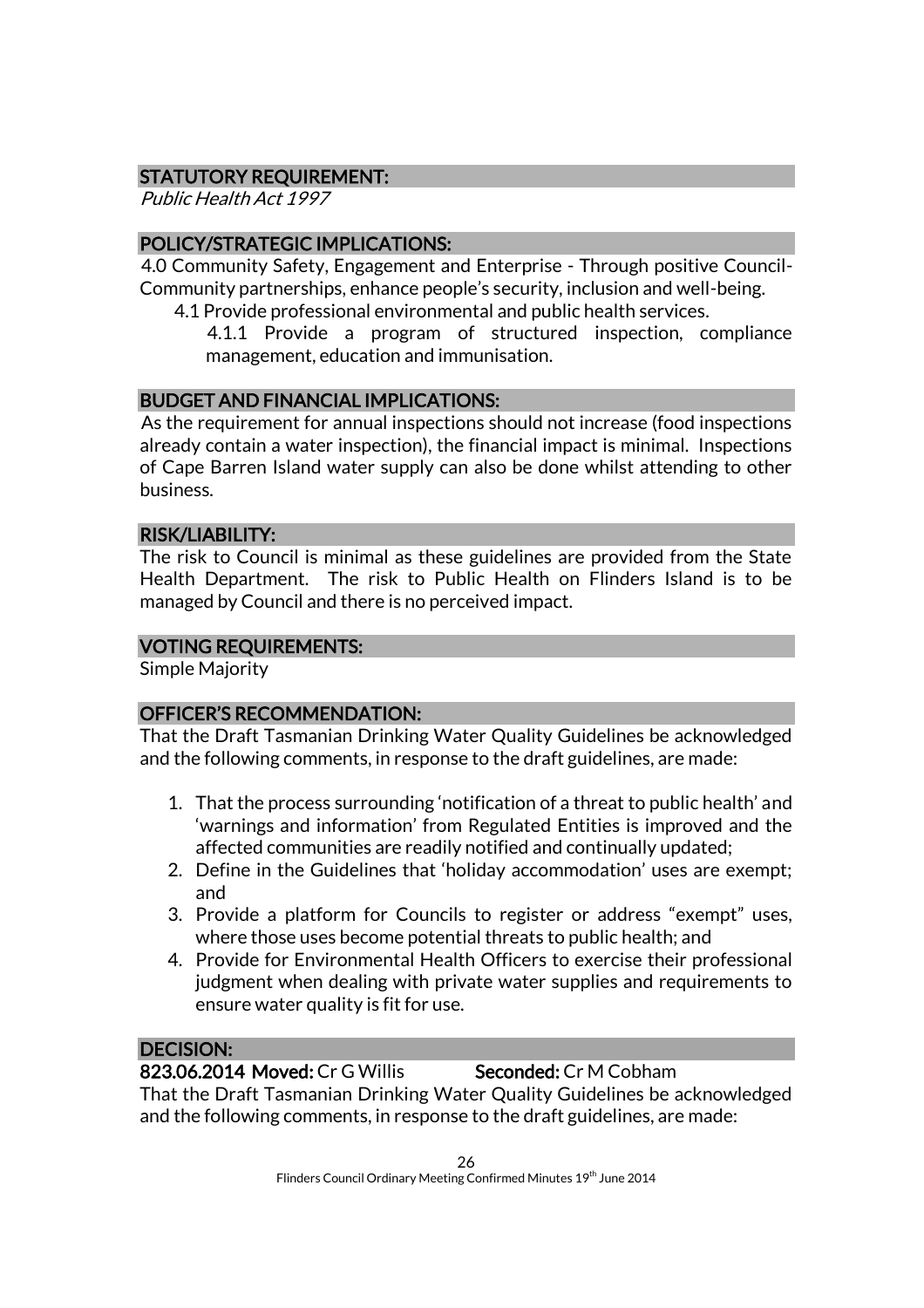- 1. That the process surrounding 'notification of a threat to public health' and 'warnings and information' from Regulated Entities is improved and the affected communities are readily notified and continually updated;
- 2. Define in the Guidelines that 'holiday accommodation' uses are exempt; and
- 3. Provide a platform for Councils to register or address "exempt" uses, where those uses become potential threats to public health; and
- 4. Provide for Environmental Health Officers to exercise their professional judgment when dealing with private water supplies and requirements to ensure water quality is fit for use.

## CARRIED UNANIMOUSLY (5-0)

For: Mayor Carol Cox, Cr Marc Cobham, Cr Mary-Anne Roberts, Cr Gerald Willis and Cr Ronald Wise.

Note: Mayor Carol Cox thanked Jacci Viney for the amount of work undertaken to get the guidelines to this stage.

Jacci Viney, Development Services Coordinator, left the meeting at 1.39pm.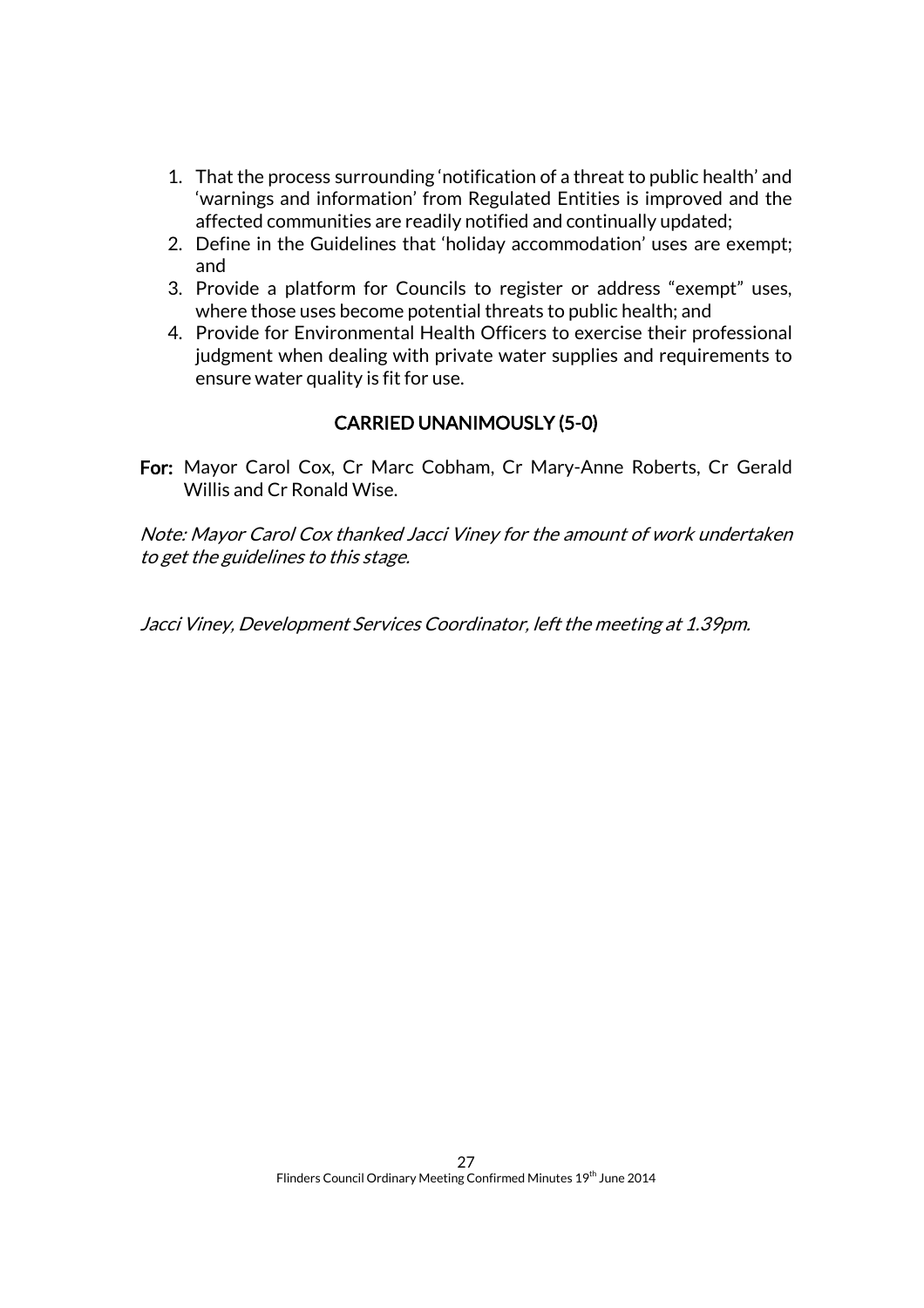## C. **COMMUNITY DEVELOPMENT**

### Item C1: Flinders Island Recreational and Community Facilities Assessment and Preliminary Infrastructure Plan – Final Report, June 2014

| <b>ACTION</b>            | <b>Decision</b>                                 |
|--------------------------|-------------------------------------------------|
| <b>PROPONENT</b>         | <b>Council Officer</b>                          |
| <b>OFFICER</b>           | Jana Harper, Community Development              |
|                          | Coordinator                                     |
| <b>FILE REFERENCE</b>    | AME/0900                                        |
| <b>ASSOCIATED PAPERS</b> | Annexure 8: Flinders Island Recreational and    |
|                          | <b>Community Facilities Assessment and</b>      |
|                          | Preliminary Infrastructure Plan - Final Report, |
|                          | June 2014                                       |

### INTRODUCTION:

In 2011 Council moved a motion requesting that an Infrastructure Plan for recreational and community assets be developed by Council to provide a strategic and coordinated approach to the maintenance of existing facilities as well as provide Council direction on the community's desires for new facilities.

In addition, Council moved a motion in January 2013 to undertake a detailed audit of Council's recreational facilities to assess compliance with the Building Code of Australia to inform a further assessment of the costs required to upgrade these facilities to become compliant into the future.

Consultant Tim Phillips of Resonance Consulting prepared a draft report with assistance from Council staff, incorporating both motions. The draft report's recommendations, which included a Preliminary Infrastructure Plan, were presented to Council in February 2014 during a Council Workshop. Subsequently, Council approved the draft document for community consultation at the 10<sup>th</sup> April 2014 Ordinary Meeting of Council and community feedback and consultation was undertaken on the draft document over the following weeks.

At the  $15<sup>th</sup>$  May 2014 Ordinary Meeting of Council a report was provided to Council on the key issues arising from the consultation to provide guidance on how Council should consider the plan in the development of the 2014/15 Budget.

Councillor and community comments have been reviewed and the draft report amended to take into account key issues and themes arising from the consultation.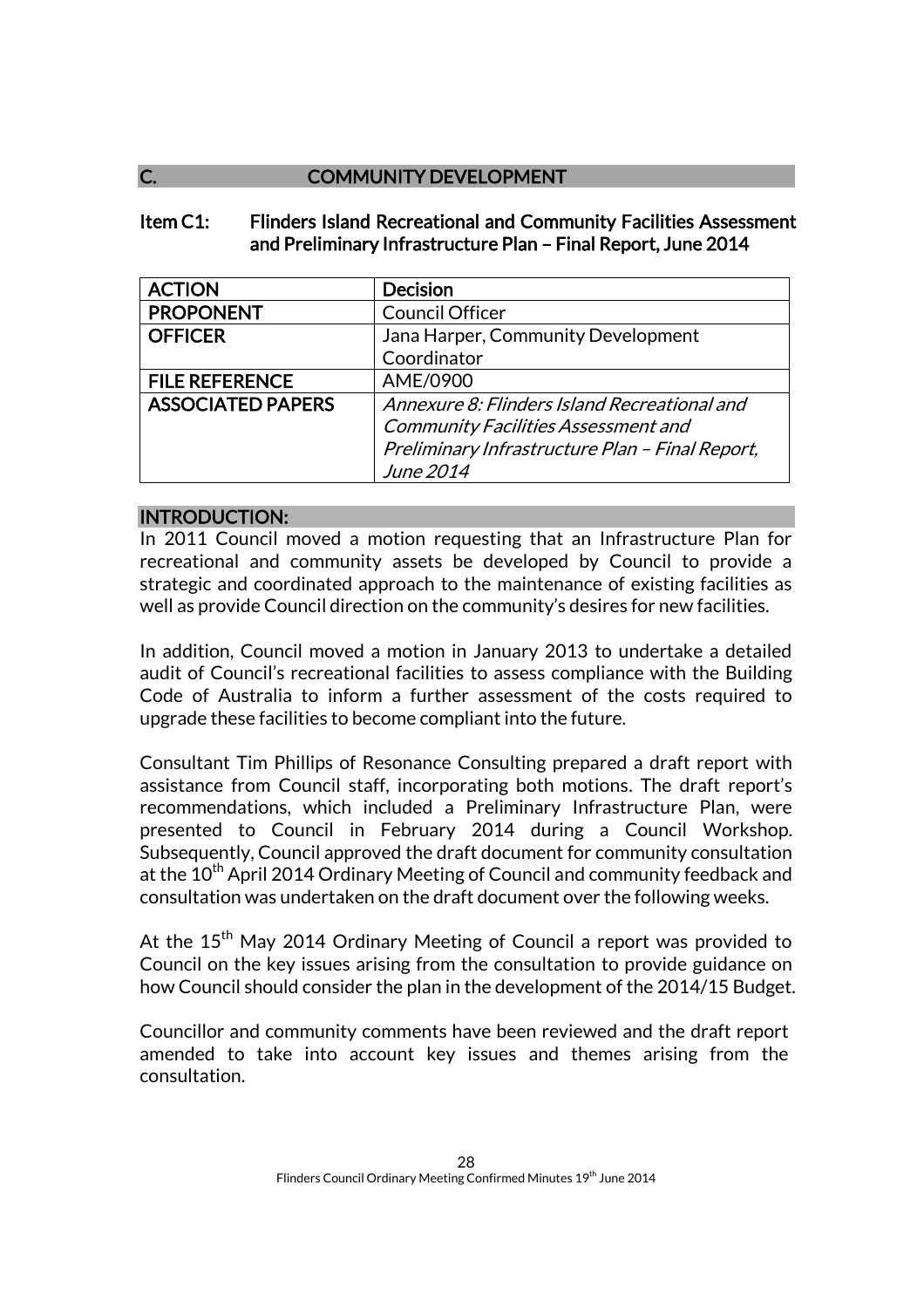The Flinders Island Recreational and Community Facilities Assessment and Preliminary Infrastructure Plan – Final Report, June 2014 is now finalised and is presented to Council for endorsement.

### PREVIOUS COUNCIL CONSIDERATION:

In August 2011, the following motion No. 222.08.2011 was passed:

- 1) That Flinders Council undertakes an audit of existing community and recreational infrastructure, its use, age, maintenance requirements, risk and historical use or importance and assess against the current and future needs or desires of the community.
- 2) That community consultation be encouraged and actively promoted in the above process.
- 3) That Flinders Council then establish a "Recreational and Community Infrastructure Plan".
- 4) That at the next available workshop Councillors and Management consider how best to develop such a plan.
- 5) That the Recreational and Community Infrastructure Plan be reviewed every two years.

In January 2013 the following motion No. 393.01.2013 was passed:

That suitably qualified person(s) undertake a detailed audit of Council's current recreational facilities, excluding the Flinders Arts and Entertainment Centre, to assess compliance with the Building Code of Australia, investigate the state of disabled access, electrical wiring and plumbing and provide a full report to Council to inform a further assessment of the costs required to upgrade these facilities to become compliant into the future. That \$10,000 be included in the half yearly budget review to undertake these assessments and reports.

| $10^{th}$ April 2014        | 781.04.2014 (Report received and noted)            |
|-----------------------------|----------------------------------------------------|
| 24 <sup>th</sup> April 2014 | <b>Councillor Workshop</b>                         |
| $15^{th}$ May 2014          | Update on key issues arising from the consultation |

### OFFICER'S REPORT:

Following a review of the Councillor and community feedback a number of changes were made to the report, particularly to the recommendations. Key changes were: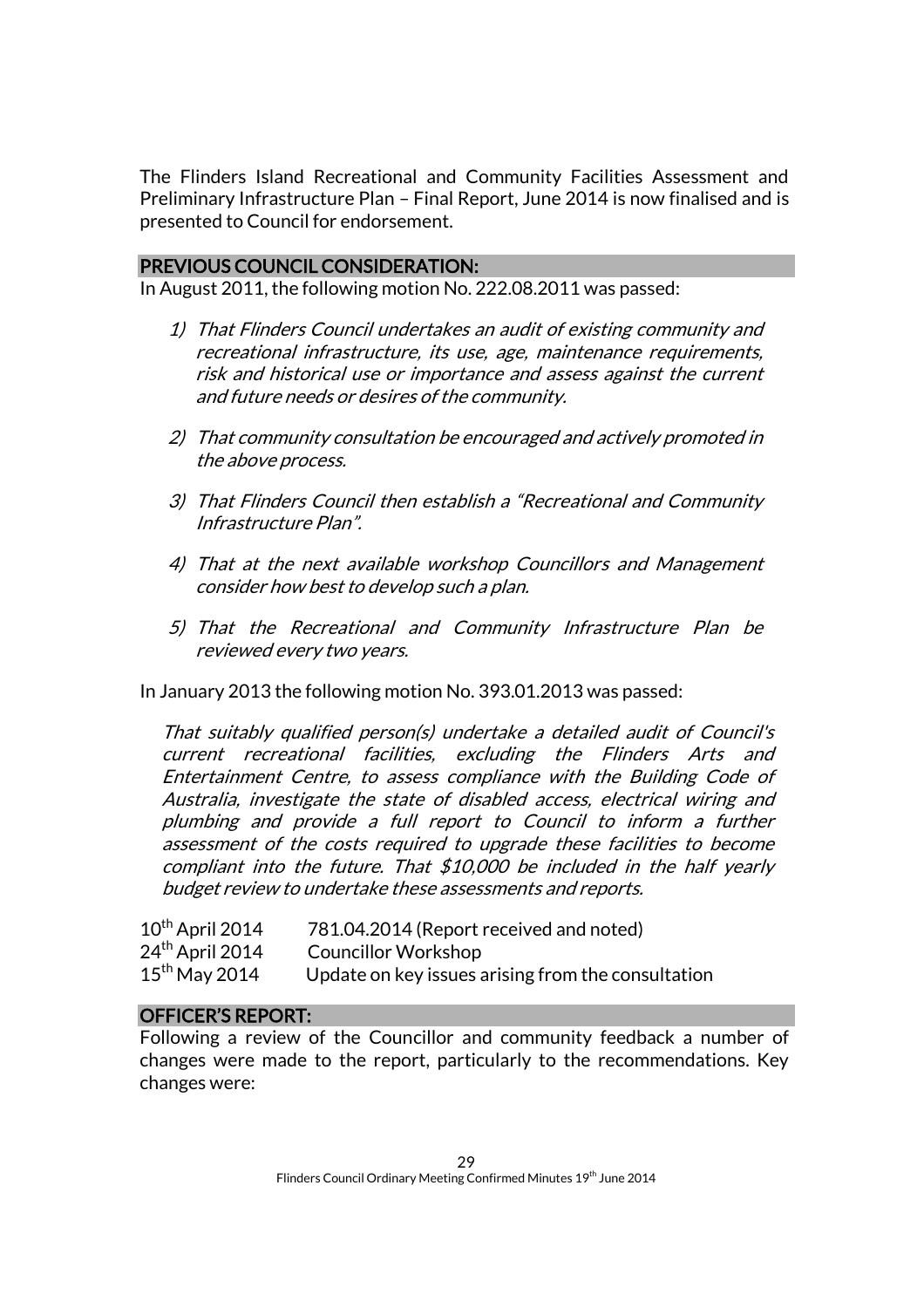- Additional explanation in the purpose and scope section to clarify that the report is focussed on Council owned assets.
- The recommendation for the Whitemark Tennis Courts was changed from "sell" to investigate development opportunities for the site.
- Additional information on Flinders Island Aboriginal Association Inc. (FIAAI) assets and reinforcing of the statement from FIAAI that these assets are for community use, not just FIAAI members.
- Comment on the disposal of land at Killiecrankie removed.
- Recommendations for Whitemark and Lady Barron simplified to recommend development of a maintenance and upgrade plan in consultation with key user groups for consideration by Council.
- The idea of moving health and fitness activities to Holloway Park removed.
- The recommendation to sell Holloway Park if no suitable use can be identified removed and replaced with a general recommendation to investigate development opportunities for the site.

While all of the feedback received was insightful and valuable in some way, not all the feedback resulted in changes to the report. For example a number of respondents commented that they would have liked to have seen a more holistic approach to the project that looked at the tourism and economic development opportunities in more detail. Furthermore, other respondents thought that the report should have included more detail on the recreational and community assets owned by others.

### STATUTORY REQUIREMENT:

Nil

### POLICY/STRATEGIC IMPLICATIONS:

1.0 Environment and Natural Asset Management - An environment that maintains its diversity, uniqueness and attractiveness while supporting sustainable production and lifestyle.

1.2 Design land use and development policies that balance environmental, economic and social outcomes.

1.2.1 Clarify principles, policies and specific criteria that can be integrated in levels of planning mechanisms.

2.0 Infrastructure - Efficient and reliable infrastructure that supports and protects production, services and lifestyle.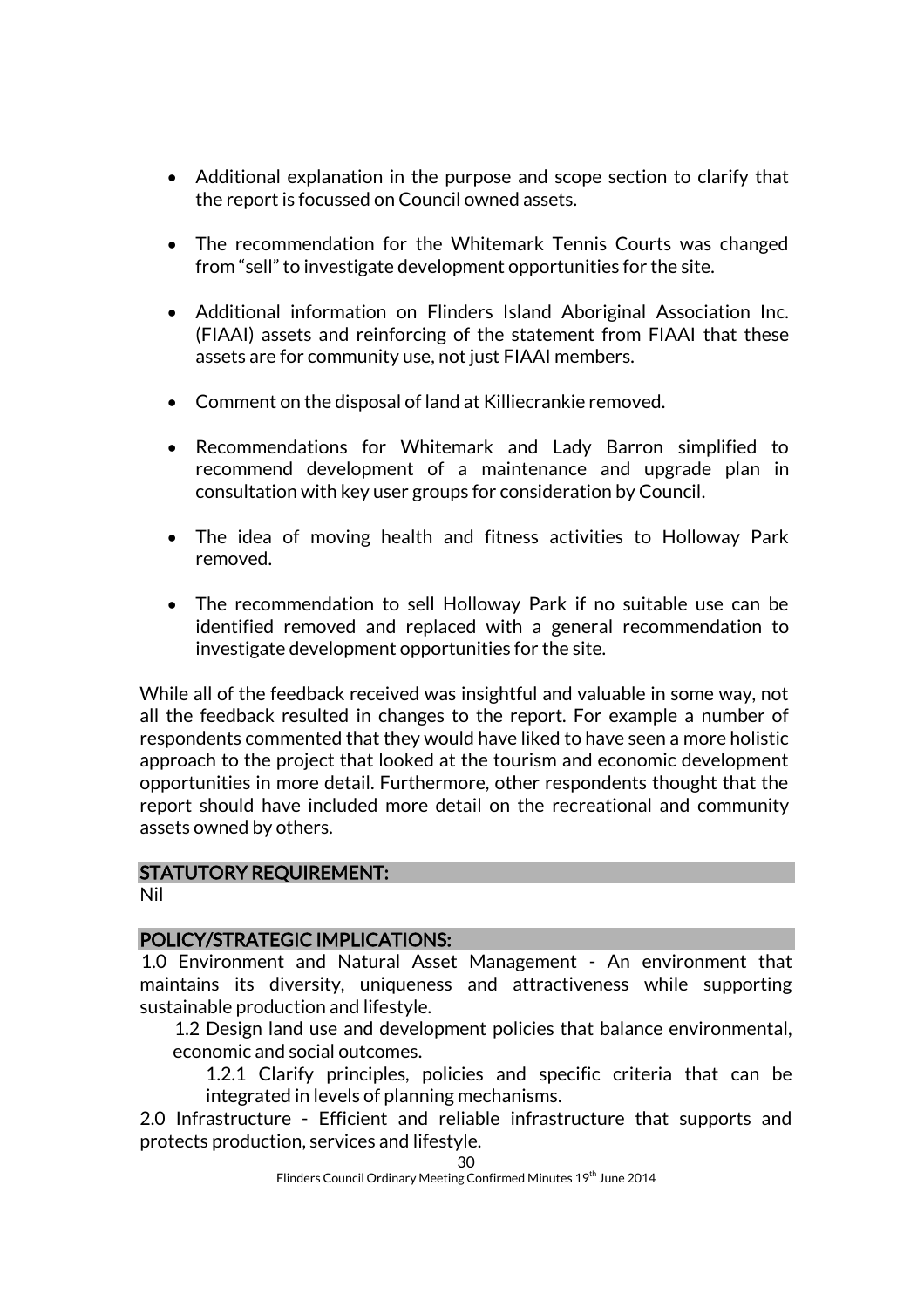2.1 Identify infrastructure objectives and standards for assets and develop a viable, asset lifecycle management and operational model.

2.1.3 Review community facility portfolio with the view of developing a profile that matches contemporary and emerging needs.

2.2 Optimise infrastructure to support existing settlements and enhance sustainable development opportunities and remove impediments to growth.

2.2.1 Identify residential growth, key access, tourism, light industry and processing sites and design infrastructure response to match economic and environmental objectives.

2.4 Pursue "best practice" delivery models that balance cost and outcomes. 2.4.1 Adopt asset management and operational model.

2.4.2 Review infrastructure management and operational procedures as basis of introduction of continuous improvement system.

3.0 Land use, Development and Building - A productive system of land and building development that promotes investment and activity while protecting people and the environmental characteristics of the Flinders municipal area.

3.2 Promote development of specific purpose precincts (such as rural living and value adding processing precincts) as a means of creating opportunities, resolving land use tensions and risks, consolidating service access and optimising infrastructure investment and efficiency.

3.3 Develop design principles that promote sustainability and sympathy with the Flinders municipal area environment and brand.

3.4 Facilitate rehabilitation of unused sites to encourage higher value development and improve amenity.

3.4.1 Identify strategic sites and facilitate owners to 'tidy up' and as appropriate rehabilitate sites (including Whitemark Port Precinct).

3.5 Demonstrate our development principles in projects and investment.

3.5.1 Apply Council's design and material principles to all new and renovated facilities to demonstrate the value of considered design.

4.0 Community Safety, Engagement and Enterprise - Through positive Council-Community partnerships, enhance people's security, inclusion and well-being.

4.3 Maintain and develop productive, constructive relationships with community organisations involved in delivery of strategic services and activities.

4.3.1 Engage with, as necessary support and integrate into Flinders Council plans, key community based service providers.

5.0 Corporate Governance and Intergovernmental Relations - decisions are professionally and transparently made, communicated and implemented to achieve defined outcomes in the interest of the community.

5.2 Develop a strong evidence base to strategies and initiatives to support 'business case' presentation.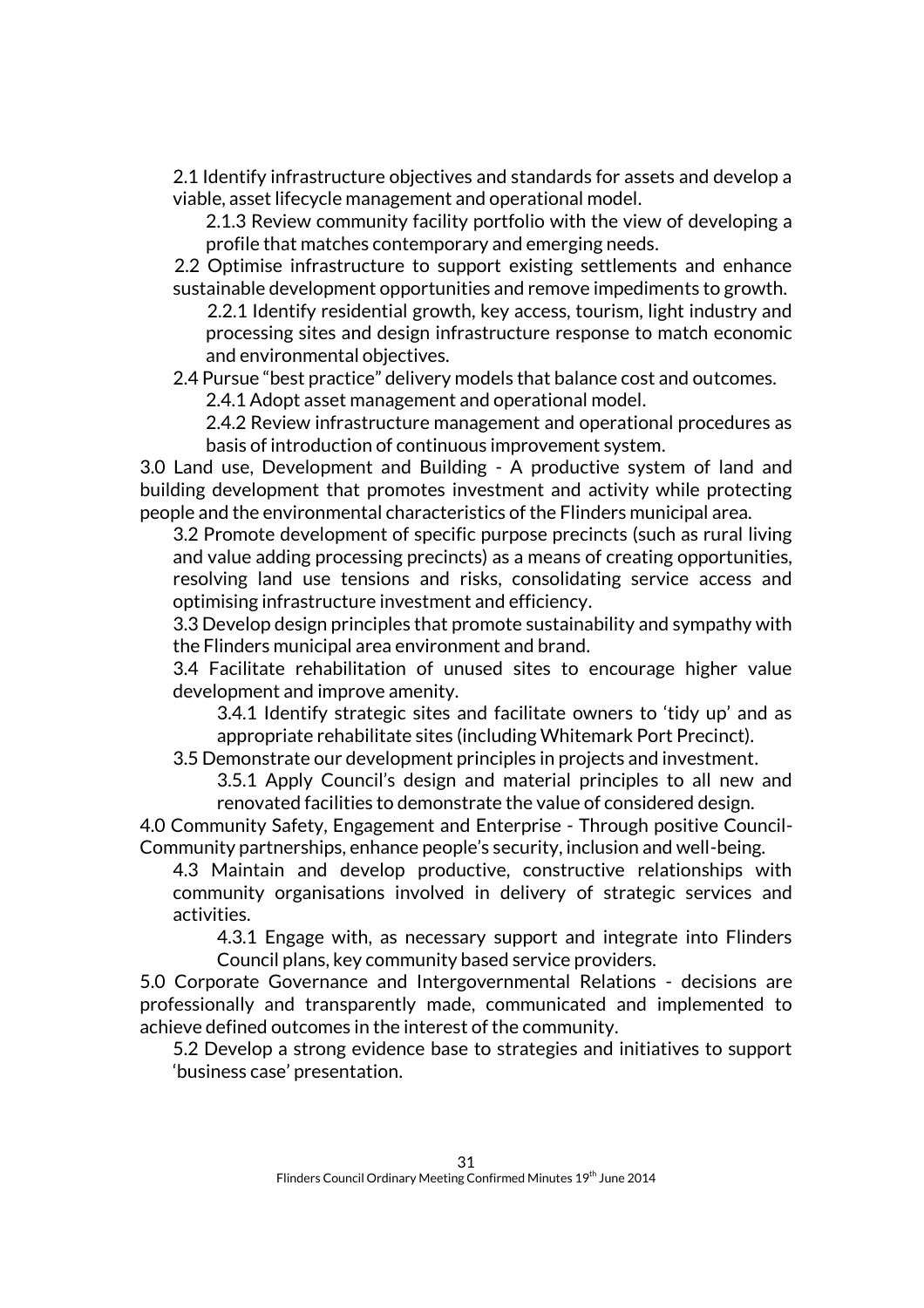## BUDGET AND FINANCIAL IMPLICATIONS:

The report does not commit Council to any specific expenditure, but will inform current and future budget considerations.

### RISK/LIABILITY:

Although there is no perceived risk to Council in receiving this plan, Council's Risk Management and Asset Management Policies are also relevant to the motion:

### Risk Management Policy – Objectives:

Council aims to manage risks through the identification, analysis, assessment, treatment and monitoring of all sources of risk exposure that may adversely impact on its operations. This includes:

- Reduce the cost of insurance premiums.
- Minimise any known or potential liabilities.
- Establish accountabilities for the control of high-risk areas.
- Commit the necessary resources and funds to enable the effective management of risks associated with Council's physical assets.

### Asset Management Policy – Objectives:

To ensure adequate provision is made for the long-term replacement of major assets by:

- Ensuring that Council's services and infrastructure are provided in a sustainable manner, with the appropriate levels of service to residents, visitors and the environment.
- Safeguarding Council assets including physical assets and employees by implementing appropriate asset management strategies and appropriate financial resources for those assets.
- Creating an environment where all Council employees take an integral part in overall management of Council Assets by creating and sustaining an asset management awareness throughout the organisation by training and development.
- Meeting legislative requirements for asset management.
- Ensuring resources and operational capabilities are identified and responsibility for asset management is allocated.
- Demonstrating transparent and responsible asset management processes that align with demonstrated best practice.

## VOTING REQUIREMENTS:

Simple Majority

## OFFICER'S RECOMMENDATION:

That Council resolves to receive and note the report Flinders Island Recreational and Community Facilities Assessment and Preliminary Infrastructure Plan – Final Report, June 2014 from Resonance Consulting.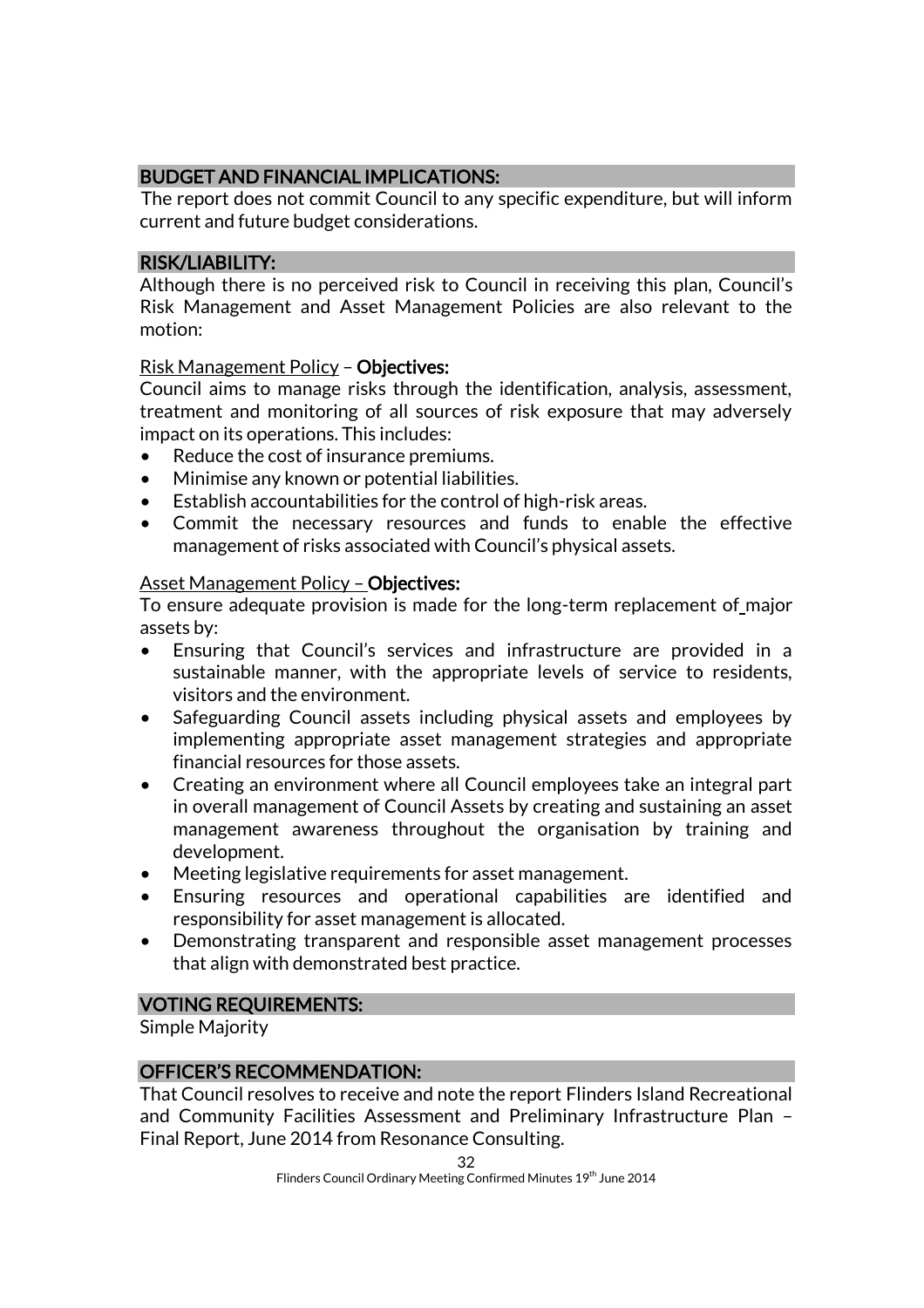### DECISION:

824.06.2014 Moved: Cr M Cobham Seconded: Cr R Wise

That Council resolves to receive and note the report Flinders Island Recreational and Community Facilities Assessment and Preliminary Infrastructure Plan – Final Report, June 2014 from Resonance Consulting.

## CARRIED UNANIMOUSLY (5-0)

For: Mayor Carol Cox, Cr Marc Cobham, Cr Mary-Anne Roberts, Cr Gerald Willis and Cr Ronald Wise.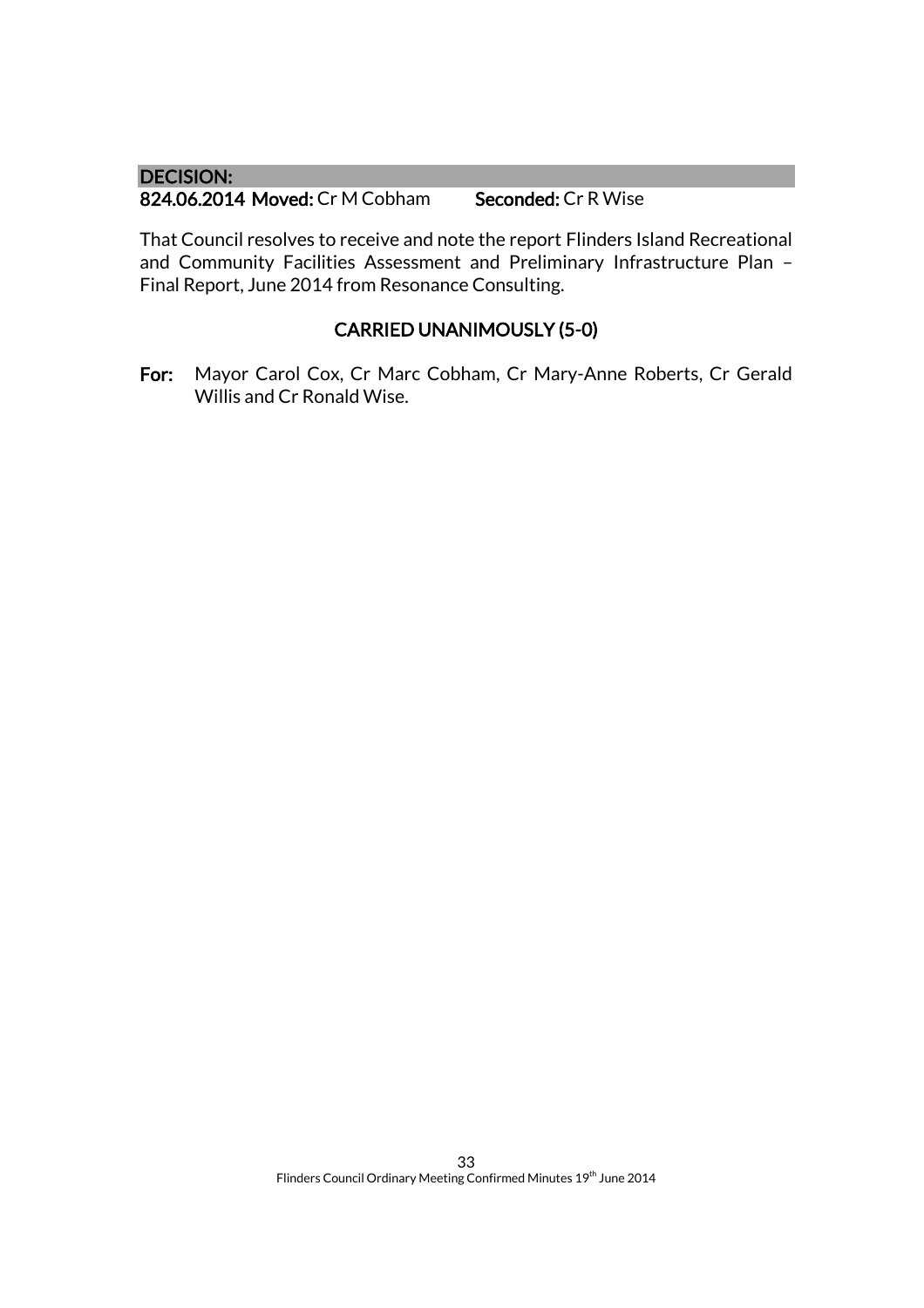### Item C2: Community Grants 2014-15

| <b>ACTION</b>            | <b>Decision</b> |                                          |  |             |
|--------------------------|-----------------|------------------------------------------|--|-------------|
| <b>PROPONENT</b>         |                 | <b>Council Officer</b>                   |  |             |
| <b>OFFICER</b>           |                 | Jana Harper, Community                   |  | Development |
|                          | Coordinator     |                                          |  |             |
| <b>FILE REFERENCE</b>    | FIN/0905        |                                          |  |             |
| <b>ASSOCIATED PAPERS</b> |                 | Grant Applications Circulated to Elected |  |             |
|                          |                 | Member's only                            |  |             |

### INTRODUCTION:

Volunteer groups are a vital component of the social fabric that makes up the Furneaux Community. Grants such as these are designed to assist these groups to remain viable and continue to provide services and activities to the broader community.

Regrettably their ability to raise adequate funding from within the community as well as pay for additional capital costs required to undertake their activities is limited and in previous years, the Council has provided the community with the opportunity to request financial assistance for local projects. This approach has been well supported and a further round of funding requests is now submitted for consideration.

### PREVIOUS COUNCIL CONSIDERATION:

Community Grants are decided annually by Council.

### OFFICER'S REPORT:

Notices were placed in the Island News, on the Council's website and a householder was circulated calling for community organisations to submit applications for funding via Council's Community Grant Scheme. Applications closed on the  $14<sup>th</sup>$  May 2014.

| No.            | <b>Applicant</b>                         | The Project                                                                                                                                          | <b>Requested</b><br>amount |
|----------------|------------------------------------------|------------------------------------------------------------------------------------------------------------------------------------------------------|----------------------------|
|                | <b>Flinders Island Show</b><br>Society   | Travel Assistance for the NE Axemen<br>(\$1500.00), \$200 prize money and<br>Place of Assembly and Temporary<br>Food Business Licence fees waivered. | \$1,700.00                 |
|                |                                          |                                                                                                                                                      |                            |
| $\overline{2}$ | Patchwork and<br><b>Needlework Group</b> | Associated travel costs and tutor fees<br>for a machine technician and sewing<br>tutor to visit Flinders Island.                                     | \$1,802.00                 |

The following requests were received for consideration by Council: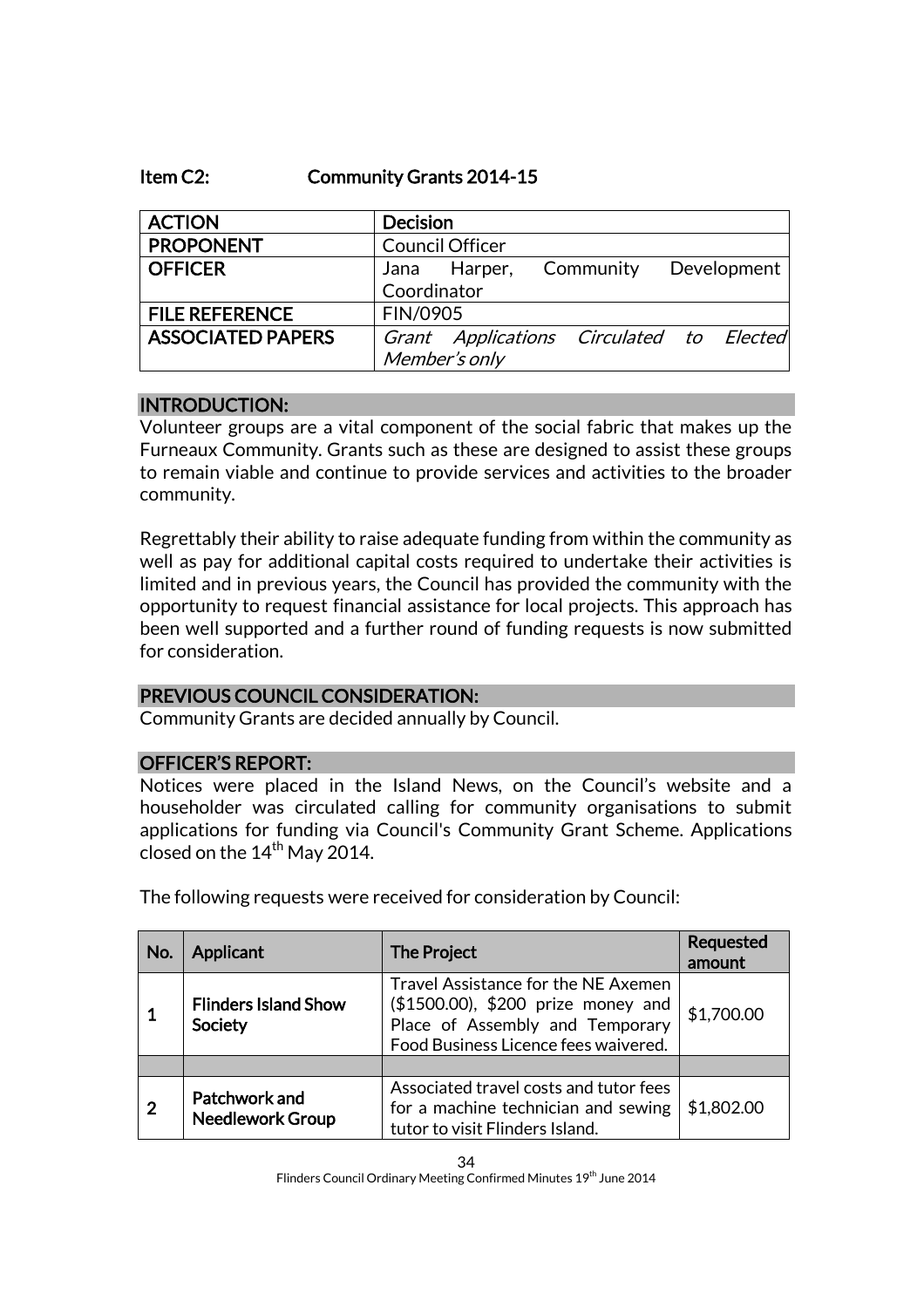| 3              | <b>Friends of Bass Strait</b><br><b>Islands</b>                    | Financial assistance for a working-<br>bee at Wybalenna-Settlement Point.                                                                                                      | \$2,800.00  |
|----------------|--------------------------------------------------------------------|--------------------------------------------------------------------------------------------------------------------------------------------------------------------------------|-------------|
|                |                                                                    |                                                                                                                                                                                |             |
| $\overline{4}$ | <b>Fitness on Flinders</b>                                         | Financial assistance towards the<br>'Pasta Night' which is held every year<br>for the Flinders Island<br><b>Running</b><br>Festival. Steve Bradbury will<br>be<br>attending.   | \$1,000.00  |
|                |                                                                    |                                                                                                                                                                                |             |
| 5              | <b>Flinders Island</b><br><b>Tasmanian Regional</b><br><b>Arts</b> | Assistance with accommodation for a<br>Curator to visit Flinders Island along<br>with assistance with the cost of<br>packing/containers and/or car rental<br>while off island. | \$1,000.00  |
|                |                                                                    |                                                                                                                                                                                |             |
| 6              | <b>Flinders Island Pony</b><br>and Riding Club Inc.                | Purchase of equipment - Spreader<br>Bar.                                                                                                                                       | \$1,250.00  |
|                |                                                                    |                                                                                                                                                                                |             |
| 7              | <b>Flinders Flicks</b>                                             | distribution<br>Printing and<br>of<br>promotional<br>material<br>and<br>web<br>hosting costs.                                                                                  | \$750.00    |
|                |                                                                    |                                                                                                                                                                                |             |
| 8              | <b>Flinders Island</b><br><b>Community Shed</b>                    | Purchase of new tools.                                                                                                                                                         | \$1,500.00  |
|                |                                                                    |                                                                                                                                                                                |             |
| 9              | <b>Cape Barren Golf Club</b><br>Association Inc.                   | Purchase of mower and whipper<br>snipper.                                                                                                                                      | \$9,627.00  |
|                |                                                                    |                                                                                                                                                                                |             |
| 10             | <b>Country Women's</b><br>Association-<br><b>Whitemark Branch</b>  | Civil Works, laying of new carpet tiles<br>and landscaping works.                                                                                                              | \$3,800.00  |
|                |                                                                    | <b>TOTAL of all the Grant Applications</b>                                                                                                                                     | \$25,229.00 |

## STATUTORY REQUIREMENT:

Local Government Act 1993

## POLICY/STRATEGIC IMPLICATIONS:

4.0 Community Safety, Engagement and Enterprise - Through positive Council-Community partnerships, enhance people's security, inclusion and well-being.

4.3 Maintain and develop productive, constructive relationships with the community and organisations involved in delivery of strategic services and activities in the islands.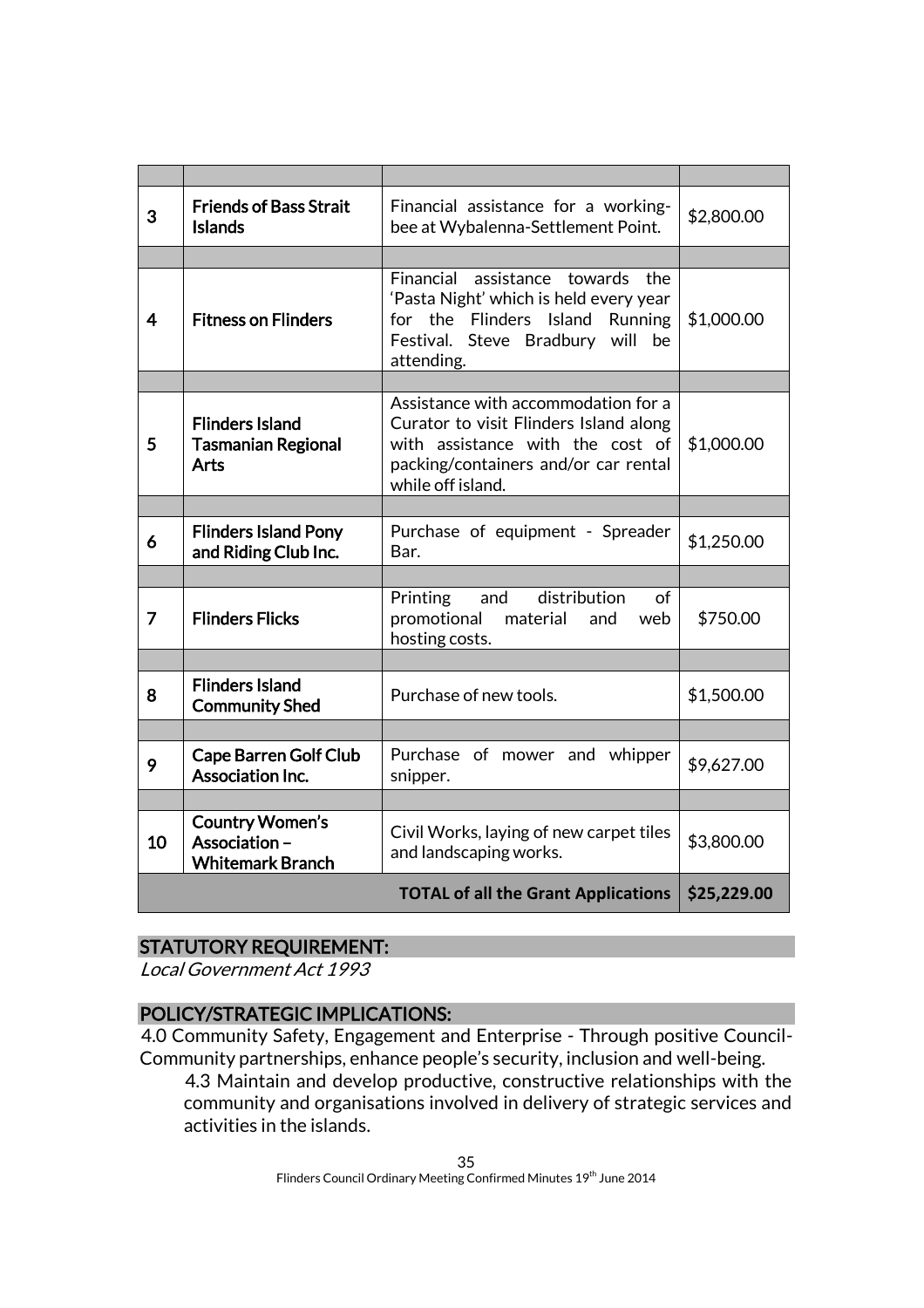4.3.1 Engage with, as necessary support and integrate into Flinders Council plans key community based service providers.

4.3.1.1 Coordinate advertising and administration of the Community Grants and Gunn Bequest funding program.

### BUDGET AND FINANCIAL IMPLICATIONS:

Minimal

### RISK/LIABILITY:

No foreseen risks

### VOTING REQUIREMENTS:

Absolute Majority

### OFFICER'S RECOMMENDATION:

That Council discuss this item (Community Grants 2014-15), under Section 22 (9) of the Local Government (Meeting Procedures) Regulations 2005.

### DECISION:

825.06.2014 Moved: Cr R Wise Seconded: Cr M Cobham

That previous Community Grants recipients will only be awarded once the 2013 acquittal has been received by Council prior to the end of this financial year.

## CARRIED UNANIMOUSLY (5-0)

For: Mayor Carol Cox, Cr Marc Cobham, Cr Mary-Anne Roberts, Cr Gerald Willis and Cr Ronald Wise.

826.06.2014 Moved: Cr M Cobham Seconded: Cr M Roberts That Council resolve to grant funds to the following projects:

| No.           | <b>Applicant</b>                                        | <b>The Project</b>                                                                                                                                    | <b>Requested</b><br>amount | Amount<br>awarded |
|---------------|---------------------------------------------------------|-------------------------------------------------------------------------------------------------------------------------------------------------------|----------------------------|-------------------|
| 1             | <b>Flinders</b><br><b>Island Show</b><br><b>Society</b> | Travel Assistance for the NE<br>Axemen (\$1500.00), \$200<br>prize money and Place of<br>Assembly and Temporary Food<br>Business Licence fees waived. | \$1,700.00                 | \$1,700.00        |
|               |                                                         |                                                                                                                                                       |                            |                   |
| $\mathcal{P}$ | <b>Patchwork</b><br>and<br><b>Needlework</b><br>Group   | Associated Travel costs and<br>Tutor Fees for a Machine<br>technician and sewing tutor to<br>visit Flinders Island                                    | \$1,802.00                 | \$500.00          |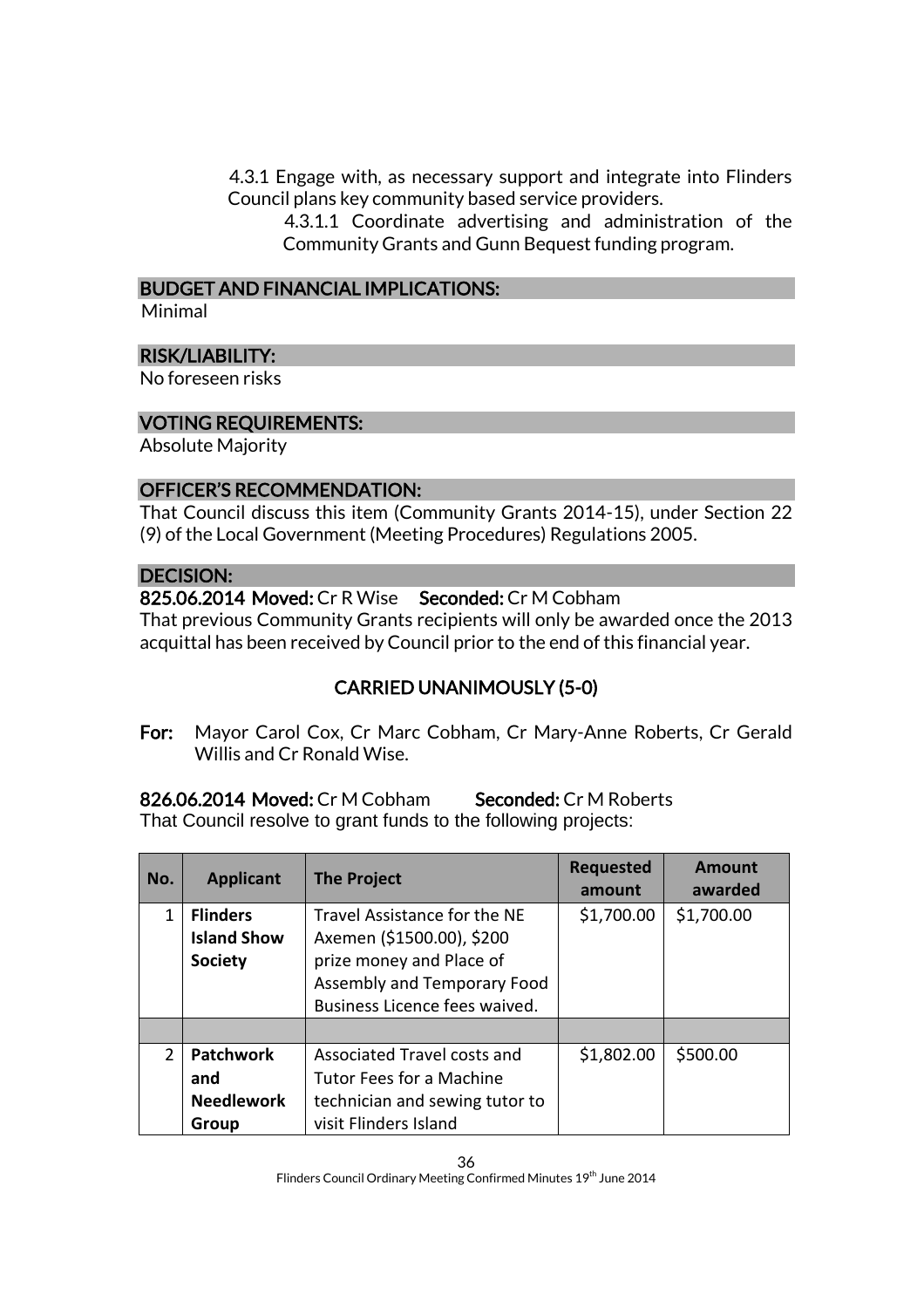| 3 | <b>Friends of</b><br><b>Bass Strait</b><br><b>Islands</b>            | Financial assistant for a<br>working-bee at Wybalenna-<br>Settlement Point.                                                                                                        | \$2,800.00 | \$2,800.00 |
|---|----------------------------------------------------------------------|------------------------------------------------------------------------------------------------------------------------------------------------------------------------------------|------------|------------|
|   |                                                                      |                                                                                                                                                                                    |            |            |
| 4 | <b>Fitness on</b><br><b>Flinders</b>                                 | Financial assistance towards<br>the 'Pasta Night' which is held<br>every year for the Flinders<br>Island Running Festival. Steve<br>Bradbury will be attending.                    | \$1,000.00 | \$500.00   |
|   |                                                                      |                                                                                                                                                                                    |            |            |
| 5 | <b>Flinders</b><br><b>Island Tas</b><br><b>Regional Arts</b>         | Assistance with<br>accommodation for the<br><b>Curator to visit Flinders Island</b><br>along with assistance with the<br>packing/containers and/or car<br>rental while off island. | \$1,000.00 | \$1,000.00 |
|   |                                                                      |                                                                                                                                                                                    |            |            |
| 6 | <b>Flinders</b><br><b>Island Pony</b><br>and Riding<br>Club Inc.     | Purchase of Equipment,<br>Spreader Bar.                                                                                                                                            | \$1,250.00 | \$1,250.00 |
|   |                                                                      |                                                                                                                                                                                    |            |            |
| 7 | <b>Flinders</b><br><b>Flicks</b>                                     | Printing and distribution of<br>Promotional Material and web<br>hosting costs.                                                                                                     | \$750.00   | \$750.00   |
|   |                                                                      |                                                                                                                                                                                    |            |            |
| 8 | <b>Flinders</b><br><b>Island</b><br>Community<br><b>Shed</b>         | Purchase of new tools                                                                                                                                                              | \$1,500.00 | Nil        |
|   |                                                                      |                                                                                                                                                                                    |            |            |
| 9 | <b>Cape Barren</b><br><b>Golf Club</b><br><b>Association</b><br>Inc. | Purchase of Mower and<br><b>Whipper Snipper</b>                                                                                                                                    | \$9,627.00 | \$9,627.00 |
|   |                                                                      |                                                                                                                                                                                    |            |            |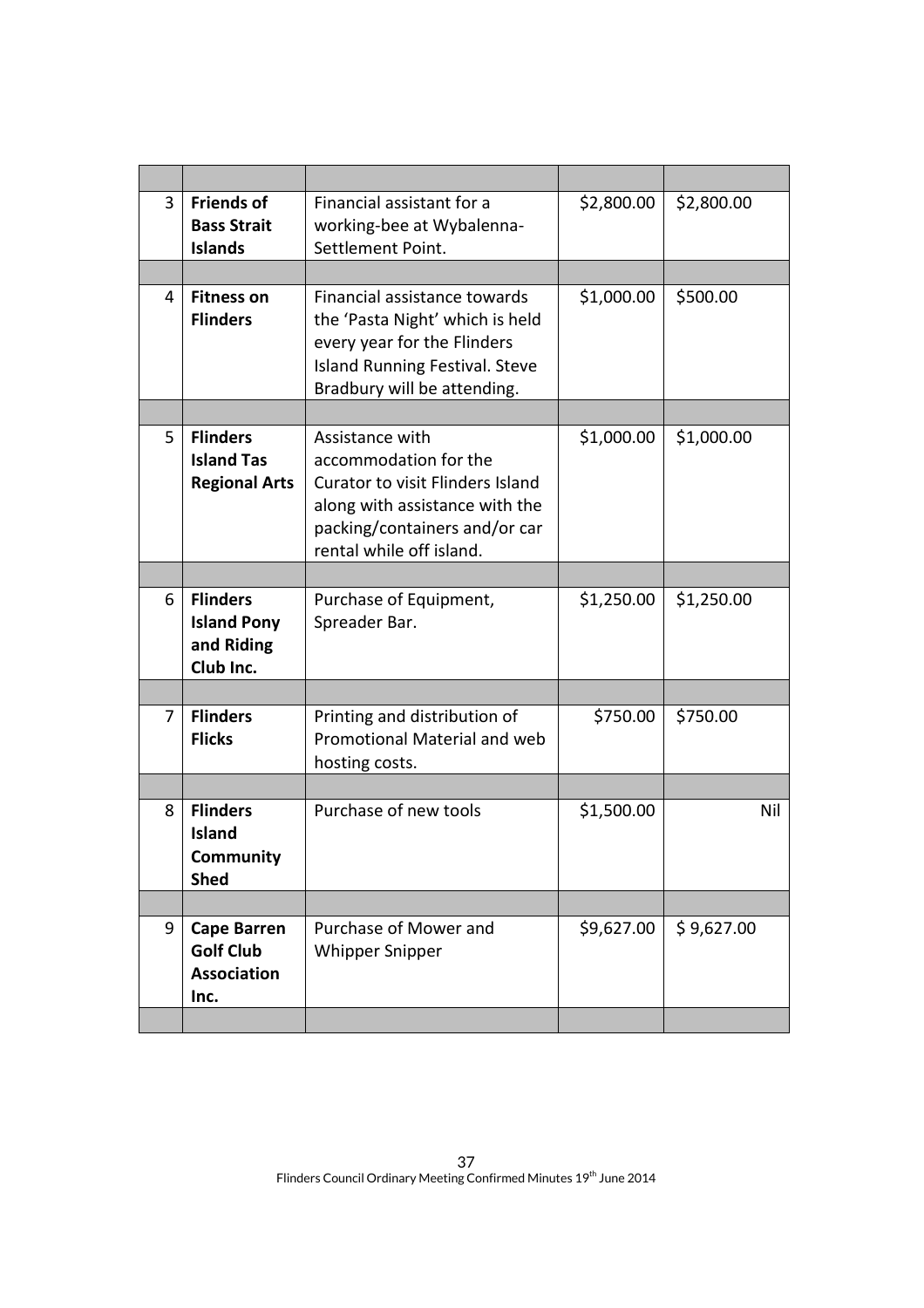|    | Association-<br>Whitemark<br><b>Branch</b> | works<br><b>TOTAL of all the Grant Applications</b>        | \$25,229.00 | tiles & \$600<br>inkind works<br>department)<br>\$18,127.00 |
|----|--------------------------------------------|------------------------------------------------------------|-------------|-------------------------------------------------------------|
| 10 | Country<br>Women's                         | Civil Works, laying of new<br>carpet tiles and Landscaping | \$3,800.00  | \$2,800<br>(\$2200 carpet                                   |

## CARRIED UNANIMOUSLY (5-0)

For: Mayor Carol Cox, Cr Marc Cobham, Cr Mary-Anne Roberts, Cr Gerald Willis and Cr Ronald Wise.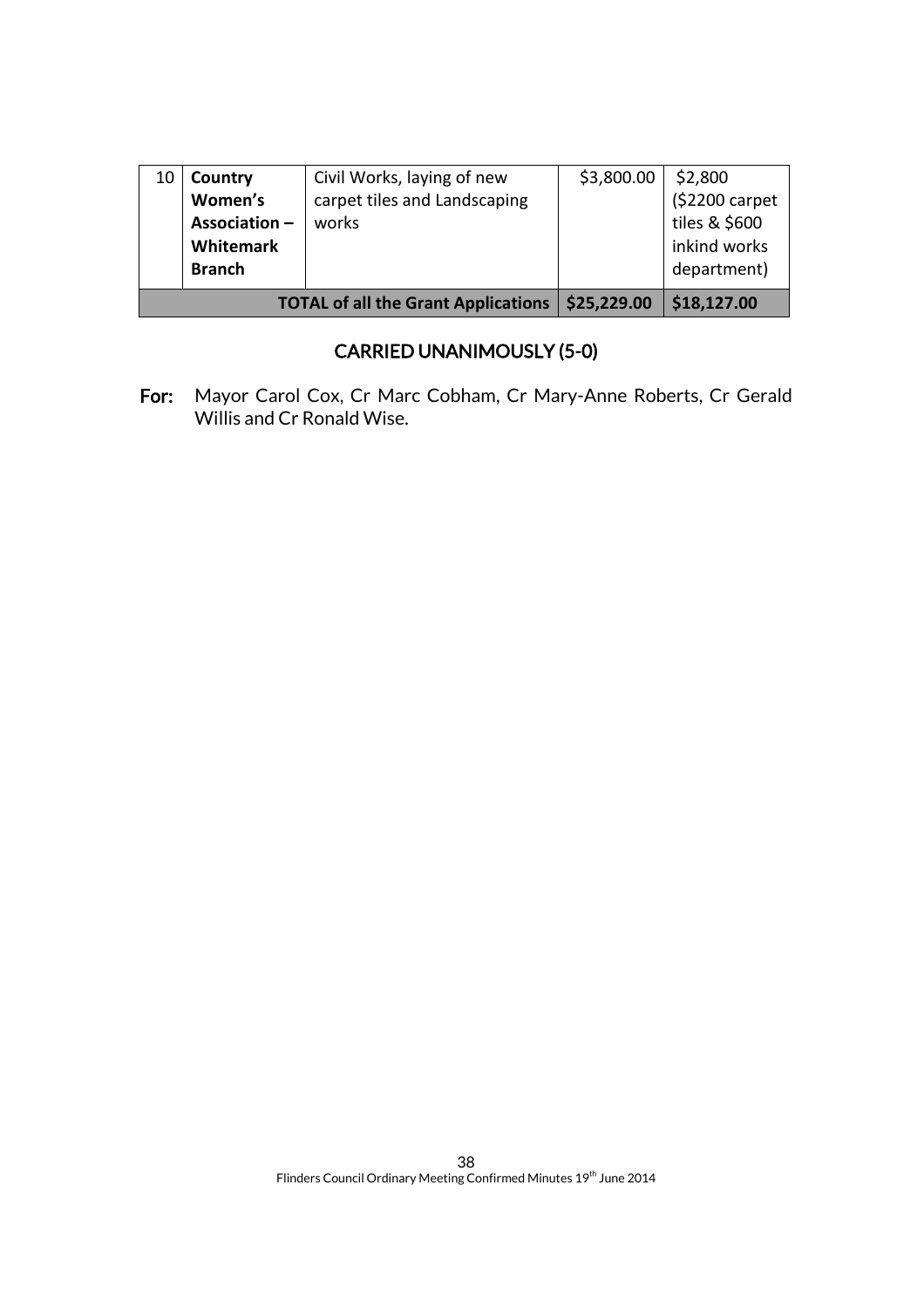Item C3: Gunn Bequest Grants 2014-15

| <b>ACTION</b>            | <b>Decision</b>                          |           |             |
|--------------------------|------------------------------------------|-----------|-------------|
| <b>PROPONENT</b>         | <b>Council Officer</b>                   |           |             |
| <b>OFFICER</b>           | Jana Harper,                             | Community | Development |
|                          | Coordinator                              |           |             |
| <b>FILE REFERENCE</b>    | FIN/1600                                 |           |             |
| <b>ASSOCIATED PAPERS</b> | Grant Applications Circulated to Elected |           |             |
|                          | Member's only                            |           |             |

### INTRODUCTION:

The Gunn Bequest is annually allocated to sporting groups on the Island for the promotion or facilitation of sporting activities for the general population.

### PREVIOUS COUNCIL CONSIDERATION:

Gunn Bequest Grants decided annually by Council.

### OFFICER'S REPORT:

Notices were placed in the Island News, on the Council's website and a householder was circulated calling for sporting clubs to submit applications for funding via Council's Gunn Bequest Grants scheme. Applications closed on 14<sup>th</sup> May 2014.

The total amount held in trust for the Gunn Bequest is \$108,567.78 and the estimated interest to be earned on the account for the 2013/14 financial year will be \$2,815.72. As per Council's decision when the bequest was received back in 1985, only 50% of maturing interest is to be distributed as grants and the remainder is to be reinvested.

Therefore, the available amount for distribution this year is \$1,407.86. The total amount applied for by Sporting Clubs far exceeds the funds available.

| No.            | Applicant                                       | <b>The Project</b>                                                                                              | Requeste<br>d amount |
|----------------|-------------------------------------------------|-----------------------------------------------------------------------------------------------------------------|----------------------|
| 1              | <b>Fitness on Flinders Inc.</b>                 | 50% contribution to the purchase of a<br>barcode Based Race Timing System.                                      | \$1,000.00           |
|                |                                                 |                                                                                                                 |                      |
| $\overline{2}$ | Flinders Island<br>Pony<br>and Riding Club Inc. | 6 x return airfares for a professional<br>horse riding instructor to come to the<br>Island over the 14/15 year. | \$2,280.00           |
|                |                                                 |                                                                                                                 |                      |

The following requests were received for consideration by Council: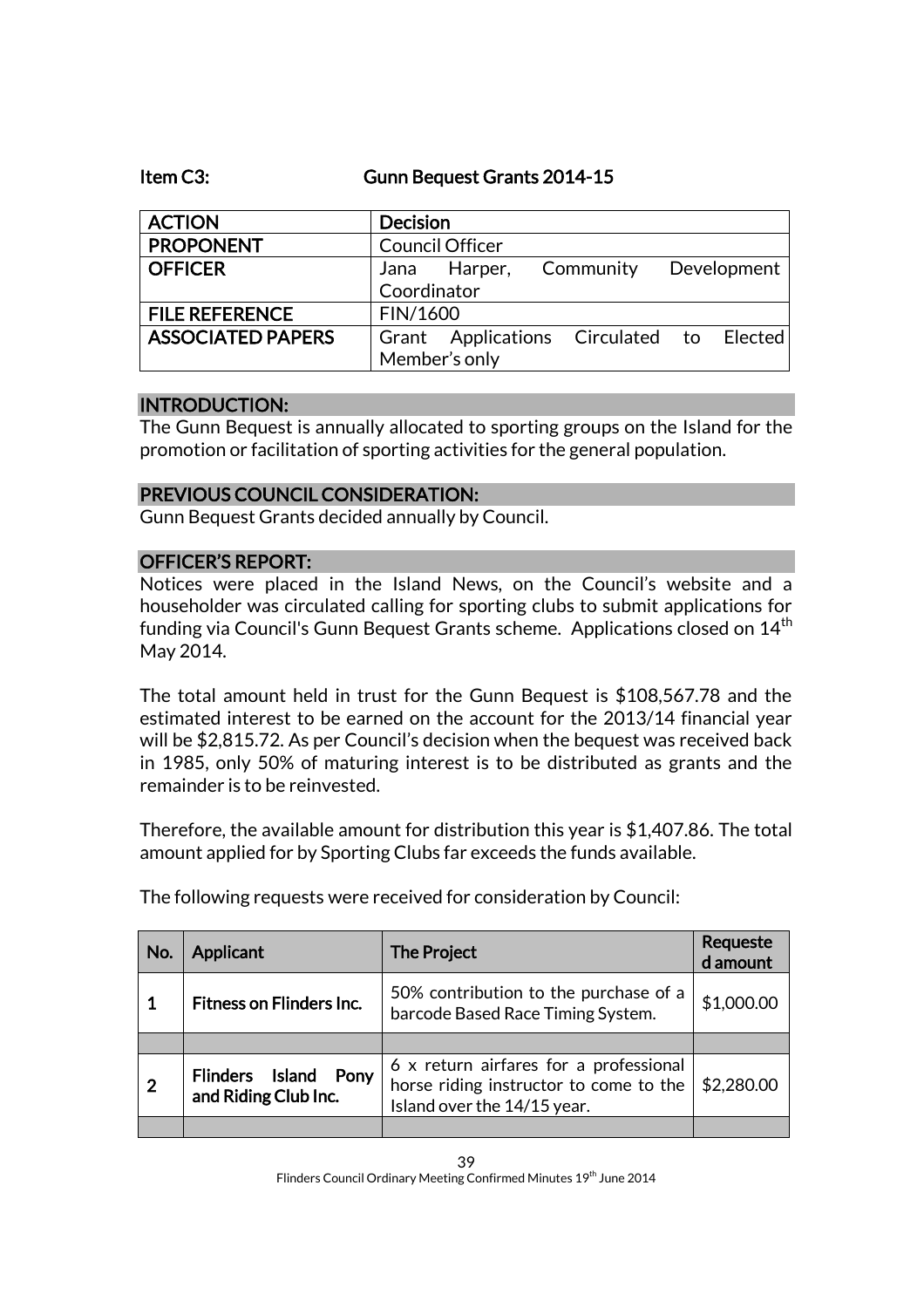| 3 | <b>Flinders</b><br>Island $ $<br><b>Women's Golf</b> | The cost of a return airfare for a golf<br>professional to travel to Flinders. | \$362.00   |
|---|------------------------------------------------------|--------------------------------------------------------------------------------|------------|
|   |                                                      |                                                                                |            |
|   | Flinders Island Junior<br>Football                   | Purchase of 20 new senior football<br>jumpers.                                 | \$924.00   |
|   |                                                      |                                                                                |            |
| 5 | Cape Barren Golf Club<br>Assoc. Inc.                 | Purchase of golf course flags and<br>markers.                                  | \$1,275.00 |
|   |                                                      | <b>TOTAL of all the Grant Applications</b>                                     | \$5,841.00 |

### STATUTORY REQUIREMENT:

Local Government Act 1993

### POLICY/STRATEGIC IMPLICATIONS:

4.0 Community Safety, Engagement and Enterprise - Through positive Council-Community partnerships, enhance people's security, inclusion and well-being.

4.3 Maintain and develop productive, constructive relationships with the community and organisations involved in delivery of strategic services and activities in the islands

4.3.1 Engage with, as necessary support and integrate into Flinders Council plans key community based service providers.

4.3.1.1 Coordinate advertising and administration of the Community Grants and Gunn Bequest funding program.

### BUDGET AND FINANCIAL IMPLICATIONS:

Minimal

### RISK/LIABILITY:

No foreseen risks

### VOTING REQUIREMENTS:

Absolute Majority

### OFFICER'S RECOMMENDATION:

That Council discuss this item (Gunn Bequest Grants 2014-15), under Section 22 (9) of the Local Government (Meeting Procedures) Regulations 2005.

#### DECISION:

827.06.2014 Moved: Cr M Cobham Seconded: Cr R Wise That previous Gunn Bequest recipients will only be awarded once the 2013 acquittal has been received by Council prior to the end of this financial year.

## CARRIED UNANIMOUSLY (5-0)

40 Flinders Council Ordinary Meeting Confirmed Minutes 19<sup>th</sup> June 2014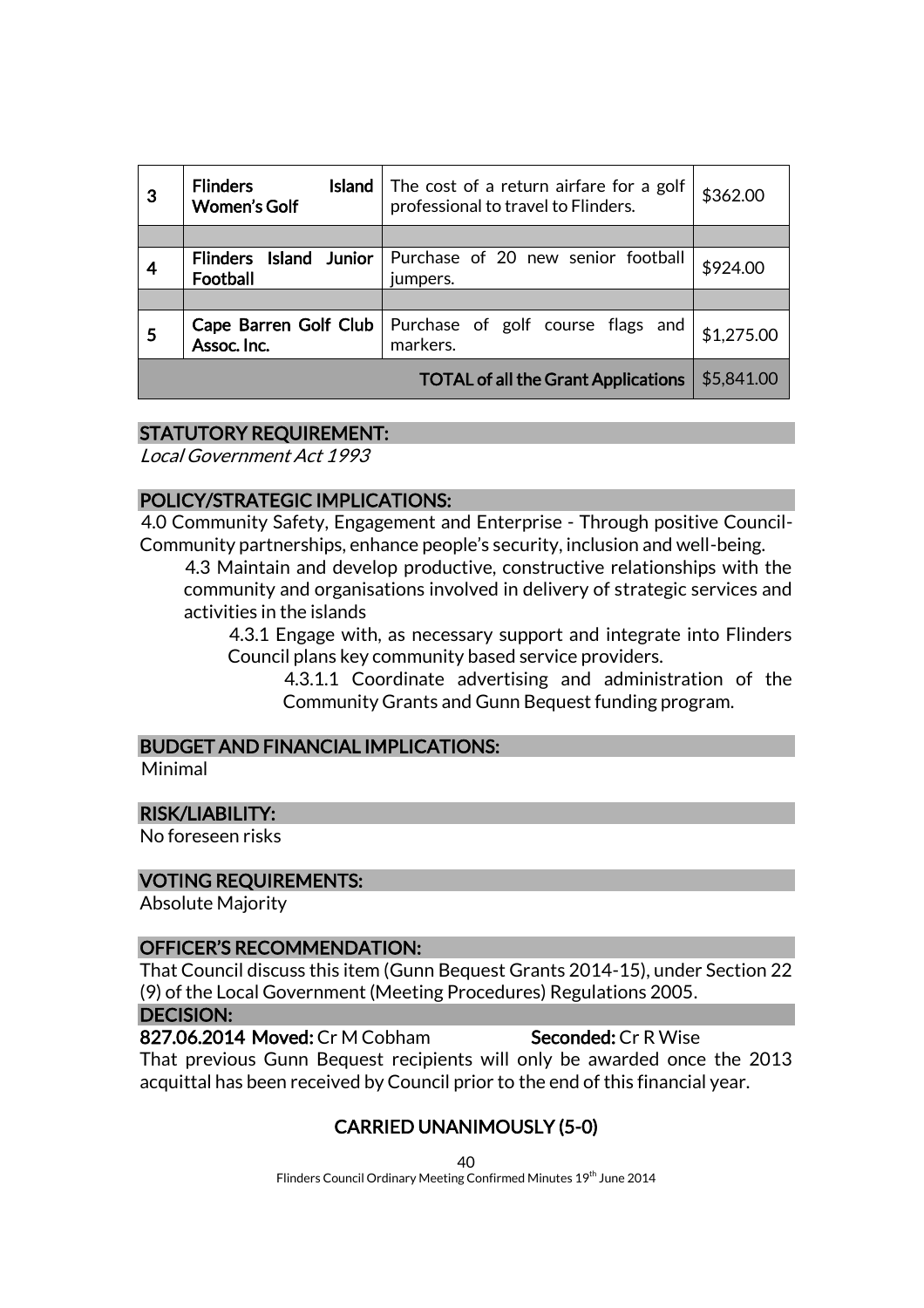For: Mayor Carol Cox, Cr Marc Cobham, Cr Mary-Anne Roberts, Cr Gerald Willis and Cr Ronald Wise.

## 828.06.2014 Moved: Cr M Cobham Seconded: Cr R Wise

That Council resolve to grant funds to the following projects:

| No.            | <b>Applicant</b>                                                       | <b>The Project</b>                                                                                                 | <b>Requested</b><br>amount | Awarded  |  |  |
|----------------|------------------------------------------------------------------------|--------------------------------------------------------------------------------------------------------------------|----------------------------|----------|--|--|
| $\mathbf{1}$   | <b>Fitness on</b><br><b>Flinders Inc.</b>                              | 50% contribution to the<br>purchase of a barcode Based<br>Race Timing System.                                      | \$1,000.00                 | Nil      |  |  |
|                |                                                                        |                                                                                                                    |                            |          |  |  |
| $\overline{2}$ | <b>Flinders Island</b><br><b>Pony and Riding</b><br>Club Inc.          | 6 x Return Airfares for a<br>professional horse riding<br>instructor to come to the<br>Island over the 14/15 year. | \$2,280.00                 | Nil      |  |  |
|                |                                                                        |                                                                                                                    |                            |          |  |  |
| 3              | <b>Flinders Island</b><br>Women's Golf                                 | The cost of a return airfare<br>for a golf professional to<br>travel to Flinders.                                  | \$362.00                   | \$362.00 |  |  |
|                |                                                                        |                                                                                                                    |                            |          |  |  |
| 4              | <b>Flinders Island</b><br><b>Junior Football</b>                       | Purchase of 20 new senior<br>football jumpers.                                                                     | \$924.00                   | \$500.00 |  |  |
|                |                                                                        |                                                                                                                    |                            |          |  |  |
| 5              | <b>Cape Barren Golf</b><br>Club Assoc. Inc.                            | Purchase of golf course flags<br>and markers.                                                                      | \$1,275.00                 | \$546.00 |  |  |
|                | \$5,841.00<br>\$1,408.00<br><b>TOTAL of all the Grant Applications</b> |                                                                                                                    |                            |          |  |  |

## CARRIED UNANIMOUSLY (5-0)

For: Mayor Carol Cox, Cr Marc Cobham, Cr Mary-Anne Roberts, Cr Gerald Willis and Cr Ronald Wise.

Jana Harper, Community Development Coordinator, left the meeting at 1.49pm.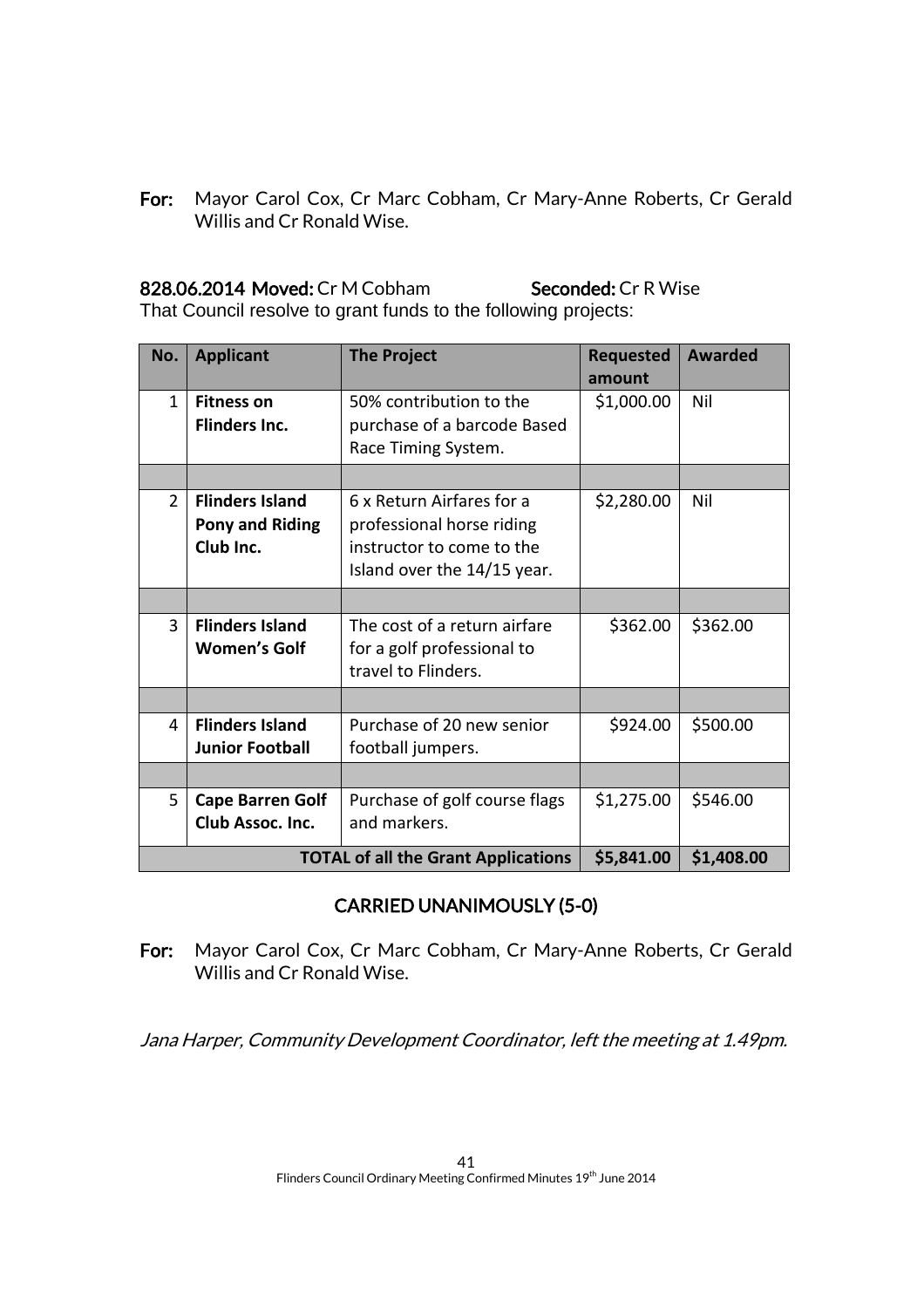## D. FINANCE & CORPORATE SERVICES

### Item D1: Schedule of Fees & Charges 2014-15

| <b>ACTION</b>            | <b>Decision</b>                           |
|--------------------------|-------------------------------------------|
| <b>PROPONENT</b>         | <b>Council Officer</b>                    |
| <b>OFFICER</b>           | Sophie Pitchford, Corporate Services      |
|                          | Coordinator                               |
| <b>FILE REFERENCE</b>    | FIN/0701                                  |
| <b>ASSOCIATED PAPERS</b> | Annexure 9: DRAFT Fees & Charges Schedule |
|                          | 2014-15                                   |

### INTRODUCTION:

Under Section 205 of the Local Government Act 1993, Council can impose fees and charges with respect of the listed activities within the Act. These activities include the use of any property or facility owned by Council; and any application, licence, permit or registration granted by the Council.

## PREVIOUS COUNCIL CONSIDERATION:

Council Budget Workshop on 19<sup>th</sup> May 2014.

### OFFICER'S REPORT:

Council annually sets fees and charges to reflect the costs of providing services to the Municipality. These costs are influenced by such measures as changes to the Consumer Price Index, Council Cost Index and other variables such as advertising costs and changes in regulatory compliance requirements.

The proposed fees & charges have been discussed at a Budget Workshop by Councillors and Staff, prior to being presented for formal adoption.

## STATUTORY REQUIREMENT:

Local Government Act 1993

## POLICY/STRATEGIC IMPLICATIONS:

5. Corporate Governance and Intergovernmental Relations

5.1 Support the capacity and productivity of our organisation and a culture of professionalism, compliance, innovation and service.

5.1.3 Achieve a sustainable balance of income, investment and recurrent expenditure.

5.1.3.6 Deliver financial services including and not limited to creditors, debtors, rates receivables and investments.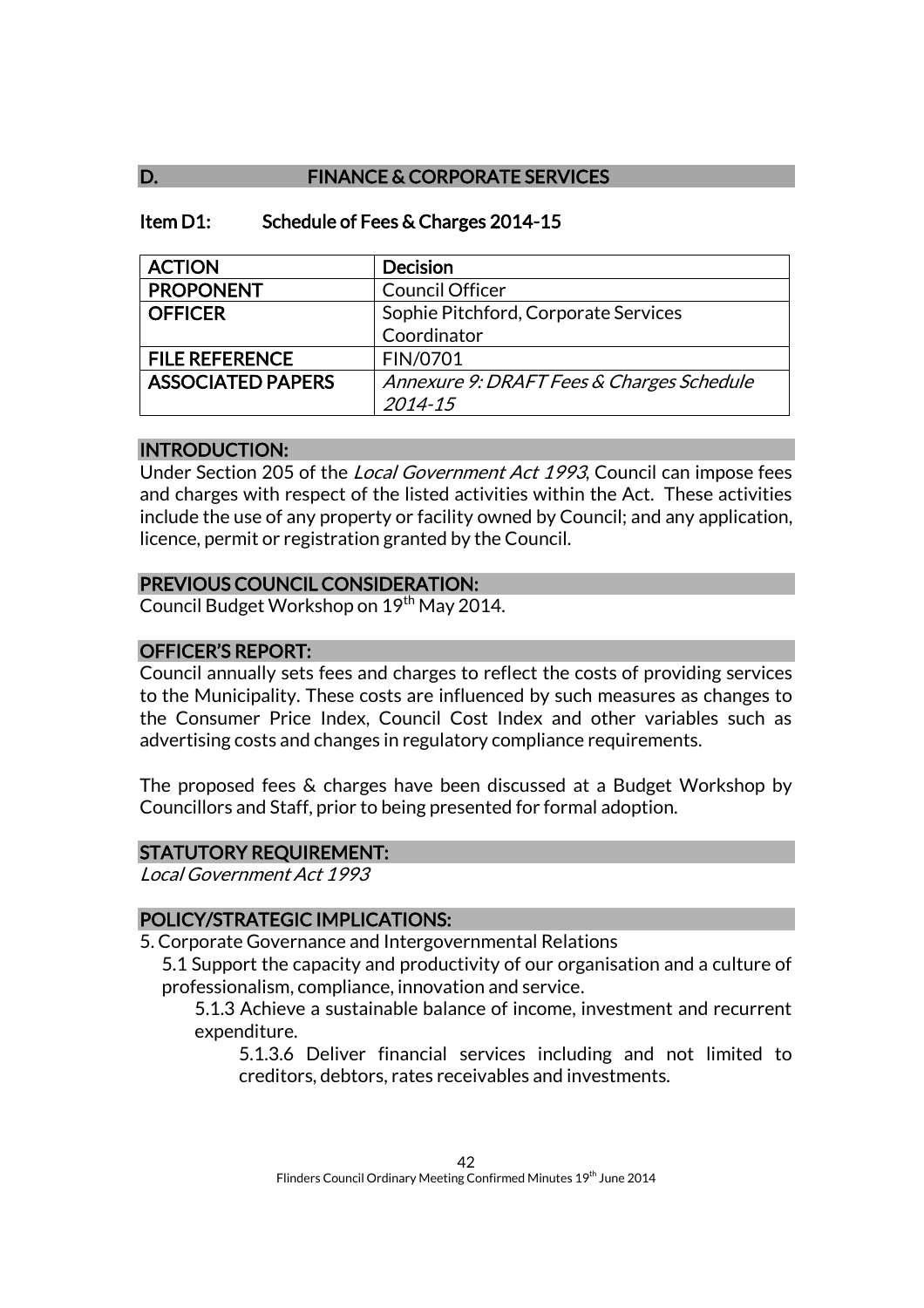### BUDGET AND FINANCIAL IMPLICATIONS:

Minimal

### RISK/LIABILITY:

Maintaining Council in a sound financial position is a critical function of Council.

### VOTING REQUIREMENTS:

Absolute Majority

### OFFICER'S RECOMMENDATION:

Pursuant to Section 205 of the Local Government Act 1993; that Council adopts the Fees & Charges for the Financial Year 2014-15.

### DECISION:

829.06.2014 Moved: Cr M Cobham Seconded: Cr G Willis Pursuant to Section 205 of the Local Government Act 1993; that Council adopts the Fees & Charges for the Financial Year 2014-15.

## CARRIED UNANIMOUSLY (5-0)

For: Mayor Carol Cox, Cr Marc Cobham, Cr Mary-Anne Roberts, Cr Gerald Willis and Cr Ronald Wise.

Mayor Carol Cox called a break in the meeting at 1.51pm and resumed the meeting at 2.05pm.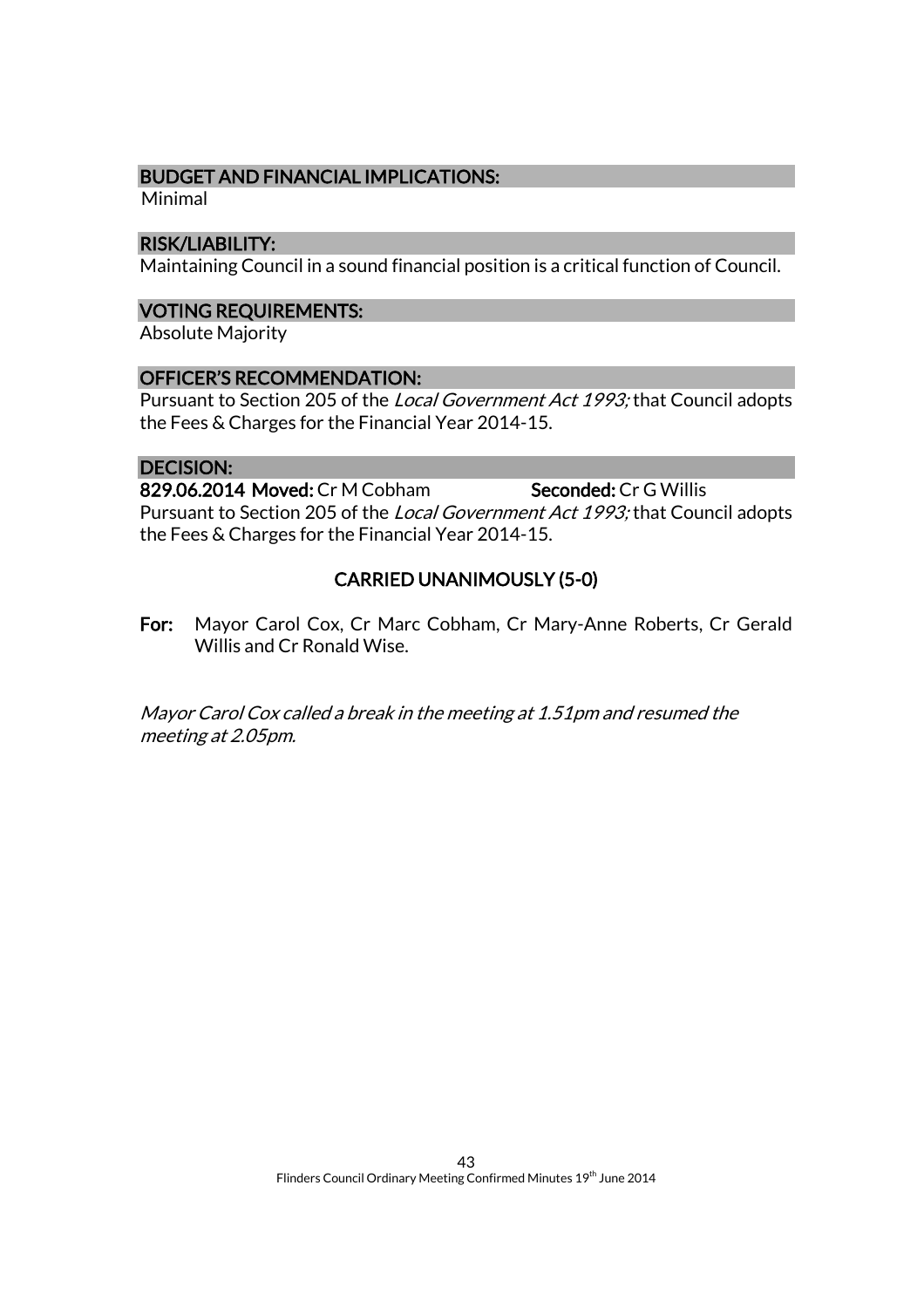### Item D2: Rates and Charges for 2014-2015

| <b>ACTION</b>            | <b>Decision</b>                      |
|--------------------------|--------------------------------------|
| <b>PROPONENT</b>         | <b>Council Officer</b>               |
| <b>OFFICER</b>           | Sophie Pitchford, Corporate Services |
|                          | Coordinator                          |
| <b>FILE REFERENCE</b>    | FIN/0701                             |
| <b>ASSOCIATED PAPERS</b> | Nil                                  |

### INTRODUCTION:

Section 82 of the *Local Government Act 1993*, requires Council to prepare Budget Estimates of the Council's revenue and expenditure for each financial year.

As part of these Budget Estimates and pursuant to Section 90 of the *Local* Government Act 1993, Council can raise a general rate on all rateable land (excluding land which is exempt) within the Flinders Municipality, based on a cents in the dollar amount on the Assessed Annual Value (AAV) of the land.

### PREVIOUS COUNCIL CONSIDERATION:

Budget Workshops held on  $19^{\sf th}$ ,  $21^{\sf st}$  and  $22^{\sf nd}$  May.

### OFFICER'S REPORT:

Below are the main areas of interest within the proposed 2014-15 rates resolution:-

### Setting of General Rate

The proposed Budget Estimates for 2014-2015 provides for general rate revenue of \$1,152,229. This is represented by a rate in the dollar of 9.2913 cents in the AAV which together with some growth revenue, other income and cash reserves will provide an operating expenditure budget of \$5.8 million.

In line with Section 89B of the *Local Government Act 1993*, the relevant percentage for the purpose of minimum amounts must be set at 35% of the total rateable properties. Hence, Council's minimum amount is set at \$385 to be compliant.

### Fire Service Contribution

Pursuant to Part 5, Division 3 of the *Fire Service Act 1979*, Council is required to collect funds for firefighting services throughout the State and for 2014-15 year it will be 0.332099 cents in the dollar in respect of General Land. This contribution is unchanged from last financial year.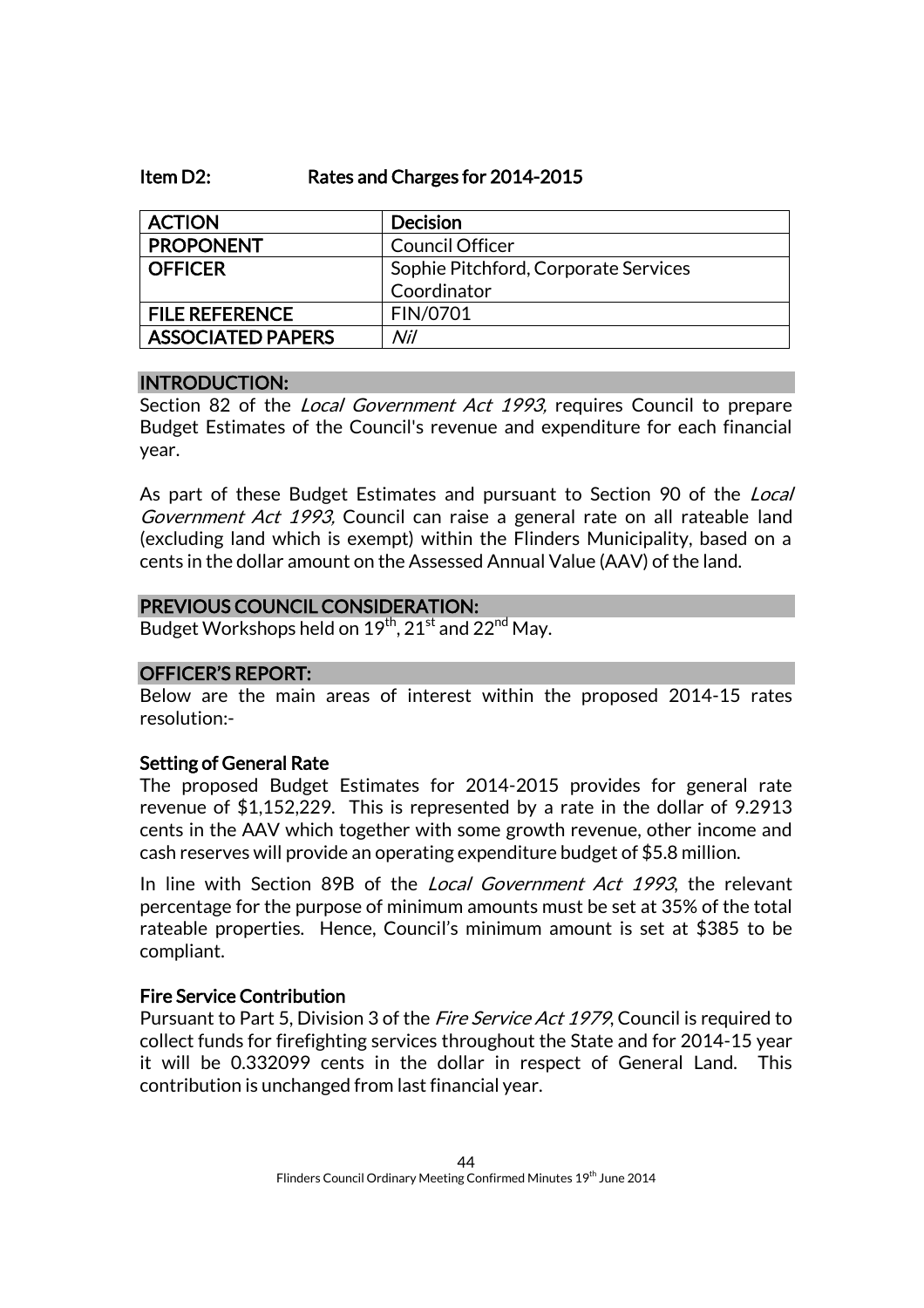The State Fire Commission has notified Council that the minimum levy has increased from \$36.00 to \$37.00 per assessment.

### Waste Management

Under Section 93 (1)(d) of the Local Government Act 1993, a council may levy a service rate on rateable land for waste management.

Council provides waste management services to all land within the Municipality which comprises waste disposal areas, waste transfer stations and other related waste management facilities such as recycling bins.

Council will be increasing their focus on waste management during 2014-15 by completing site improvements at Whitemark and closing the Lady Barron facility; the continuation of the introduction of recycling; and implementation of an effluent reuse project.

To accommodate this focus as well as meeting all statutory and environmental requirements involved, it is proposed to increase the waste management service fee from \$140 to \$160 per property.

### STATUTORY REQUIREMENT:

Local Government Act 1993

### POLICY/STRATEGIC IMPLICATIONS:

5. Corporate Governance and Intergovernmental Relations

5.1 Support the capacity and productivity of our organisation and a culture of professionalism, compliance, innovation and service.

5.1.3 Achieve a sustainable balance of income, investment and recurrent expenditure.

5.1.3.3 Deliver the new Budget Estimates for the proceeding financial year.

### BUDGET AND FINANCIAL IMPLICATIONS:

The adoption of these Estimates provides the necessary funds for the implementation of the Annual Plan 2014-15 and to achieve Council's strategic outcomes detailed in Council's Strategic Plan 2011.

### RISK/LIABILITY:

Maintaining Council in a sound financial position is a critical function of Council. Failure to be financially accountable has significant implications for Council.

### VOTING REQUIREMENTS:

Absolute Majority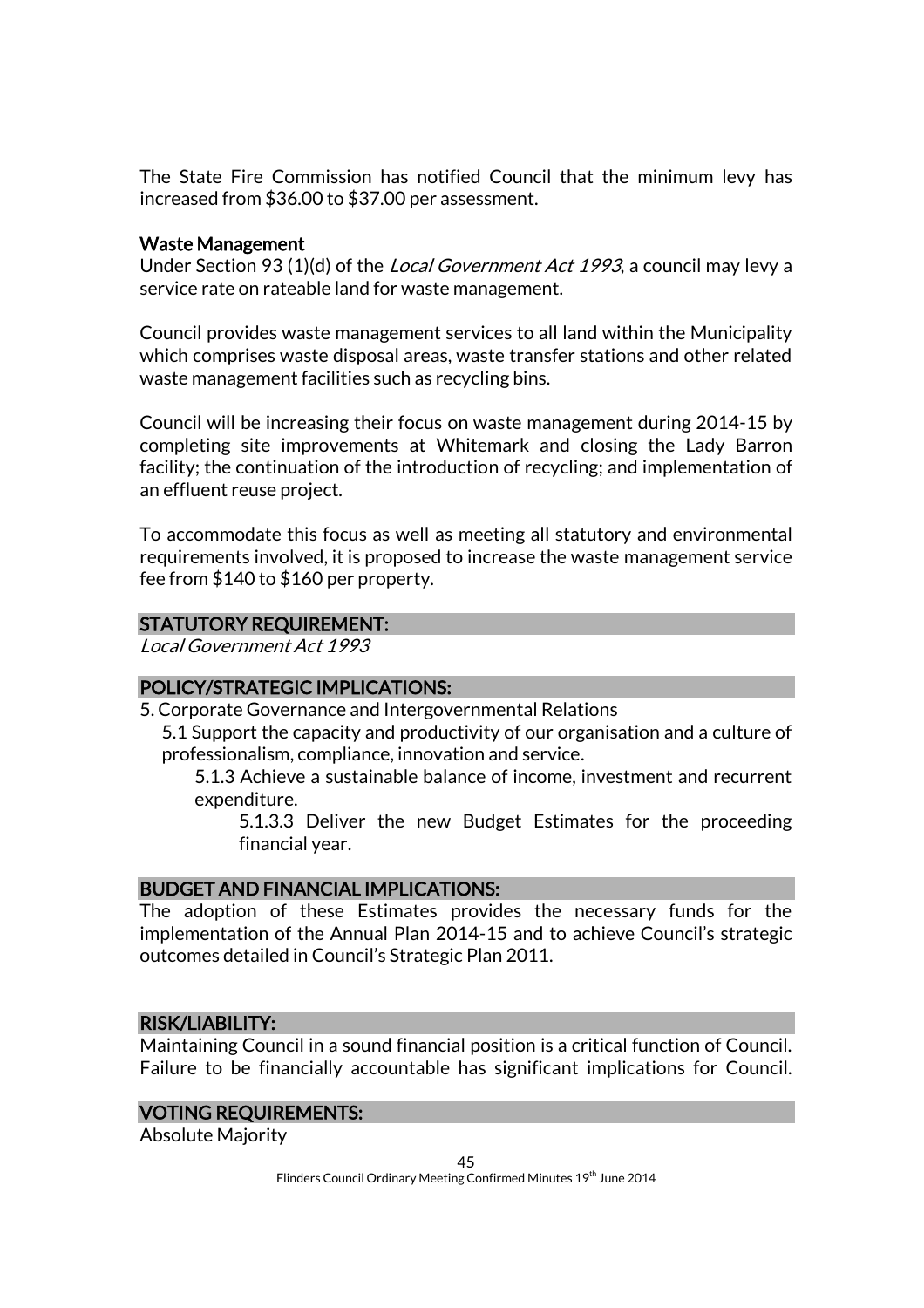## OFFICER'S RECOMMENDATIONS:

That in accordance with the provisions of the Local Government Act 1993, Council adopts the Rates and Charges for the period 1 July 2014 to 30June 2015 in accordance with the resolutions which follow:-

## 1. General Rate:

- **1.1** Pursuant to Section 90 of the *Local Government Act 199*3, Council makes the following general rate on all rateable land (excluding land which is exempt pursuant to the provisions of Section 87) within the Municipal Area of Flinders for the period commencing 1 July 2014 and ending 30 June 2015, namely a rate of 9.2913 cents in the dollar on the assessed annual value of the land.
- 1.2 Pursuant to Section 90(4) of the Local Government Act 1993, Council sets a minimum amount payable in respect of the general rate of \$385.

## 2. Service Rates and Service Charges:

Pursuant to Sections 93, 93A, 94, 94A and 95 of the Local Government Act 1993, Council makes the following service rates and service charges on all rateable land within the Municipal Area of Flinders (including land which is otherwise exempt from rates pursuant to Section 87 but excluding Crown Land to which Council does not supply any of the following services) for the period commencing 1July 2014 and ending on the 30June 2015, namely:-

## 2.1 Waste Management:

Service charges for the making available of Waste Management Services to all land within the Municipal Area comprising waste disposal areas, waste transfer stations and related waste management facilities of \$160.

## 2.2 Fire Service Contribution:

Pursuant to Section 93A of the Local Government Act 1993 Council makes the following service rates in respect of the Fire Service contributions it must collect under the *Fire Service Act 1979* for the rateable parcels of land within the Municipal Area as follows:-

District Cents in the Dollar of AAV

General Land 0.332099

Pursuant to Section 93(3) of the Local Government Act 1993 Council sets a minimum amount payable in respect of this service rate of \$37.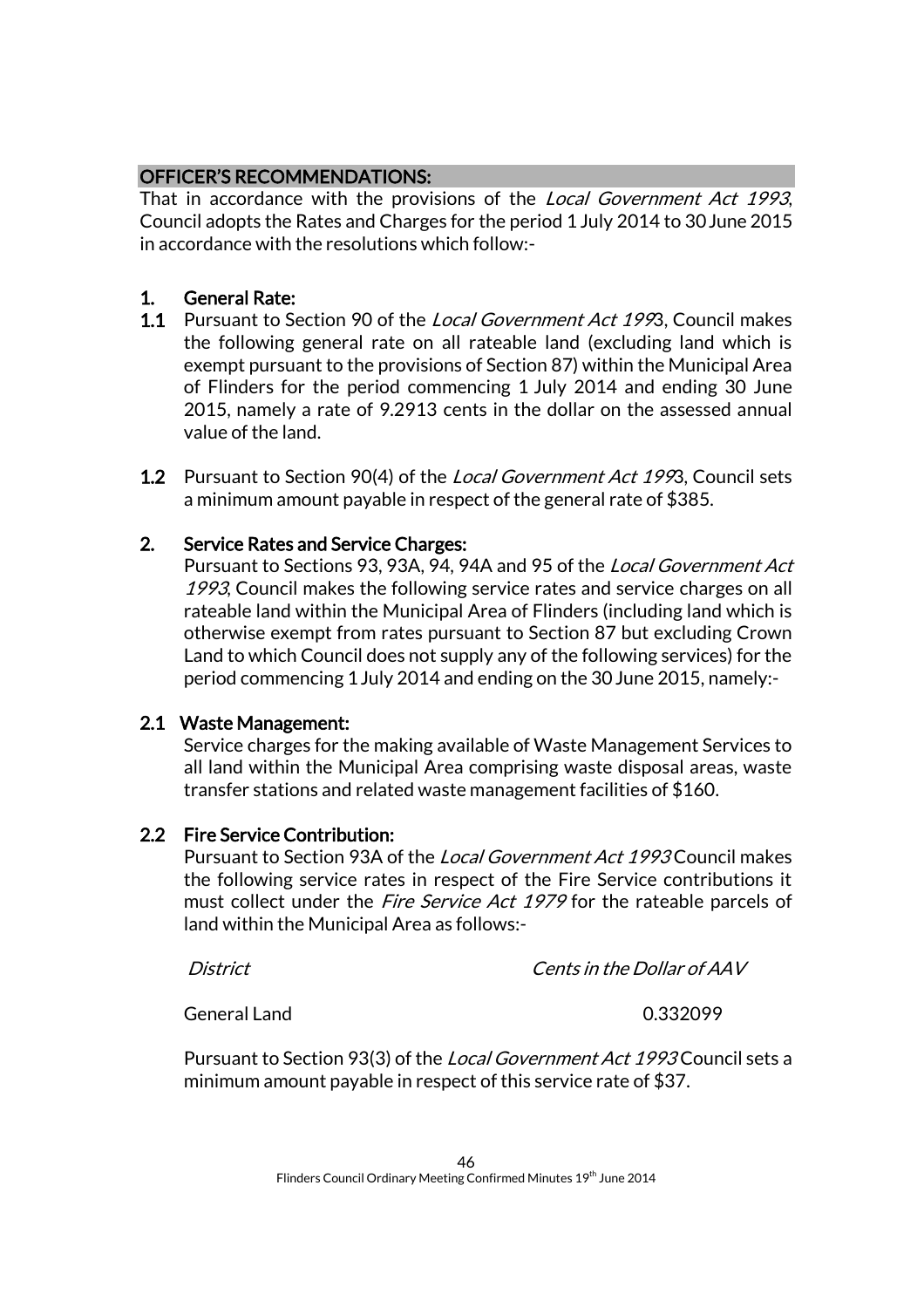## 3. Separate Land:

3.1 For the purposes of these resolutions the rates and charges shall apply to each parcel of land which is shown as being separately valued in the valuation list prepared under the Valuation of Land Act 2001.

## 4. Adjusted Values:

**4.1.** For the purposes of each of these resolutions any reference to assessed annual value includes a reference to that value as adjusted pursuant to Section 89 of the Local Government Act 1993.

## 5. Instalment Payment:

- 5.1 Pursuant to Section 124 of the *Local Government Act 1993*, Council:-
	- (a) Decides that all rates are payable by all rate payers by two installments which must be of approximately equal amounts.
	- (b) Determines that the dates by which instalments are to be paid shall be as follows:-
		- (i) The first instalment on or before 22October 2014; and
		- (ii) The second instalment on or before 18February 2015.
	- (c) Where a ratepayer fails to pay any instalment within 21 days of the date on which the rates are due, the full amount owing becomes due and payable in accordance with Section 124 (5) of the Local Government Act 1993.

## 6. Discount:

Pursuant to Section 130 of the Local Government Act 1993 Council offers to all of the ratepayers who are liable to pay rates and charges a discount of 2% if the rates and charges are paid by one payment on or before 22 October 2014.

## 7. Penalty and Interest:

- 7.1 Pursuant to Section 128 of the Local Government Act 1993, if any rate or instalment is not paid on or before the date it falls due then:-
	- (a) There is payable a penalty of 10% of the unpaid rate or instalment; and
	- (b) There is payable a daily interest charge of 0.025616 (9.35% per annum) in respect of the unpaid rate or instalment for the period during which it is unpaid.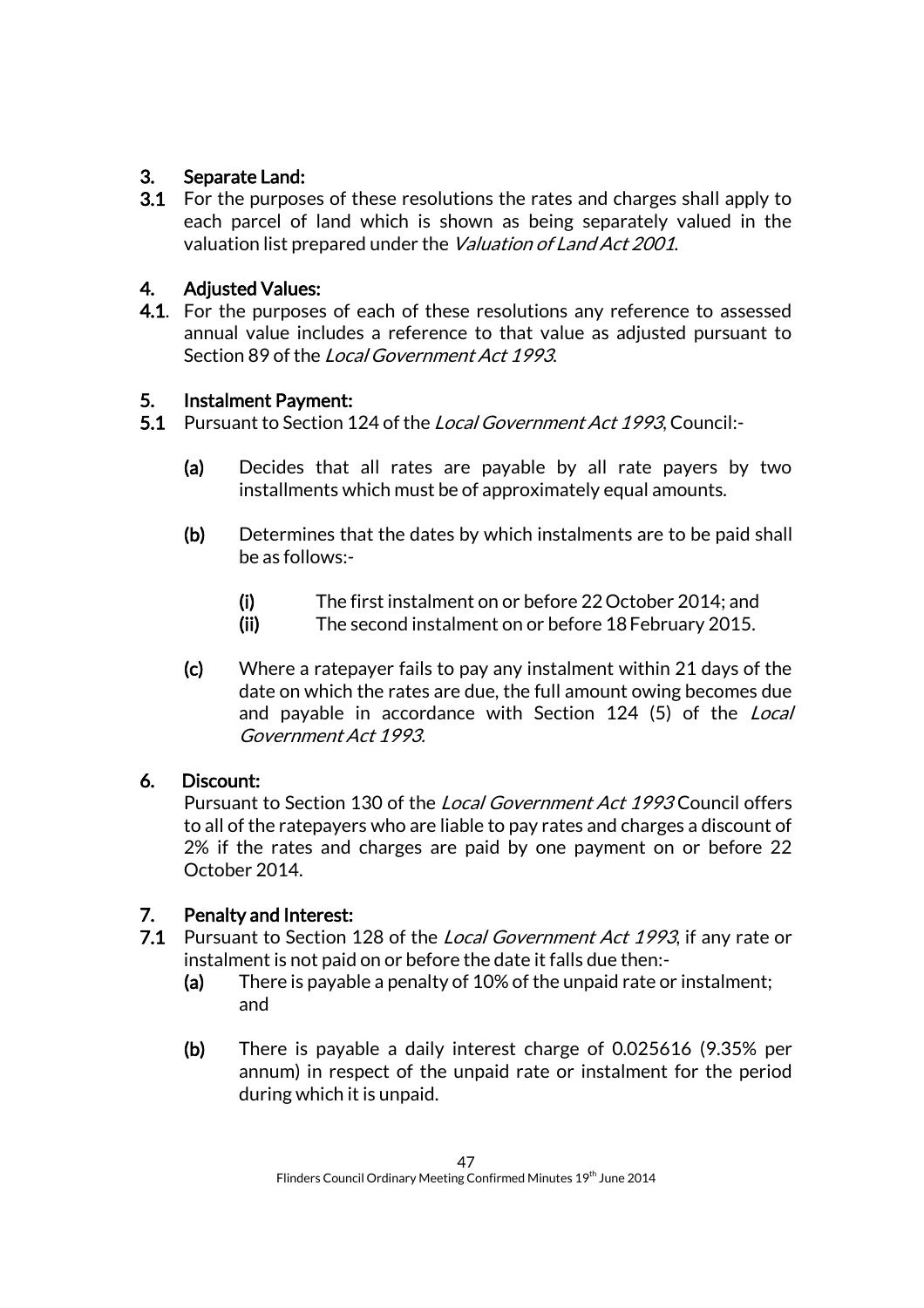## 8. Words and Expressions:

Words and expressions used both in these resolutions and in the *Local* Government Act 1993 or the Fire Service Act 1979 have in these resolutions the same respective meanings as they have in those Acts.

### DECISION:

### 830.06.2014 Moved: Cr G Willis Seconded: Cr M Cobham

That in accordance with the provisions of the Local Government Act 1993, Council adopts the Rates and Charges for the period 1July 2014 to 30June 2015 in accordance with the resolutions which follow:-

### 1. General Rate:

- 1.1 Pursuant to Section 90 of the Local Government Act 1993, Council makes the following general rate on all rateable land (excluding land which is exempt pursuant to the provisions of Section 87) within the Municipal Area of Flinders for the period commencing 1 July 2014 and ending 30 June 2015, namely a rate of 9.4704 cents in the dollar on the assessed annual value of the land.
- **1.2** Pursuant to Section 90(4) of the *Local Government Act 199*3, Council sets a minimum amount payable in respect of the general rate of \$385.

### 2. Service Rates and Service Charges:

Pursuant to Sections 93, 93A, 94, 94A and 95 of the Local Government Act 1993, Council makes the following service rates and service charges on all rateable land within the Municipal Area of Flinders (including land which is otherwise exempt from rates pursuant to Section 87 but excluding Crown Land to which Council does not supply any of the following services) for the period commencing 1July 2014 and ending on the 30June 2015, namely:-

### 2.1 Waste Management:

Service charges for the making available of Waste Management Services to all land within the Municipal Area comprising waste disposal areas, waste transfer stations and related waste management facilities of \$148.

## 2.2 Fire Service Contribution:

Pursuant to Section 93A of the Local Government Act 1993 Council makes the following service rates in respect of the Fire Service contributions it must collect under the *Fire Service Act 1979* for the rateable parcels of land within the Municipal Area as follows:-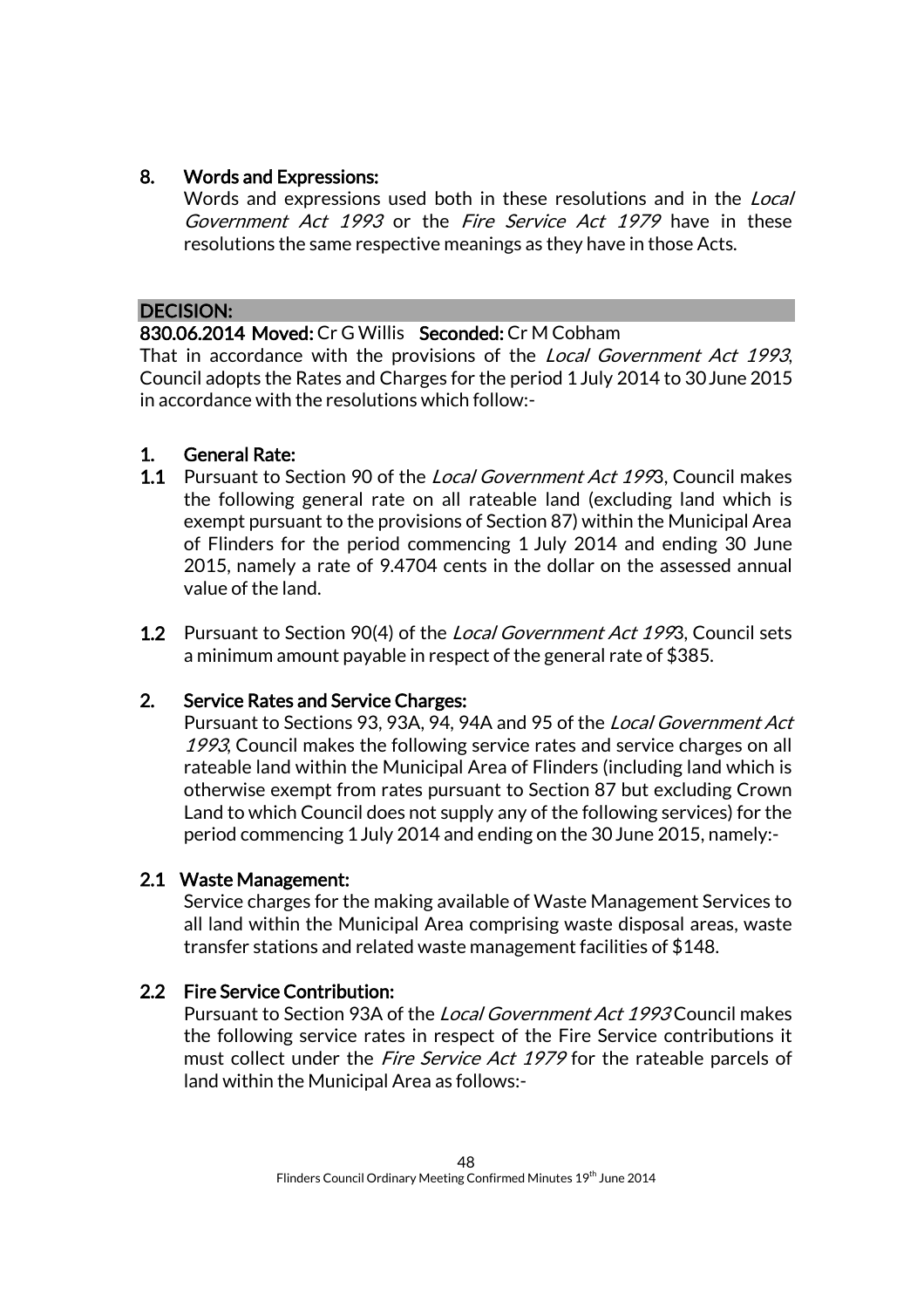| District | Cents in the Dollar of AAV |
|----------|----------------------------|
|          |                            |

General Land 0.332099

Pursuant to Section 93(3) of the Local Government Act 1993 Council sets a minimum amount payable in respect of this service rate of \$37.

## 3. Separate Land:

3.1 For the purposes of these resolutions the rates and charges shall apply to each parcel of land which is shown as being separately valued in the valuation list prepared under the Valuation of Land Act 2001.

## 4. Adjusted Values:

4.1. For the purposes of each of these resolutions any reference to assessed annual value includes a reference to that value as adjusted pursuant to Section 89 of the Local Government Act 1993.

## 5. Instalment Payment:

- 5.1 Pursuant to Section 124 of the Local Government Act 1993, Council:-
	- (a) Decides that all rates are payable by all rate payers by two installments which must be of approximately equal amounts.
	- (b) Determines that the dates by which instalments are to be paid shall be as follows:-
		- (i) The first instalment on or before 22October 2014; and
		- (ii) The second instalment on or before 18February 2015.
	- (d) Where a ratepayer fails to pay any instalment within 21 days of the date on which the rates are due, the full amount owing becomes due and payable in accordance with Section 124 (5) of the Local Government Act 1993.

## 6. Discount:

Pursuant to Section 130 of the Local Government Act 1993 Council offers to all of the ratepayers who are liable to pay rates and charges a discount of 2% if the rates and charges are paid by one payment on or before 22 October 2014.

## 7. Penalty and Interest:

7.1 Pursuant to Section 128 of the Local Government Act 1993, if any rate or instalment is not paid on or before the date it falls due then:-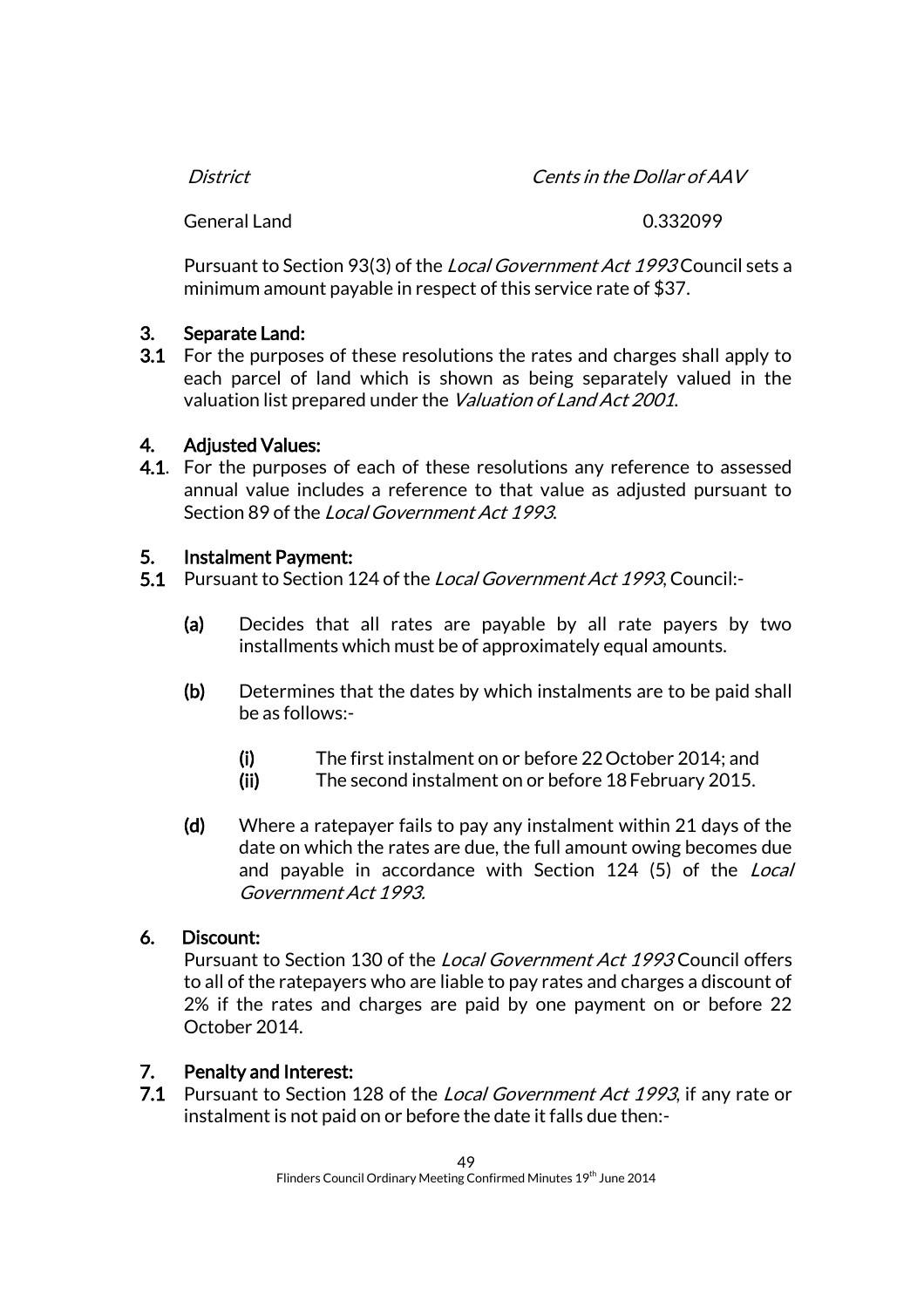- (a) There is payable a penalty of 10% of the unpaid rate or instalment; and
- (b) There is payable a daily interest charge of 0.025616 (9.35% per annum) in respect of the unpaid rate or instalment for the period during which it is unpaid.

### 8. Words and Expressions:

Words and expressions used both in these resolutions and in the *Local* Government Act 1993 or the Fire Service Act 1979 have in these resolutions the same respective meanings as they have in those Acts.

## CARRIED UNANIMOUSLY (5-0)

For: Mayor Carol Cox, Cr Marc Cobham, Cr Mary-Anne Roberts, Cr Gerald Willis and Cr Ronald Wise.

Note: Cr Gerald Willis noted the work staff had done on the rates and the success of the concentrated 3 day budget workshops.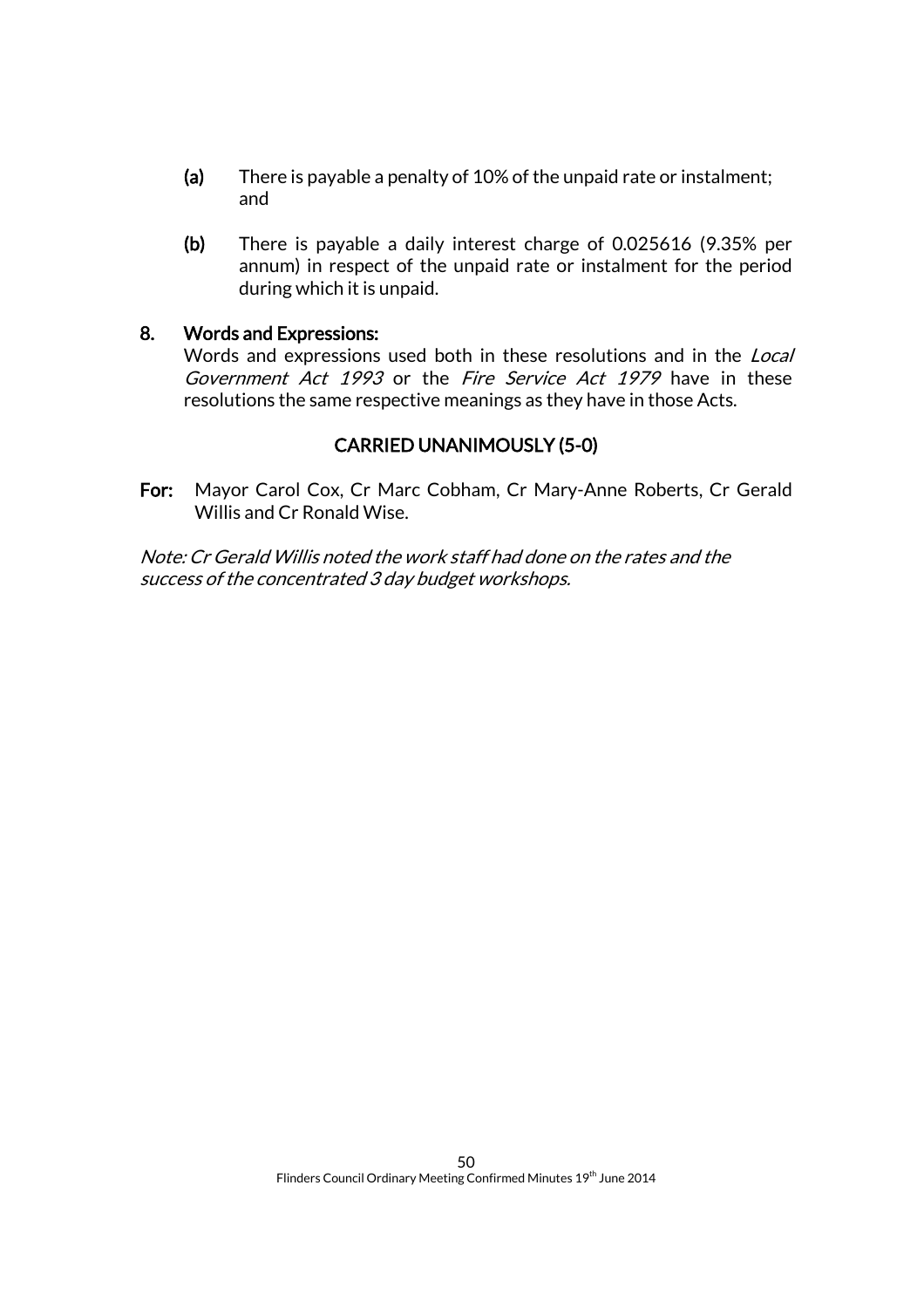### Item D3: Budget Estimates 2014-2015

| <b>ACTION</b>            | <b>Decision</b>                                  |
|--------------------------|--------------------------------------------------|
| <b>PROPONENT</b>         | <b>Council Officer</b>                           |
| <b>OFFICER</b>           | Sophie Pitchford, Corporate Services Coordinator |
| <b>FILE REFERENCE</b>    | FIN/0701                                         |
| <b>ASSOCIATED PAPERS</b> | Annexure 10: DRAFT Budget Estimates 2014-2015    |

### INTRODUCTION:

Section 82 of the *Local Government Act 1993* (the Act), requires Council to prepare Budget Estimates of the Council's revenue and expenditure for each financial year.

The Budget Estimates are to contain details of the following information:

- the estimated Revenue of the Council:
- the estimated Expenditure of the Council;
- the estimated Borrowings by the Council;
- the estimated Capital Works of the Council; and
- any other details required by the Minister.

In accordance with the Act the Budget Estimates must be adopted by Council before  $31<sup>st</sup>$  August each year, but cannot be adopted more than one month before the start of the financial year to which they relate.

### PREVIOUS COUNCIL CONSIDERATION:

Budget Workshops held on  $19^{\text{th}}$ ,  $21^{\text{st}}$  and  $22^{\text{nd}}$  May.

### OFFICER'S REPORT:

The rates model proposed for 2014-15 is currently based on Council's General Rate increasing by an overall 3.8%. This is based on the Hobart Council's Cost Index 2.8% calculated for 2014-15 by the Local Government Association of Tasmania and an additional 1%.

The refinement of the Long Term Financial Plan in the year ahead will be critical if Council is to maintain sustainable and compliant service delivery and asset standards to the community.

With no significant General Rate increases proposed or broadly supported by elected members at this time, future surpluses remain reliant on external revenue streams which Council has little influence over particularly the Commonwealth Roads to Recovery and Financial Assistance Grants or a systematic decrease in service standards and asset renewal or maintenance allocations.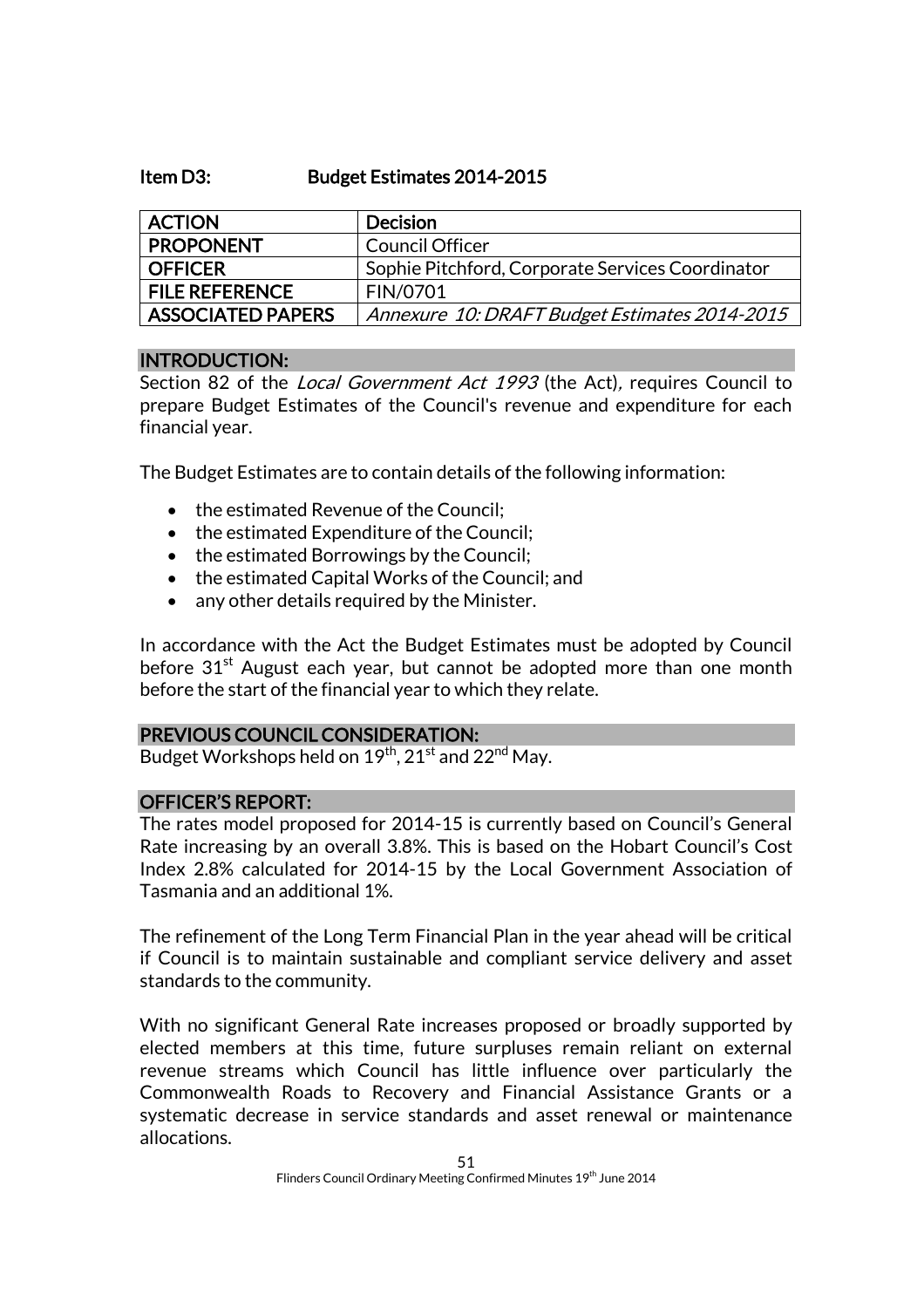The proposed General Rate will raise an additional \$64,758 which equates to a 3.8% increase in rate. While operational outputs are proposed to increase, Council has offset some of these costs through efficiency measures and changes to outsourcing and contractor arrangements.

Council has budgeted for a total deficit of \$408,596 after taking into account Capital Grants & Contributions. The budgeted deficit includes a \$1,359,000 provision for depreciation and a \$3,398,417 Capital Works Program. This is in line with Council's continued push to increase its asset renewal ratio and invest in the upgrade and maintenance of its capital assets.

Within the 2014-2015 Budget Estimates the following have been established under legislative requirements or listed to provide further detail of their components:

## Capital Works Program

This budget provides for expenditure on Capital Works projects with a program totaling \$3,398,417. The following major projects of significance will be commenced and/or completed during the 2014-2015 financial year:

| <b>PROJECT NAME</b>                       | <b>ESTIMATE \$</b> |
|-------------------------------------------|--------------------|
| <b>Road Reseals</b>                       | 574,703            |
| Road Resheeting                           | 64,466             |
| Lughrata Quarry Development               | 260,728            |
| Plant & Equipment                         | 177,000            |
| <b>Town Maintenance</b>                   | 867,240            |
| Airport                                   | 1,151,018          |
| <b>Waste Management</b>                   | 181,262            |
| Office Computer Systems & Records Storage | 27,000             |

### Commonwealth Grants

Council continues to direct attention towards improving its share of the Commonwealth Financial Assistance Grants available to Tasmanian Councils and has persisted with its request for the State Grants Commission to review the various disability factors, which form part of our assessment.

The amount budgeted for the year 2014-2015 is \$1,392,510 which represents Council's full yearly allocation, excluding a CPI increase which has been frozen by the Federal Government. This will be apportioned as follows: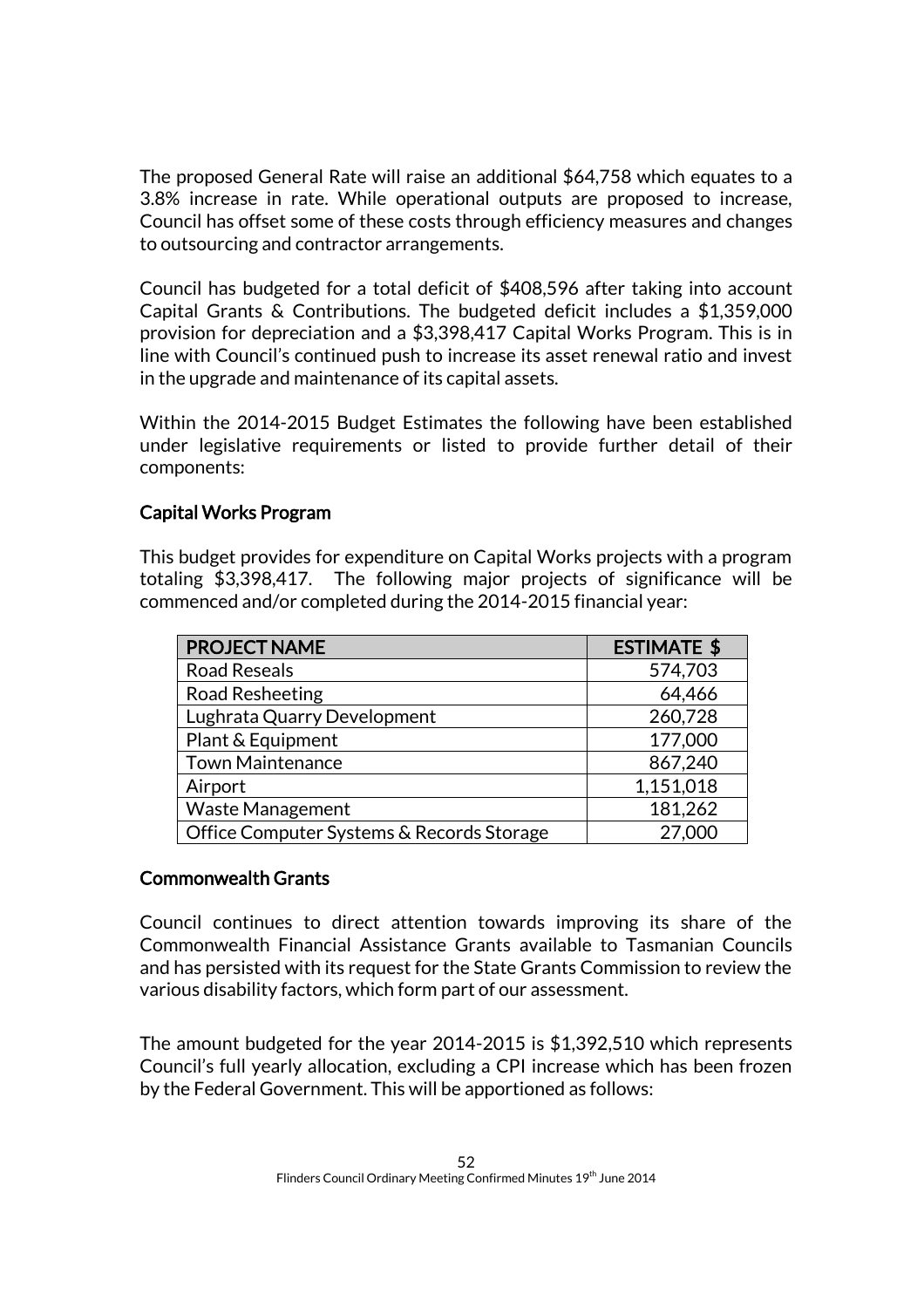| <b>CATEGORY</b>              | <b>AMOUNT\$</b> |
|------------------------------|-----------------|
| Road / Bridge Funds          | 702,861         |
| <b>General Purpose Funds</b> | 689,649         |

## **Conclusion**

The previous agenda item 'Rates and Charges for 2014-15' if adopted will form part of the 2014-15 Budget Estimates under Item 7 and will be included into the final Budget document.

I now submit the Budget Estimates 2014-2015 for consideration and adoption by Council.

## STATUTORY REQUIREMENT:

Local Government Act 1993

## POLICY/STRATEGIC IMPLICATIONS:

5. Corporate Governance and Intergovernmental Relations

5.1 Support the capacity and productivity of our organisation and a culture of professionalism, compliance, innovation and service.

5.1.3 Achieve a sustainable balance of income, investment and recurrent expenditure.

5.1.3.3 Deliver the new Budget Estimates for the proceeding financial year.

## BUDGET AND FINANCIAL IMPLICATIONS:

The adoption of these Budget Estimates provides the necessary funds for the implementation of the proposed Annual Plan 2014-15 and to achieve Council's strategic objectives detailed in Council's Strategic Plan 2011.

### RISK/LIABILITY:

Maintaining Council in a sound financial position is a critical function of Council. Failure to be financially accountable has significant implications for Council.

### VOTING REQUIREMENTS:

Absolute Majority

## OFFICER'S RECOMMENDATIONS:

That in accordance with the provisions of Section 82 of the *Local Government* Act 1993, the Budget Estimates for the Financial Year 1 July 2014 to 30 June 2015 be adopted.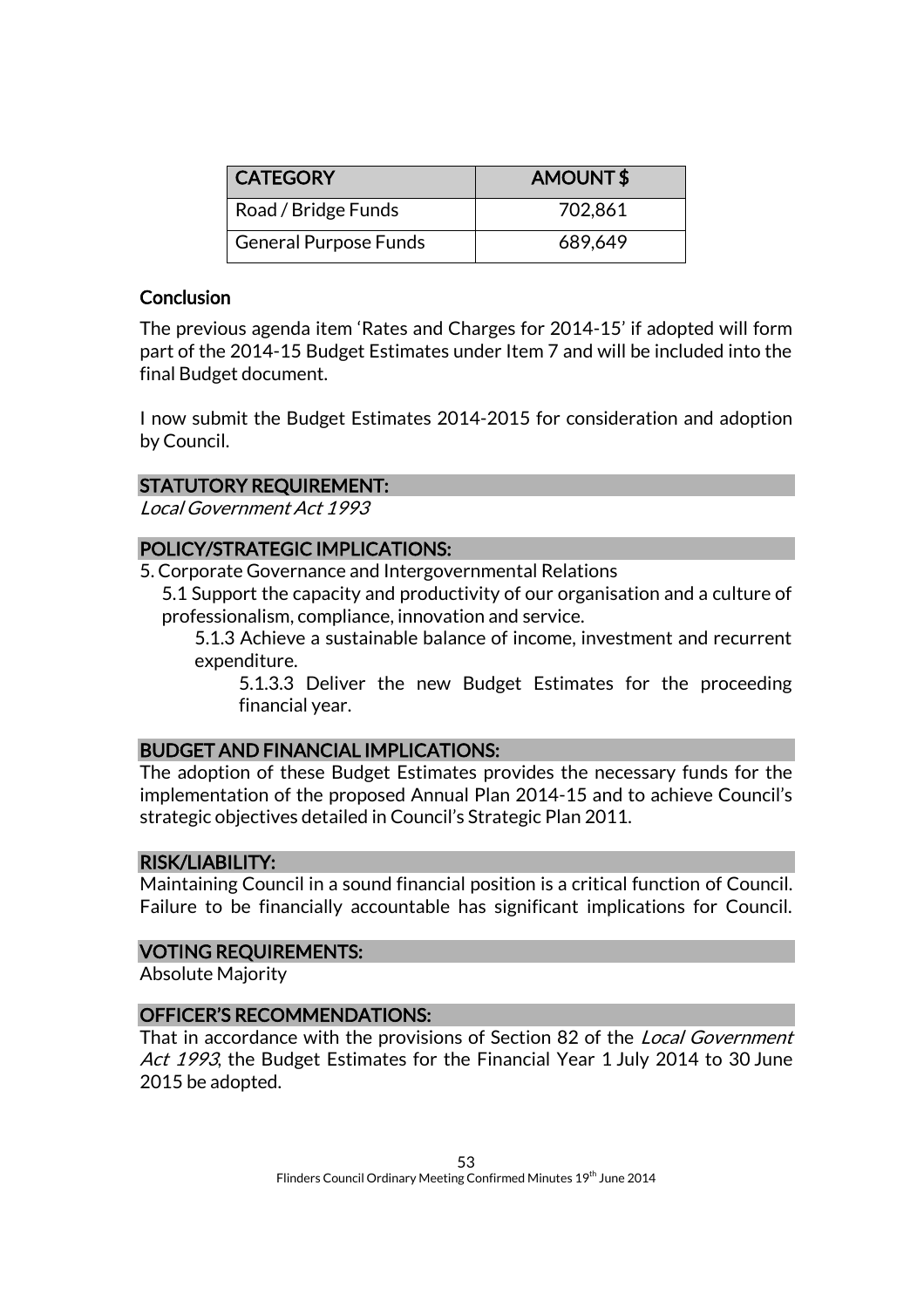### DECISION:

831.06.2014 Moved: Cr M Cobham Seconded: Cr G Willis That in accordance with the provisions of Section 82 of the *Local Government* Act 1993, the amended Budget Estimates for the Financial Year 1 July 2014 to 30June 2015 as tabled at the Council Meeting be adopted.

## CARRIED UNANIMOUSLY (5-0)

For: Mayor Carol Cox, Cr Marc Cobham, Cr Mary-Anne Roberts, Cr Gerald Willis and Cr Ronald Wise.

Note: Mayor Carol Cox noted that all Councillors were extremely pleased with the concentrated 3 day budget workshops.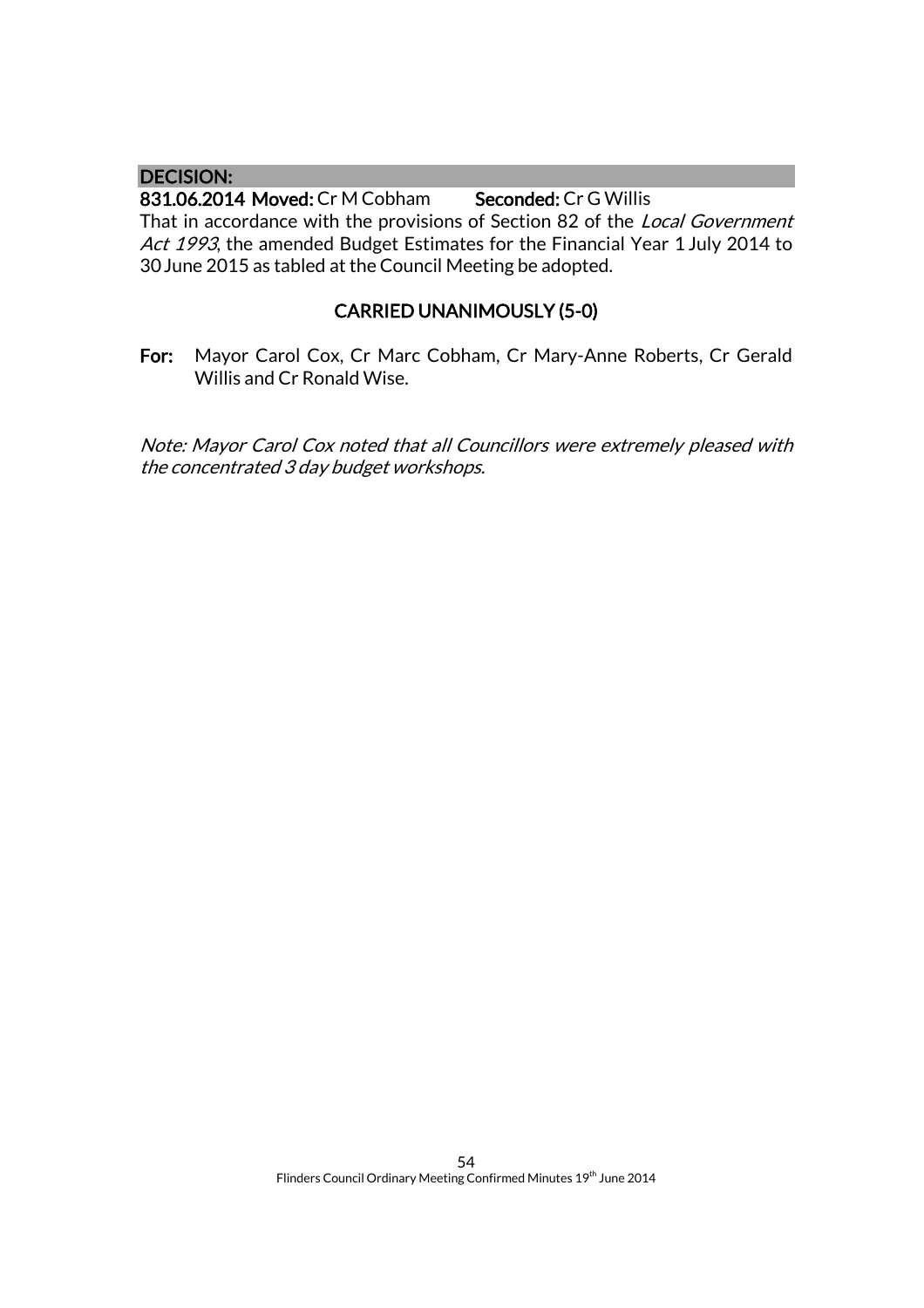### E. GOVERNANCE

### Item E1: Review of the Communication between Councillors and the General Manager Policy

| <b>ACTION</b>            | <b>Decision</b>                            |
|--------------------------|--------------------------------------------|
| <b>PROPONENT</b>         | <b>Council Officer</b>                     |
| <b>OFFICER</b>           | Raoul Harper, General Manager              |
| <b>FILE REFERENCE</b>    | PER/0300                                   |
| <b>ASSOCIATED PAPERS</b> | Annexure 11: DRAFT Communication between   |
|                          | Councillors and the General Manager Policy |

### INTRODUCTION:

Council's Policy Manual is an important document of Council as it provides direction to Staff, Management and Councillors. Many of the policies are required by, or relate to, legislation and in most instances help manage Council's exposure to risk.

### PREVIOUS COUNCIL CONSIDERATION:

| Policy Adopted:                                                             | $14th$ June 1994                | 126.06.94 |
|-----------------------------------------------------------------------------|---------------------------------|-----------|
| Policy Amended:                                                             | $13th$ December 2001            | 301.12.01 |
| Policy Amended:                                                             | 23 <sup>rd</sup> September 2010 | 279.09.10 |
| Communication Principle Adopted: 18 <sup>th</sup> April 2013<br>521.04.2013 |                                 |           |

### OFFICER'S REPORT:

Council has a policy that states that policies should be reviewed at least every two (2) years. Council's Communication Principle, as adopted at the 18<sup>th</sup> April 2013 Ordinary Meeting of Council, has been merged with the Communication between Councillors and the General Manager Policy and a reviewed policy is now presented for Councillor's consideration.

### STATUTORY REQUIREMENT:

Local Government Act 1993

### POLICY/STRATEGIC IMPLICATIONS:

5.0 Corporate Governance and Intergovernmental Relations - decisions are professionally and transparently made, communicated and implemented to achieve defined outcomes in the interest of the community

5.1 Support the capacity and productivity of our organisation and a culture of professionalism, compliance, innovation and service

### RISK/LIABILITY:

Low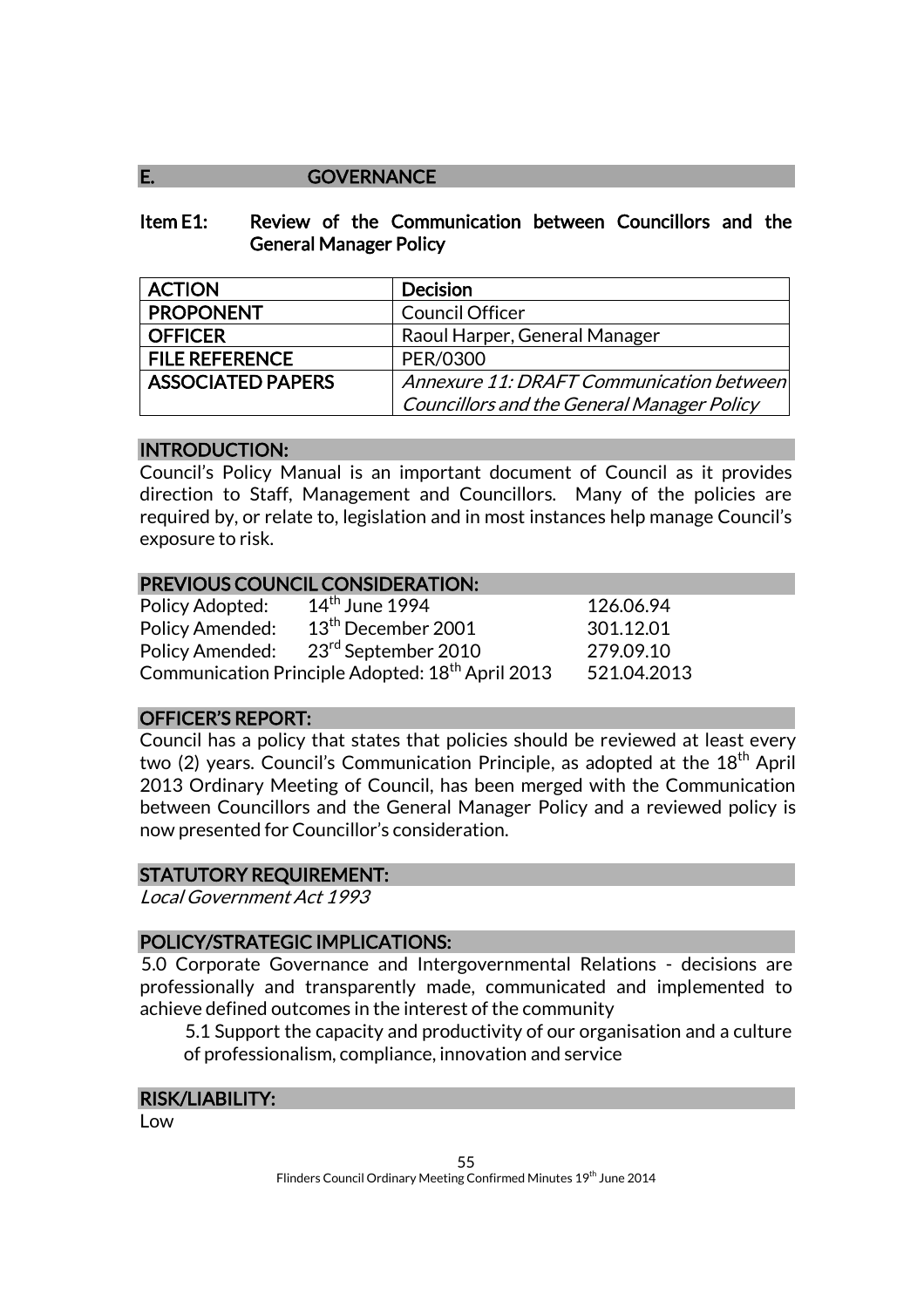### VOTING REQUIREMENTS:

Simple Majority

### OFFICER'S RECOMMENDATION:

That Council adopt the amended Communication between Councillors and the General Manager Policy and allow it to lay on the table for 28 days for public comment.

## DECISION:

832.06.2014 Moved: Cr M Cobham Seconded: Cr G Willis

That Council adopt the amended Communication between Councillors and the General Manager Policy and allow it to lay on the table for 28 days for public comment.

## CARRIED UNANIMOUSLY (5-0)

For: Mayor Carol Cox, Cr Marc Cobham, Cr Mary-Anne Roberts, Cr Gerald Willis and Cr Ronald Wise.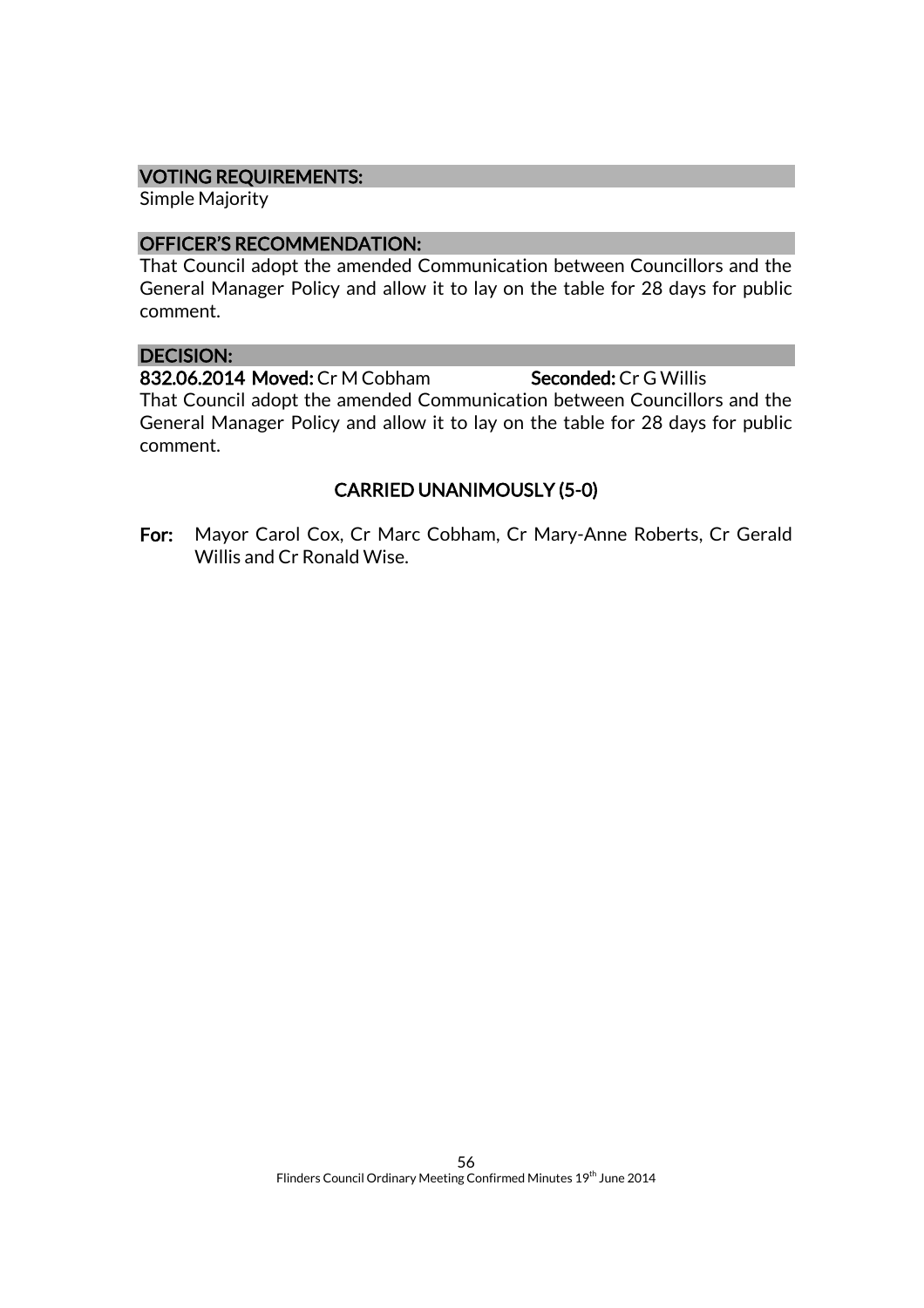| Item E2: | <b>Fraud Prevention and Control Policy</b> |
|----------|--------------------------------------------|
|----------|--------------------------------------------|

| <b>ACTION</b>            | <b>Decision</b>                         |
|--------------------------|-----------------------------------------|
| <b>PROPONENT</b>         | <b>Council Officer</b>                  |
| <b>OFFICER</b>           | Raoul Harper, General Manager           |
| <b>FILE REFERENCE</b>    | PER/0500; COU/0603                      |
| <b>ASSOCIATED PAPERS</b> | Annexure 12: DRAFT Fraud Prevention and |
|                          | <b>Control Policy</b>                   |

### INTRODUCTION:

Council's Policy Manual is an important document of Council as it provides direction to Staff, Management and Councillors. Many of the policies are required by, or relate to, legislation and in most instances help manage Council's exposure to risk.

### PREVIOUS COUNCIL CONSIDERATION:

Nil

## OFFICER'S REPORT:

The REPORT OF THE AUDITOR-GENERAL No. 1 of 2013–14, Fraud Control in Local Government, was presented to the Parliament of Tasmania in August 2013. The focus of the report, as a means of limiting and reducing incidences of fraud and corruption, was on the existence of internal controls and implementation and maintenance of a sound ethical culture within organisations. The Report recommends a series of actions that if implemented would assist in mitigating fraudulent actions and behaviour, embed an anti-fraud culture, and establish internal controls so that staff have the confidence that when raising genuine fraud-related concern internally, appropriate management action will follow.

In response to this Report, many Councils have adopted a Fraud Prevention and Control Policy. The policy presented is based upon the requirement to at all times protect public funds and other assets, protect the integrity, security and reputation of the Council and its employees and to assist in maintaining a high level of service to the community.

The policy is now presented for Councillors' consideration.

## STATUTORY REQUIREMENT:

N/A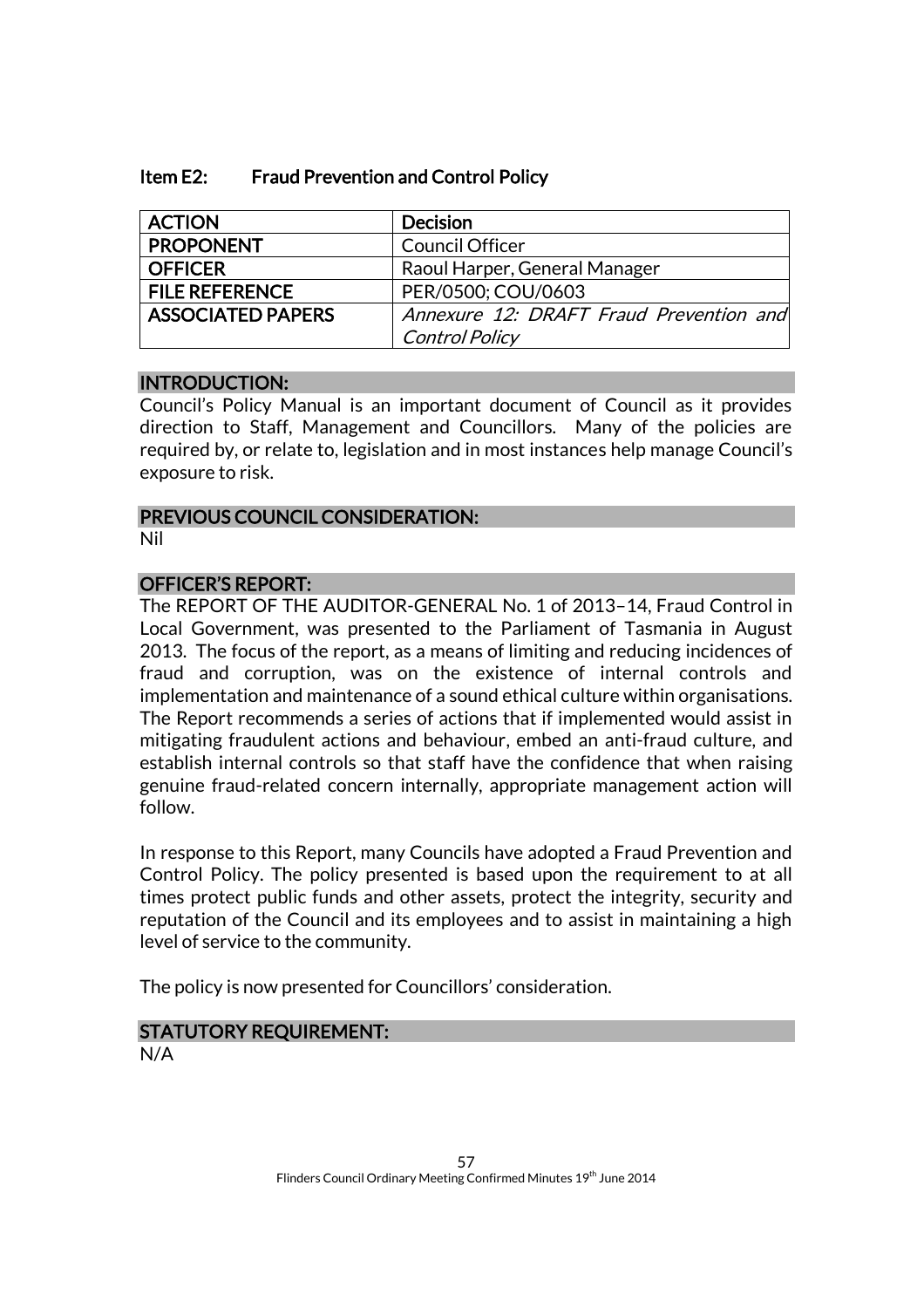## POLICY/STRATEGIC IMPLICATIONS:

5.0 Corporate Governance and Intergovernmental Relations - decisions are professionally and transparently made, communicated and implemented to achieve defined outcomes in the interest of the community

5.1 Support the capacity and productivity of our organisation and a culture of professionalism, compliance, innovation and service

### RISK/LIABILITY:

The policy will ensure that Management, Staff and Councillors are aware of the importance of fraud control and prevention and allow management to embed internal controls and an anti-fraud culture within the organisations activities and functions. Council's exposure to risk within this area will be reduced.

### VOTING REQUIREMENTS:

Simple Majority

### OFFICER'S RECOMMENDATION:

That Council adopt the Fraud Prevention and Control Policy and allow it to lay on the table for 28 days for public comment.

### DECISION:

833.06.2014 Moved: Cr M Roberts Seconded: Cr M Cobham That Council adopt the Fraud Prevention and Control Policy and allow it to lay on the table for 28 days for public comment.

## CARRIED UNANIMOUSLY (5-0)

For: Mayor Carol Cox, Cr Marc Cobham, Cr Mary-Anne Roberts, Cr Gerald Willis and Cr Ronald Wise.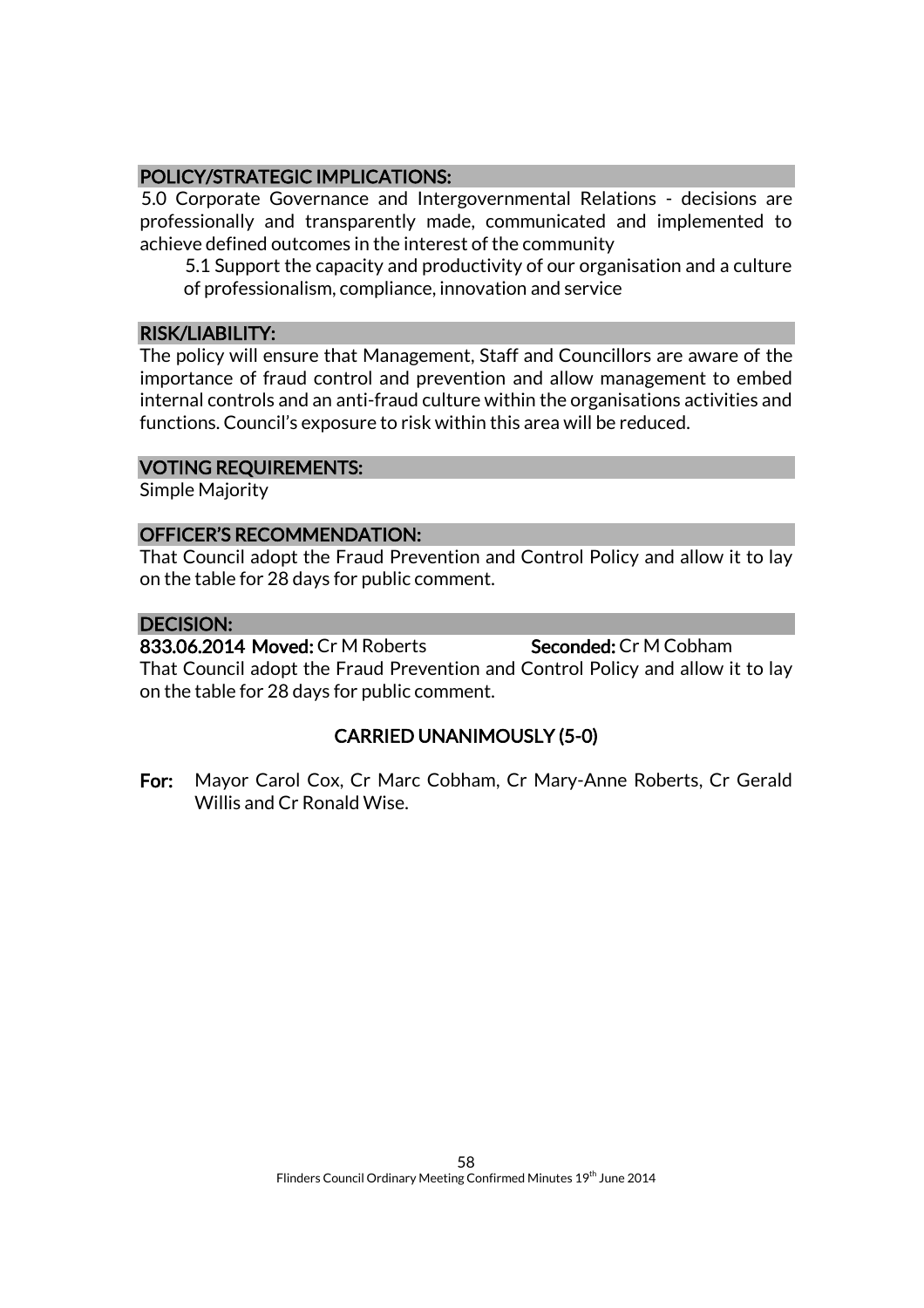### Item E3: Review of the Public Interest Disclosure Procedures

| <b>ACTION</b>            | <b>Decision</b>                                |
|--------------------------|------------------------------------------------|
| <b>PROPONENT</b>         | Council Officer                                |
| <b>OFFICER</b>           | Raoul Harper, General Manager                  |
| <b>FILE REFERENCE</b>    | <b>LEG/0800</b>                                |
| <b>ASSOCIATED PAPERS</b> | Annexure 13: DRAFT Public Interest Disclosures |
|                          | <b>Procedures for Flinders Council</b>         |

### INTRODUCTION:

The Public Interest Disclosure Act 2001 requires Council to establish procedures that comply with the guidelines and standards outlined in s60(3) of the said Act. These procedures require review and resubmission to the Tasmanian Ombudsman for approval under s60(3) every 3 years.

### PREVIOUS COUNCIL CONSIDERATION:

184.06.2011 16<sup>th</sup> June 2011

### OFFICER'S REPORT:

The Public Interest Disclosure Act 2001 was established to encourage and facilitate disclosures of improper conduct by public officers and public bodies:

- to protect persons making those disclosures, and others, from reprisals;
- to provide for the matters disclosed to be properly investigated and dealt with, and
- to provide all parties involved in the disclosures with natural justice.

In colloquial terms, the Act is about "whistle-blowing" in the Tasmanian public sector. The Act is based on the precepts that it is in the public interest for whistle-blowing to occur, and that this will be encouraged and facilitated by providing due protection for whistle-blowers, and by ensuring that disclosures made are properly investigated and dealt with accordingly.

The Act is quite clear about who can make such disclosures and the process and protection offered to all parties to such a claim. The procedures provided and developed for Council have been done so from the model standards supplied by the Ombudsman and comply in all respects to the format required under the Act.

The preparation of these procedures is delegated specifically to the principal officer of the public body, in this case the General Manager of the Flinders Council. Flinders Council's procedures were initially adopted at the  $16<sup>th</sup>$  June 2011 Ordinary Meeting of Council and sent to the Ombudsman for formal ratification.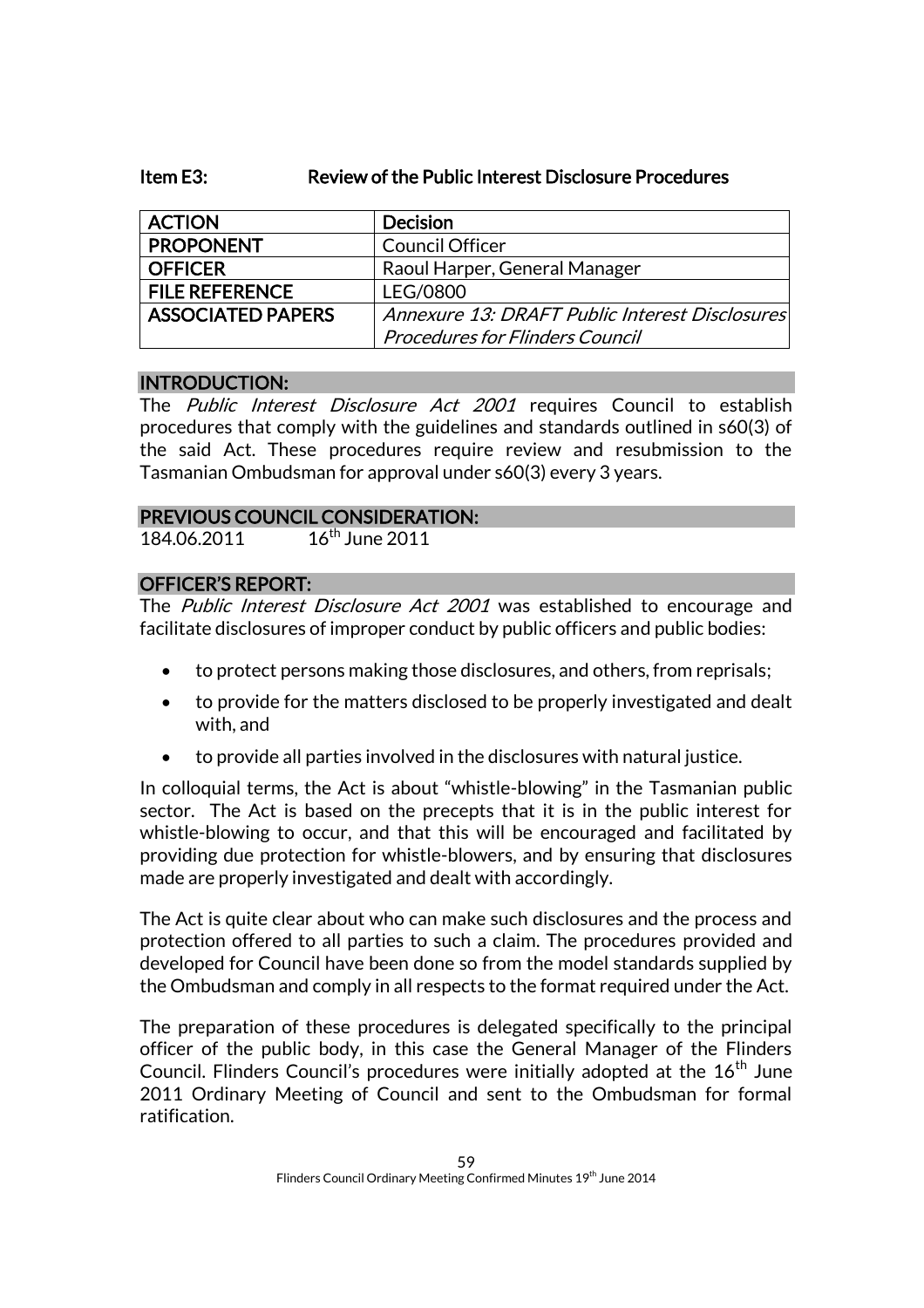In May 2014 the Ombudsman published revised Guidelines and Standards for Procedures to be followed by Public Bodies under s38 of the Act. Updated model procedures were also provided which include new flowcharts and reflect the fact that the Office of the State Service Commissioner no longer exits. Flinders Council's Public Interest Disclosure Procedures have been revised accordingly and are now presented to Council. Once adopted they will be sent to the Ombudsman for formal approval under s60(3) of the Act.

### STATUTORY REQUIREMENT:

Local Government Act 1993 Public Interest Disclosure Act 2001

## POLICY/STRATEGIC IMPLICATIONS:

- 5.0 Corporate Governance and Intergovernmental Relations decisions are professionally and transparently made, communicated and implemented to achieve defined outcomes in the interest of the community.
	- 5.1 Support the capacity and productivity of our organisation and a culture of professionalism, compliance, innovation and service.

### BUDGET AND FINANCIAL IMPLICATIONS:

Minimal

## RISK/LIABILITY:

No unforeseen risks

## VOTING REQUIREMENTS:

Simple Majority

### OFFICER'S RECOMMENDATION:

That Council resolves to:

- 1) Adopt the revised document Flinders Council's Public Interest Disclosure Procedures.
- 2) Submit the document to the Ombudsman for approval.
- 3) Review the procedures (as required under the Act) every 3 years.

## DECISION:

834.06.2014 Moved: Cr R Wise Seconded: Cr M Cobham

That Council resolves to:

- 1) Adopt the revised document Flinders Council's Public Interest Disclosure Procedures.
- 2) Submit the document to the Ombudsman for approval.
- 3) Review the procedures (as required under the Act) every 3 years.

## CARRIED UNANIMOUSLY (5-0)

60 Flinders Council Ordinary Meeting Confirmed Minutes 19<sup>th</sup> June 2014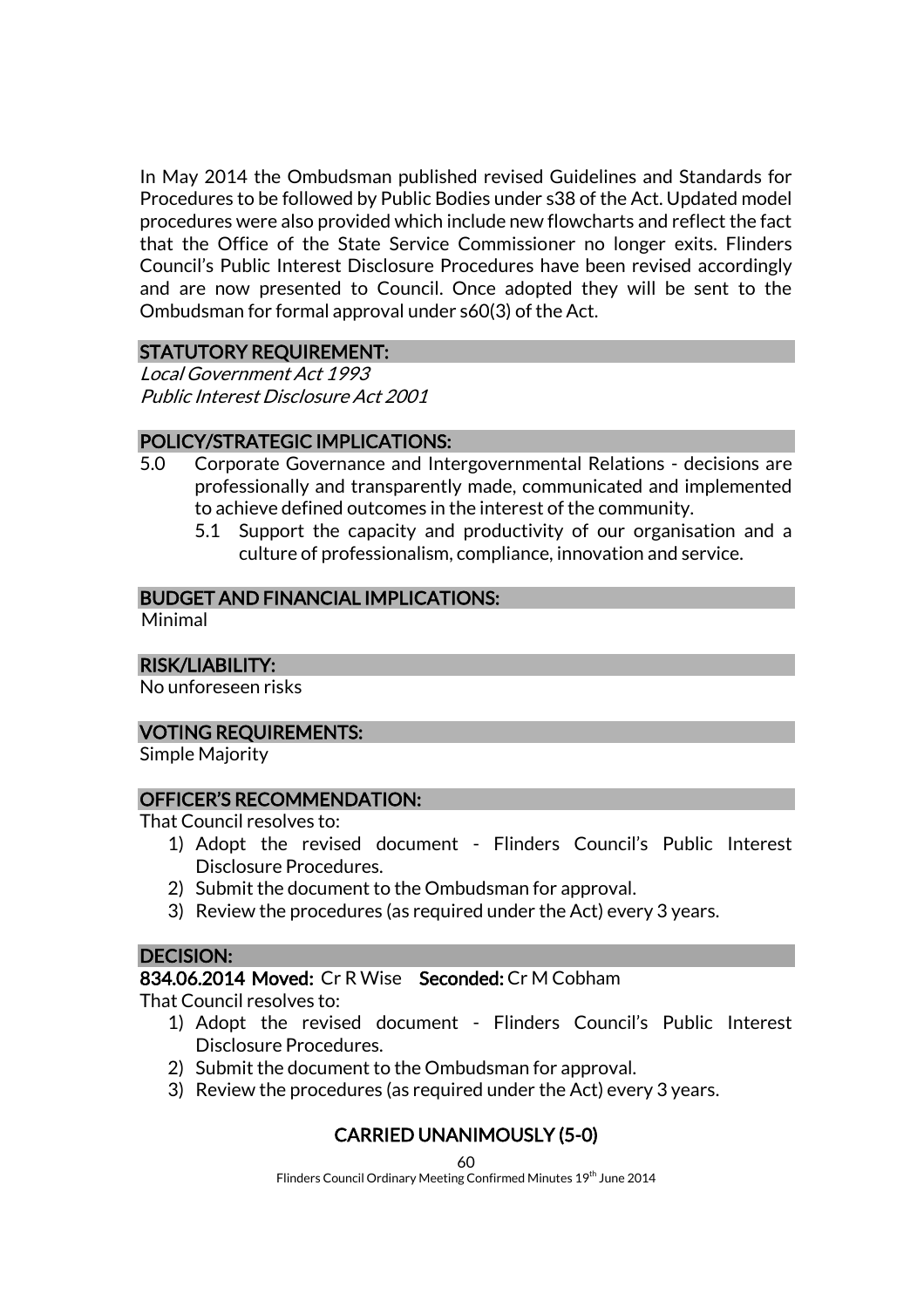For: Mayor Carol Cox, Cr Marc Cobham, Cr Mary-Anne Roberts, Cr Gerald Willis and Cr Ronald Wise.